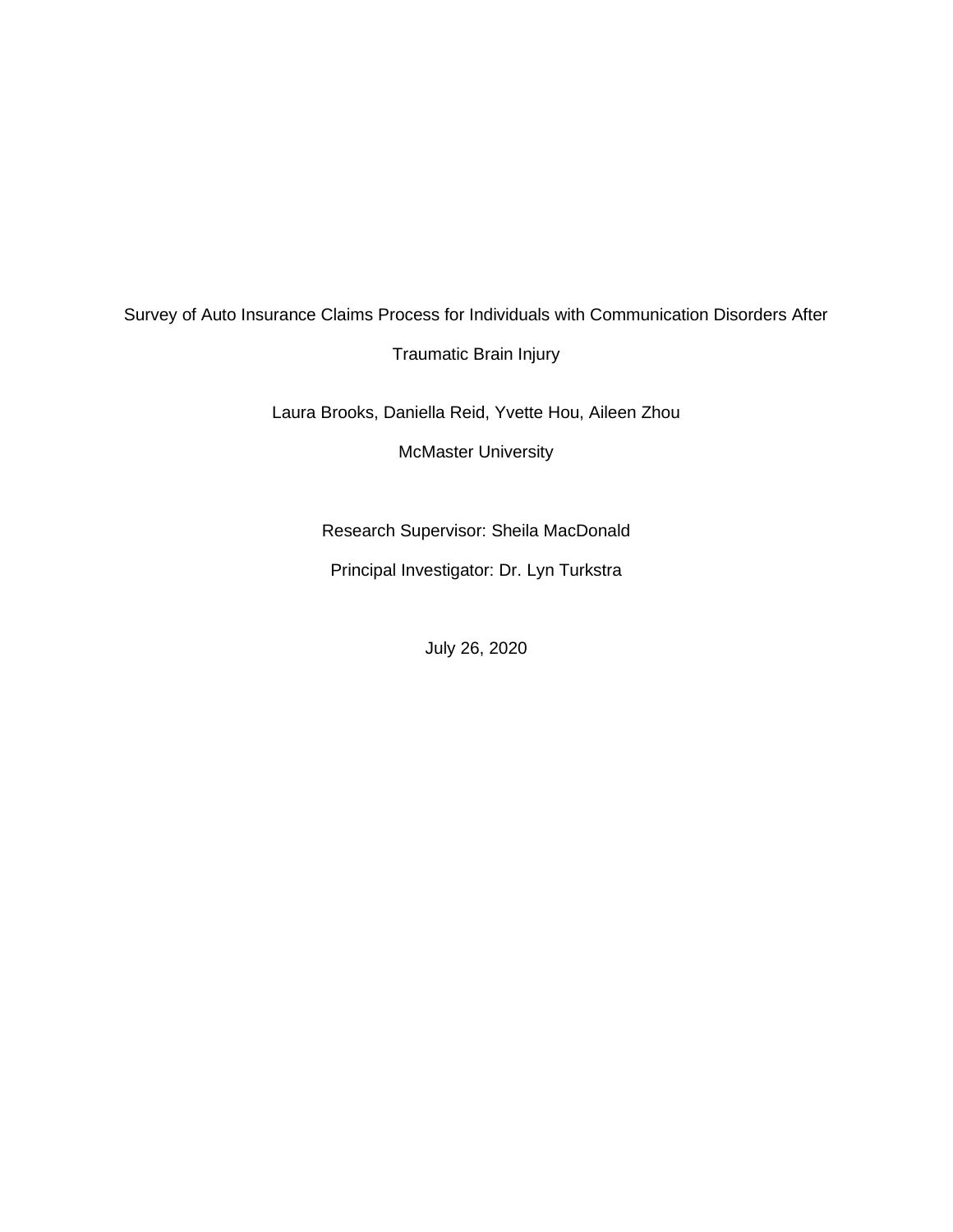#### **Introduction**

In Canada, it is estimated that 452 people suffer an acquired brain injury (ABI) every day. This number translates into one individual sustaining an ABI every 3 minutes (Brain Injury Canada, 2014). While the term ABI refers to any disruption of normal function to the brain, including stroke, traumatic brain injury (TBI) is a subset of ABI that refers to a brain injury caused by a bump, bolt, jolt to or penetration of the head. Importantly, statistics show that motor vehicle collisions (MVCs) are one of the leading causes of TBI (Andriessen et al., 2011). Individuals with TBI often present with cognitive, emotional, physical, and communication deficits, and often require rehabilitation therapy (MacDonald, 2017).

Brain injury is an invisible and often misunderstood injury, as the associated deficits are not always apparent in the same way as bodily injuries, such as a broken limb (Donker-Cools et al., 2016; Harder, 2009; McClure et al., 2008; McClure, 2011). The deficits associated with brain injury often restrict participation in life activities, including, but not limited to, day-to-day and vocational tasks. Brain injury can create significant financial burdens for the individual and their family as it often results in a change in employment status (Gabbe et al., 2014; Ontario Brain Injury Association, 2012), which can make rehabilitation therapy financially inaccessible. A lack of access to therapy can impede recovery and may consequently further delay or prevent return to work and other daily activities (Shames, Treger, Ring & Giaquinto, 2007). Therefore, insurance compensation is crucial for the recovery of many individuals with brain injury.

Acquired Brain Injury Survivor Solutions (ABISS) is a group of Ontarians who have sustained a brain injury from a MVC. Through conversation, they discovered a number of common experiences with insurance claims processes that seemed to have a significant impact on their recovery. Many of the members experienced breaches of privacy; a sense that insurers were starting from a basic premise of mistrust (i.e., that they were lying about their injury until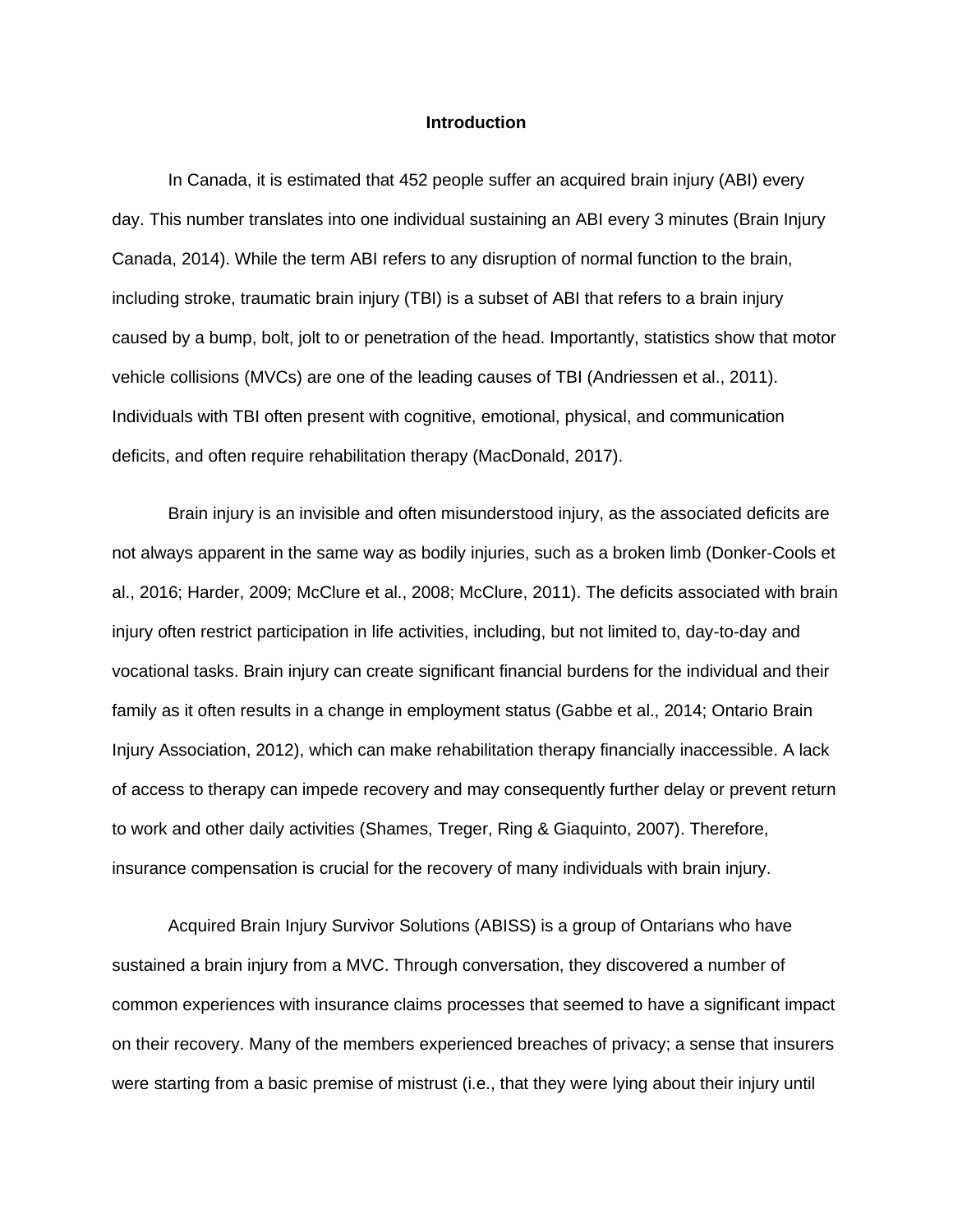proven truthful); inappropriate or unfair questioning from insurers, examiners, and insurer-hired medical professionals; duplicative and unnecessary, yet mandatory, insurer examinations; and insinuations that non-injury related life circumstance or history was responsible for their deficits or rehabilitation needs. The discovery of these common experiences led the group to question whether these barriers in the insurance claims process were universal among those with brain injury following MVC.

Interestingly, the experiences of ABISS group members are comparable to the findings of a qualitative study by Murgatroyd, Cameron, & Harris (2011). These authors interviewed 34 adults with TBI from MVCs and found that the claims process was stressful due to a strong sense of injustice, an inability to move on with their lives during the claims process, and an extreme dislike of insurance examinations. According to Murgatroyd et al. (2011), all participants found the recovery process difficult; however, the recovery process was particularly stressful for participants who were claiming compensation, which they found was a burdensome and negative experience. Interestingly, many of the experiences highlighted by Murgatroyd et al. (2011) were similar to that of the ABISS members, despite the fact the study occurred in Australia, where insurance schemes are likely different from those in Ontario, Canada. This highlights the potential commonality of negative experiences despite country of residence when claiming financial compensation with a brain injury.

To our knowledge, Murgatroyd et al. (2011) is the only recent qualitative study of the lived experiences of those with TBI due to MVCs in accessing insurance compensation. Quantitative studies have identified the broad indicators of claiming compensation, such as claim type and duration, and their impact on the recovery process of individuals with brain injury (Cassidy et al., 2000; Cassidy et al., 2004; Feinstein et al., 2001). These studies have not, however, identified the specific effects of seeking compensation on the recovery process. The negative experiences reported by the ABISS members and the participants from the Murgatroyd et al. (2011) study, as well as the potential adverse effects of those negative experiences on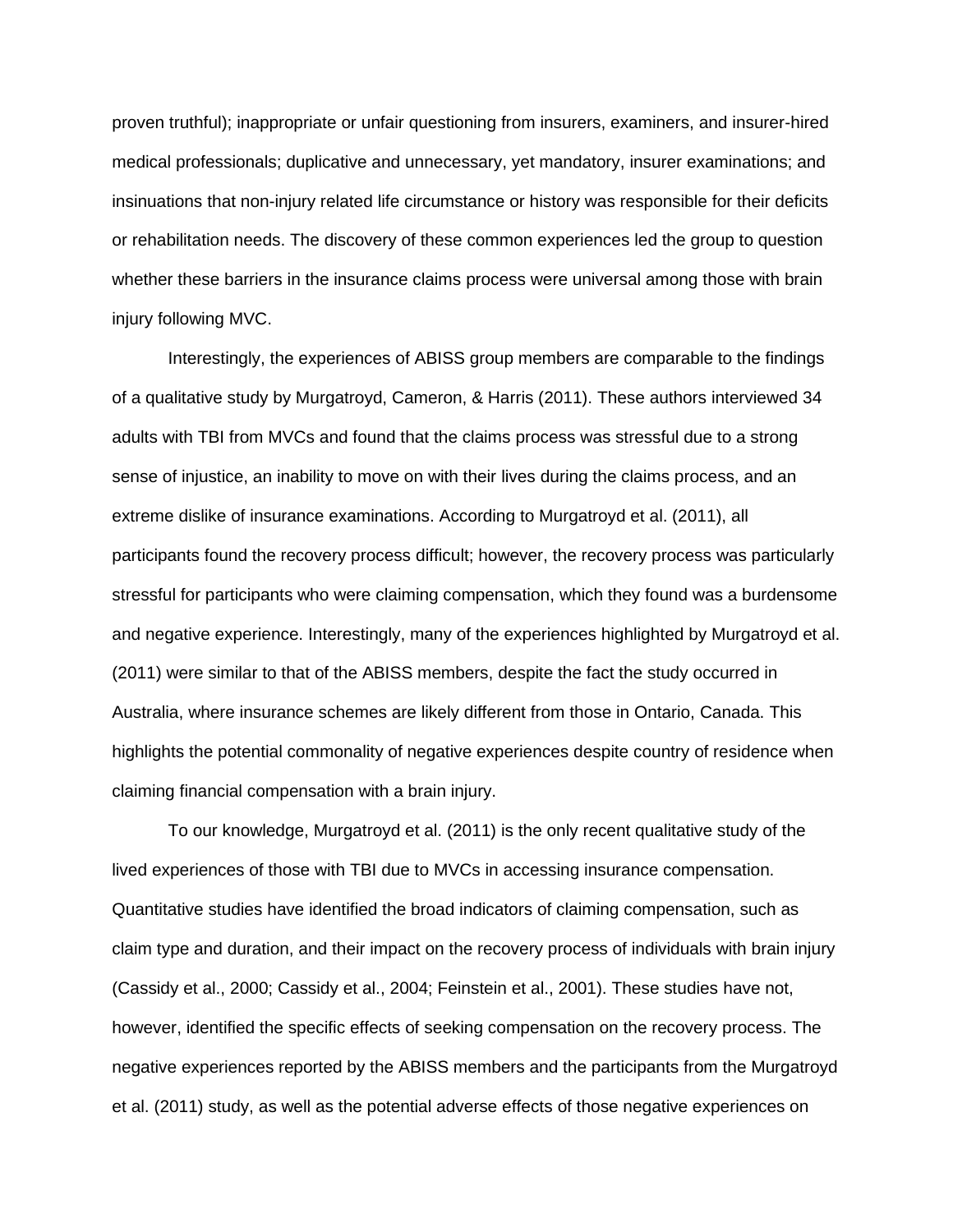recovery, warrant a study investigating the specific factors of the insurance claims process that affect the lives of those with TBI from a MVC in Ontario, Canada. Moreover, with limited existing qualitative research, it would be beneficial for future research to be informed by persons with lived experience of TBI due to MVC.

To facilitate the development of a study rooted in the experiences of people with brain injury in navigating their insurance claims, we used a Participatory Action Research (PAR) approach. Participatory Action Research is an approach that encourages *partnership* with people with lived experience in research (Baum, MacDougall, & Smith, 2006). Baum and colleagues (2006) defined PAR as a process in which researchers and participants collaboratively develop goals and methods, collect and analyze data, and implement results; in an effort to encourage relevant change that will impact the lives of those involved. In other words, PAR encourages engagement of people with lived experience across every stage and step of the research process. PAR approaches allow for more relevant research that is informed by, and therefore more useful for, those impacted by its results (Baum et al., 2006; Ehde et al., 2013; Kidd & Kreal, 2005). Additionally, PAR supports 'conscious-raising', which influences greater change based on research results (Kidd & Kreal, 2005).

PAR has previously been encouraged for use in rehabilitation-related research (Ehde et al., 2013; Hassouneh, Alcala‐Moss, & McNeff, 2011; Kelly, 2005; White, Suchowierska, & Campbell, 2004). Although PAR has been used in TBI research (e.g., Carlozzi, Tulsky, & Kisala, 2011; Gauld, Smith, & Kendall, 2011), to our knowledge, no PAR studies have explored the experiences of those with TBI following MVCs. Embracing a PAR approach in the exploration of brain injury and insurance claims allowed us to ensure that our study was informed by people with brain injury and grounded in what was relevant and meaningful to them.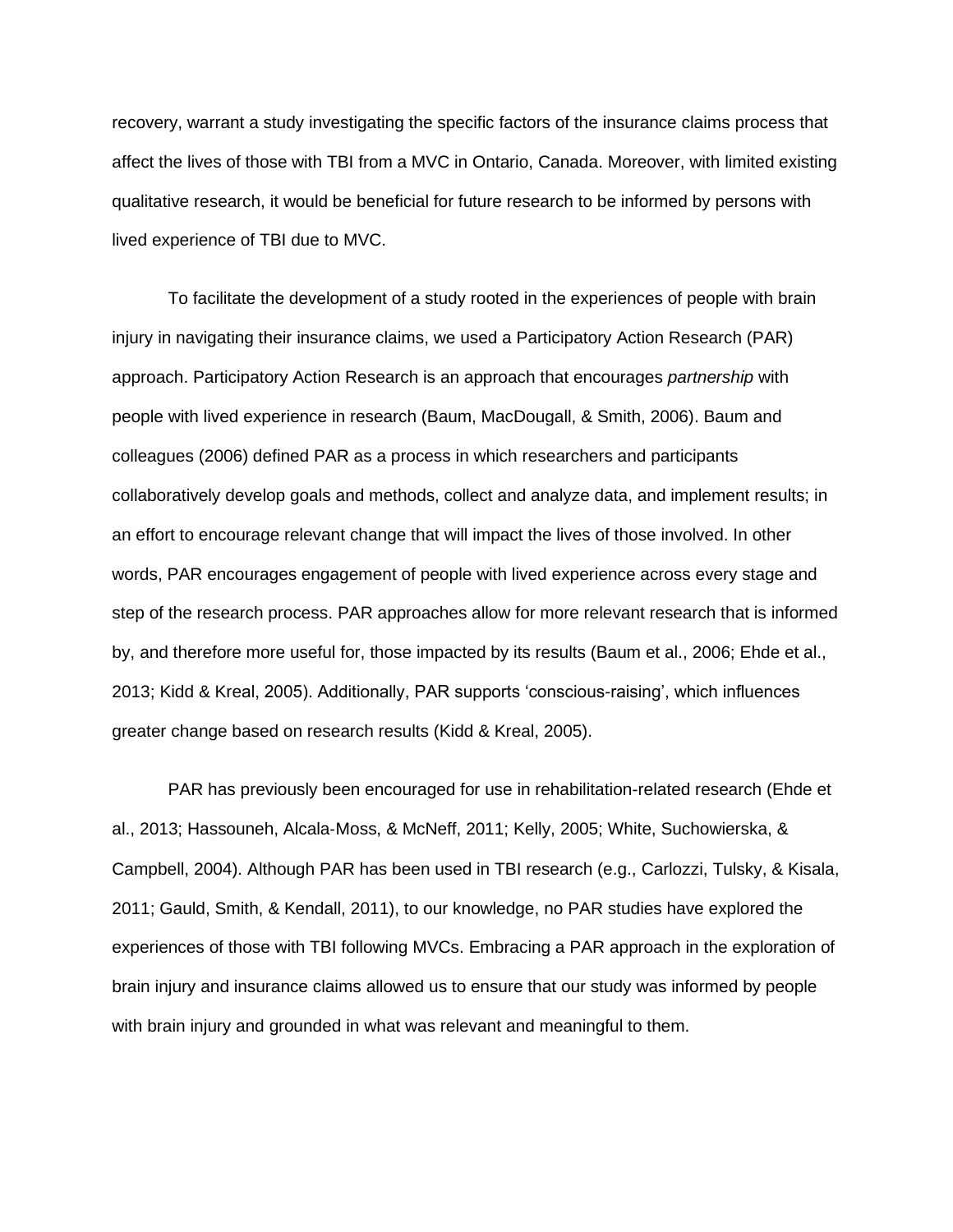In this study, researchers partnered with ABISS group members to develop project goals, create and disseminate a survey, and develop knowledge-sharing materials for future advocacy. The ABISS group were considered to be a good group for PAR as they were an advocacy group with lived experience of auto insurance claims after brain injury, but no longer in active therapy, and had no active insurance claims, lawsuits or pending financial settlements. The decision to use a survey as the research method was made in consultation with the ABISS group and was selected to efficiently collect data from a large sample of Ontarians with brain injury following MVC. The overarching aim of the project was to gain a better understanding of the experiences of Ontarians in obtaining insurance funds for medical and rehabilitation benefits and for income replacement following a TBI due to a MVC. Our primary research question was: How often do people with TBI due to MVCs have negative experiences with insurance claims processes? Our findings provided insight into the pervasiveness of negative experiences with insurance claims processes in Ontarians who have sustained a TBI due to MVCs. With a better understanding of such experiences, the ABISS group will continue to provide the brain injury community with information that may lead to further advocacy for more fair and equitable insurance policies for this population in the province of Ontario.

### **Methods**

#### **Survey Development**

The present study was reviewed and approved by the Hamilton Integrated Research Ethics Board (HiREB). Our survey was developed in partnership with ABISS members and a speech-language pathologist in the community, who provides facilitation to the ABISS group and acted as a research supervisor on this project. In meetings with all group members, we identified five key experiences of individuals with brain injury due to MVC in accessing insurance coverage for rehabilitation services after their collision: (1) enduring numerous repetitive and redundant insurer examinations; (2) violations of personal and family privacy; (3)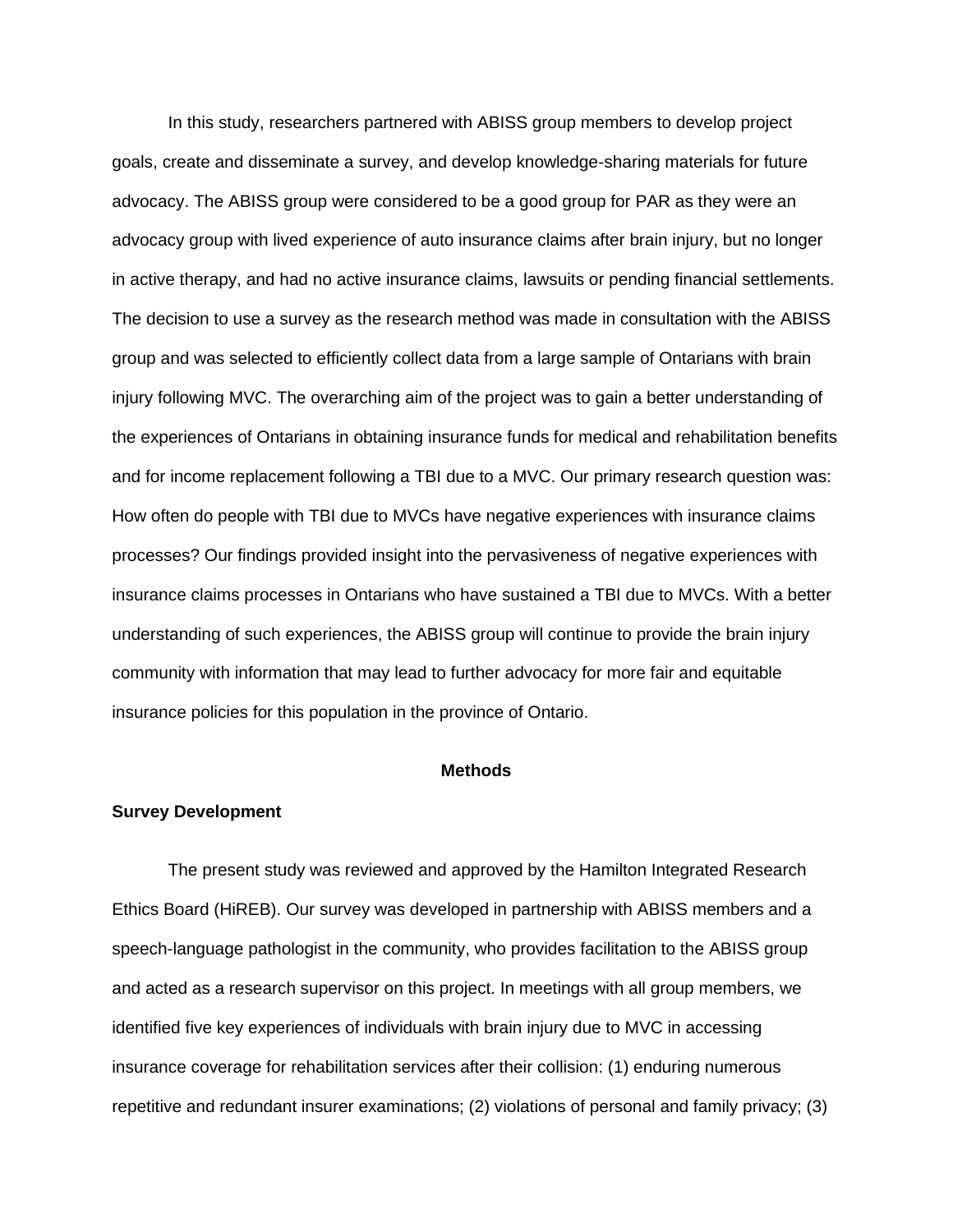delays and denials of funding for rehabilitation services that impact timeliness of therapy; (4) delays, denials, and reductions in obtaining income replacement; and (5) a lack of consideration of deficits and minimal support in communications. These five key experiences became the basis of the survey.

The survey consisted of seven sections: (1) background, (2) insurer examinations/independent assessments/insurer evaluations, (3) privacy, (4) timely access to treatment, (5) financial support and payment, (6) insurer communications and support, and (7) summary. The survey consisted of a combination of multiple-choice questions and rating scales, with a total of 31 questions. There was also space at the end of the survey for participants to share any additional comments regarding the survey and/or their experiences. The complete survey can be found in Appendix A.

In the background section, respondents were asked whether their injuries were deemed catastrophic. A catastrophic injury is a designation given to individuals who have a serious disability or life-threatening injury and this designation of catastrophic injury is determined by meeting established criteria that are set out in Ontario automobile insurance legislation (Financial Services Commission of Ontario, 2016b). The definition of catastrophic injury has changed, most recently on June 1st, 2016 (Financial Services Commission of Ontario, 2016a). Determination of catastrophic injury is a complex process whereby an individual undergoes multiple assessments to determine if they meet an established threshold for physical, mental, and/or behavioural impairments. Adults with brain injury diagnoses are not automatically declared to have sustained a catastrophic injury and must be assessed to determine whether their persistent deficits meet the threshold. That is, it is entirely possible for a claimant to have sustained a severe brain injury and not meet the definition of catastrophic impairment.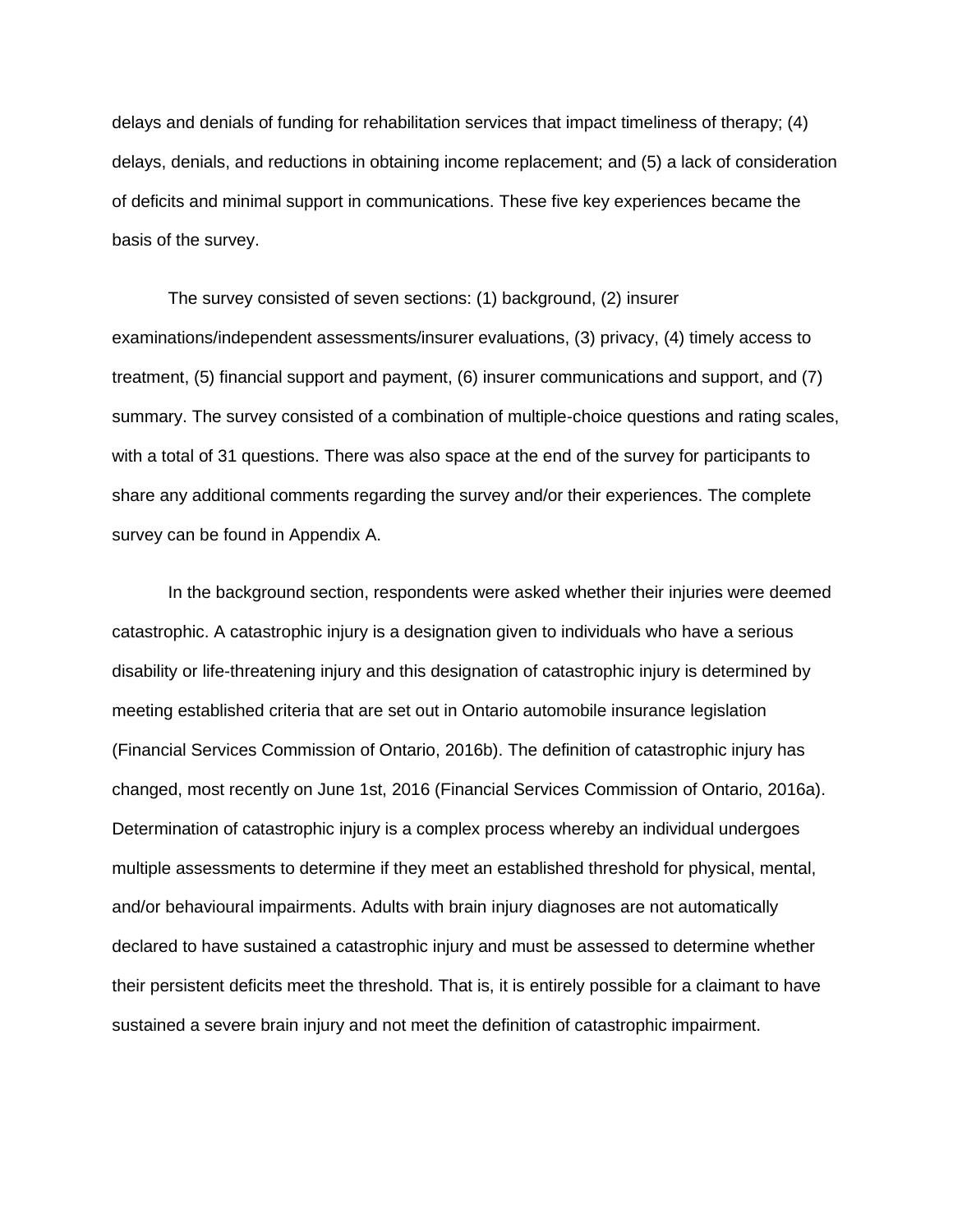For the insurer examination section, respondents were asked to provide their best estimates on how many total examinations they attended and how many examinations were required by their insurance company. Insurer examinations are completed to assess a claimant's health status (Financial Services Regulatory Authority of Ontario, 2019). An insurer examination is meant to be an objective and comprehensive evaluation completed by a healthcare professional (AssessMed, 2020). These insurer examinations may be referred to as insurer assessments, insurer evaluations, independent medical examinations, etc. For the purposes of this paper, these assessments of an individual's deficits following their brain injury will be referred to as insurer examinations.

Many people with brain injury have cognitive-communication deficits, including reduced working memory, attention, and executive functioning (MacDonald, 2017). These deficits can make it difficult for respondents to read and understand long and complex sentences or complicated language and wording (MacDonald, 2017). Confounding variables like language demands can increase the risk of bias due to question wording and question order (Boynton & Greenhalgh, 2004; Schwarz, 1999). To minimize the cognitive and communication demands of our survey, researchers worked closely with ABISS members to ensure question wording and order met ABISS members' specifications for accessibility, using neutral and unbiased language, question format, and question order. To encourage survey participation, specific measures were taken to ensure the layout and design of the survey was visually appealing (Statistics Canada, 2015) and accessible to individuals with brain injury (Boynton & Greenhalgh, 2004; Petelin, 2010; Schwarz, 1999). For example, ABISS members with visual impairment provided input on optimal readability in terms of font type, size, and spacing.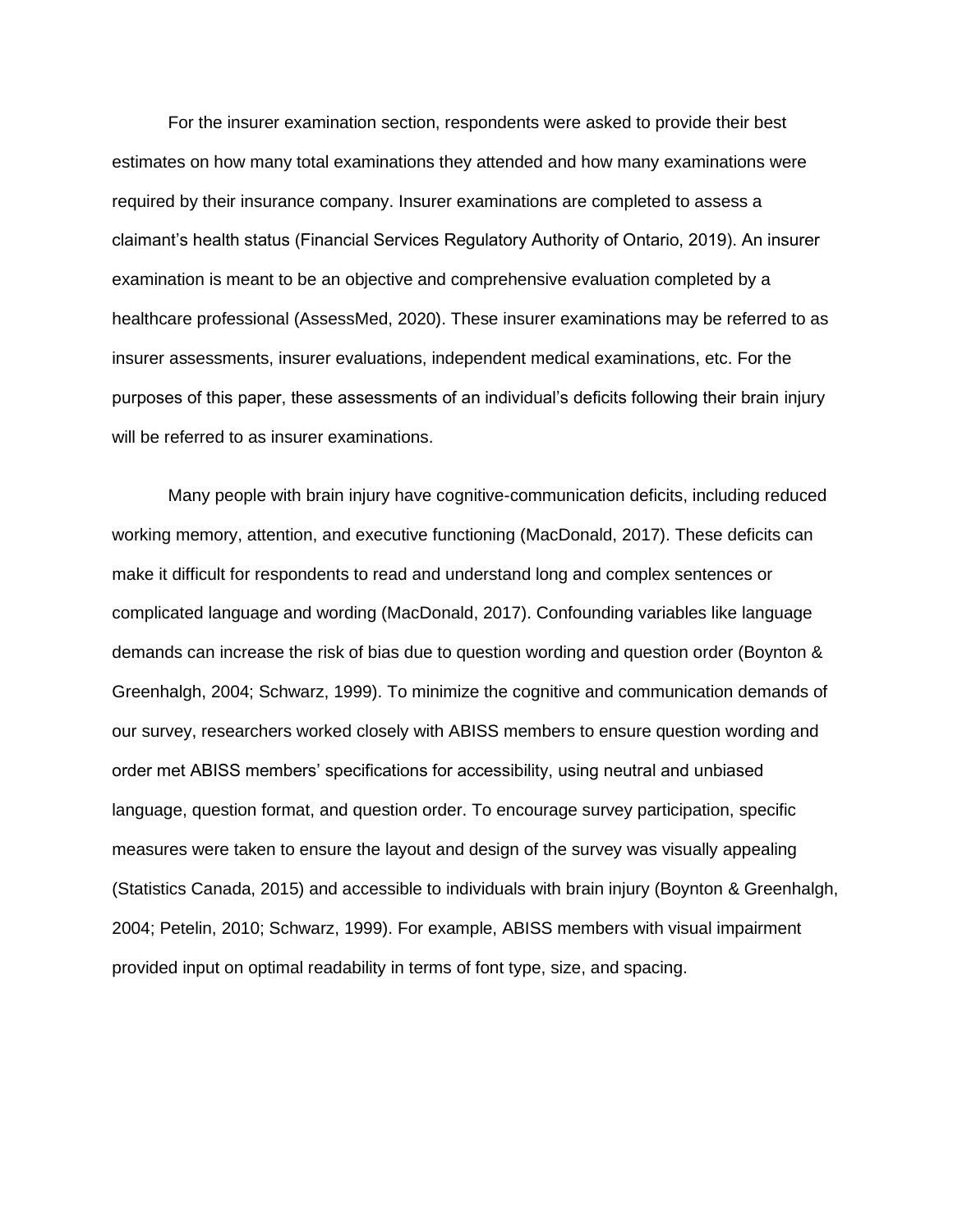#### **Recruitment**

Prospective participants were recruited through collaboration with relevant community stakeholder groups. The groups included, but were not limited to, Ontario-based healthcare professionals (e.g., physiotherapists, occupational therapists, speech-language pathologists, neuropsychologists), and brain injury support and advocacy groups (e.g., Brain Injury Association of Waterloo Wellington, Ontario Brain Injury Association). These community stakeholder groups were identified through collaboration with ABISS. A complete list of organizations and professionals contacted for survey distribution can be found in Appendix B.

Each community group was contacted through email to request their assistance in distributing our survey to their email lists and through social media. Along with the request, community groups were also provided with an ethics-approved email with a link to forward to individuals on their email lists and post on social media. Ontario-based healthcare professionals working directly with individuals with brain injury were also asked to email this information to clients who may fit our inclusion criteria. All prospective participants received the same email correspondence that explained the study purpose, data collection, and potential risks and benefits.

#### **Participants**

Participants self-identified as meeting the following inclusion criteria before completing the survey:

- 1. Sustained a brain injury as a result of a MVC, including individuals who were in a vehicle, on a bike, or were a pedestrian when the collision occurred.
- 2. Over the age of 18 years at the time of survey response; however, the MVC that results in a brain injury could have occurred prior to that.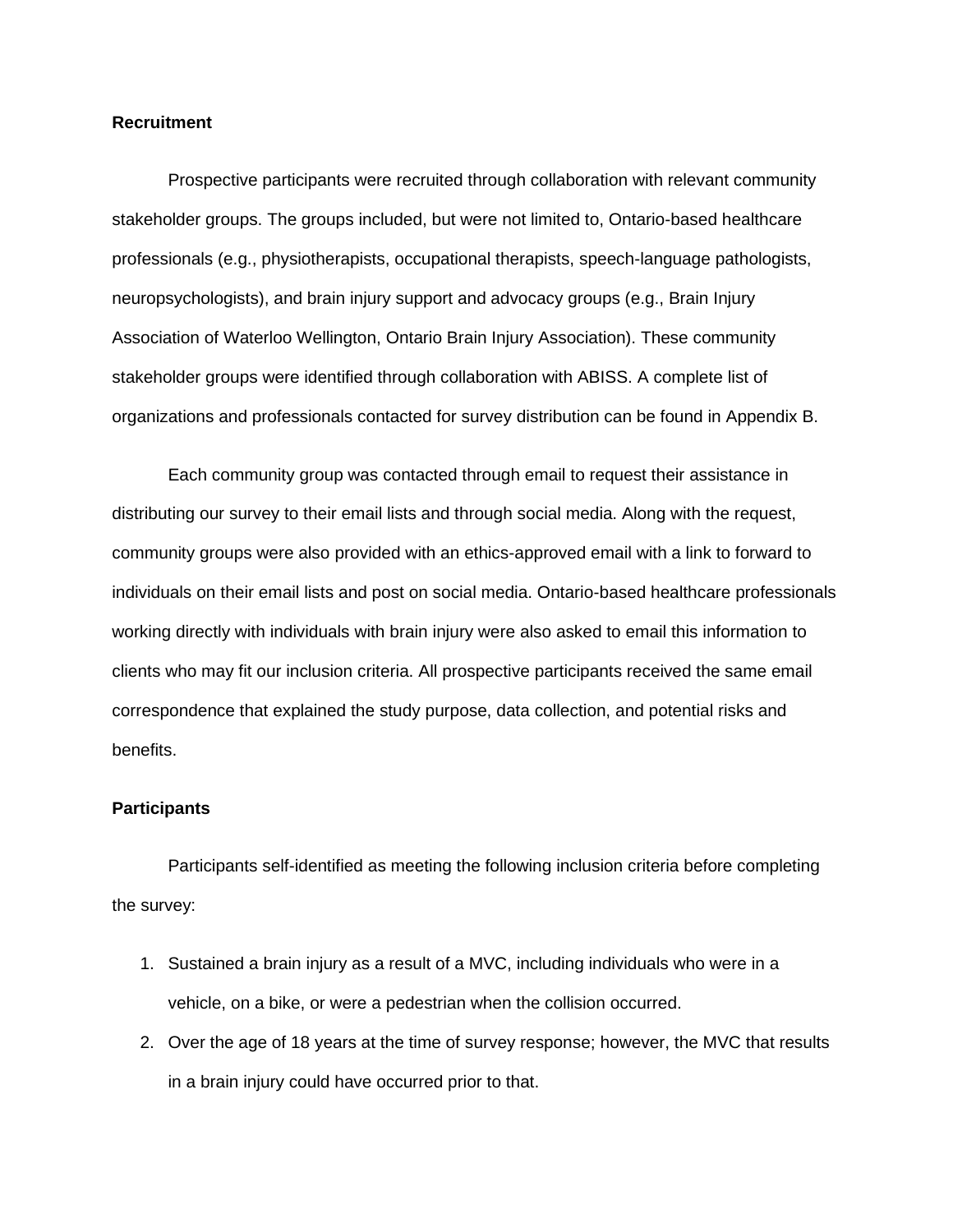3. A resident of Ontario; however, the MVC that resulted in a brain injury could have occurred elsewhere.

While ABISS members were involved in the construction of the survey, their consultations were independent from survey results. No ABISS members responded to the actual survey; personal experiences of ABISS members were not included in the data analysis of our survey results

#### **Data Collection**

All participant data were obtained through a secure, online survey program approved for use by McMaster University. Data were stored on a secure network and only downloaded onto password-protected computers. Prior to sharing data with the ABISS group, the data were deidentified and aggregated in Microsoft Excel.

#### **Data Analysis**

#### **Quantitative analysis.**

To address the primary research question, we calculated the proportions of participants who experienced each of the following behaviours: (1) numerous, repetitive, and redundant insurer examinations, (2) violations of personal and family privacy, (3) delays and denials of funding for rehabilitation services that impact timeliness of therapy, (4) delays, denials, and reductions in obtaining income replacement, and (5) a lack of consideration of deficits and minimal support in communications.

#### **Qualitative analysis.**

An open-ended response question was included at the end of the survey, allowing respondents to provide additional comments based on their personal experiences with the auto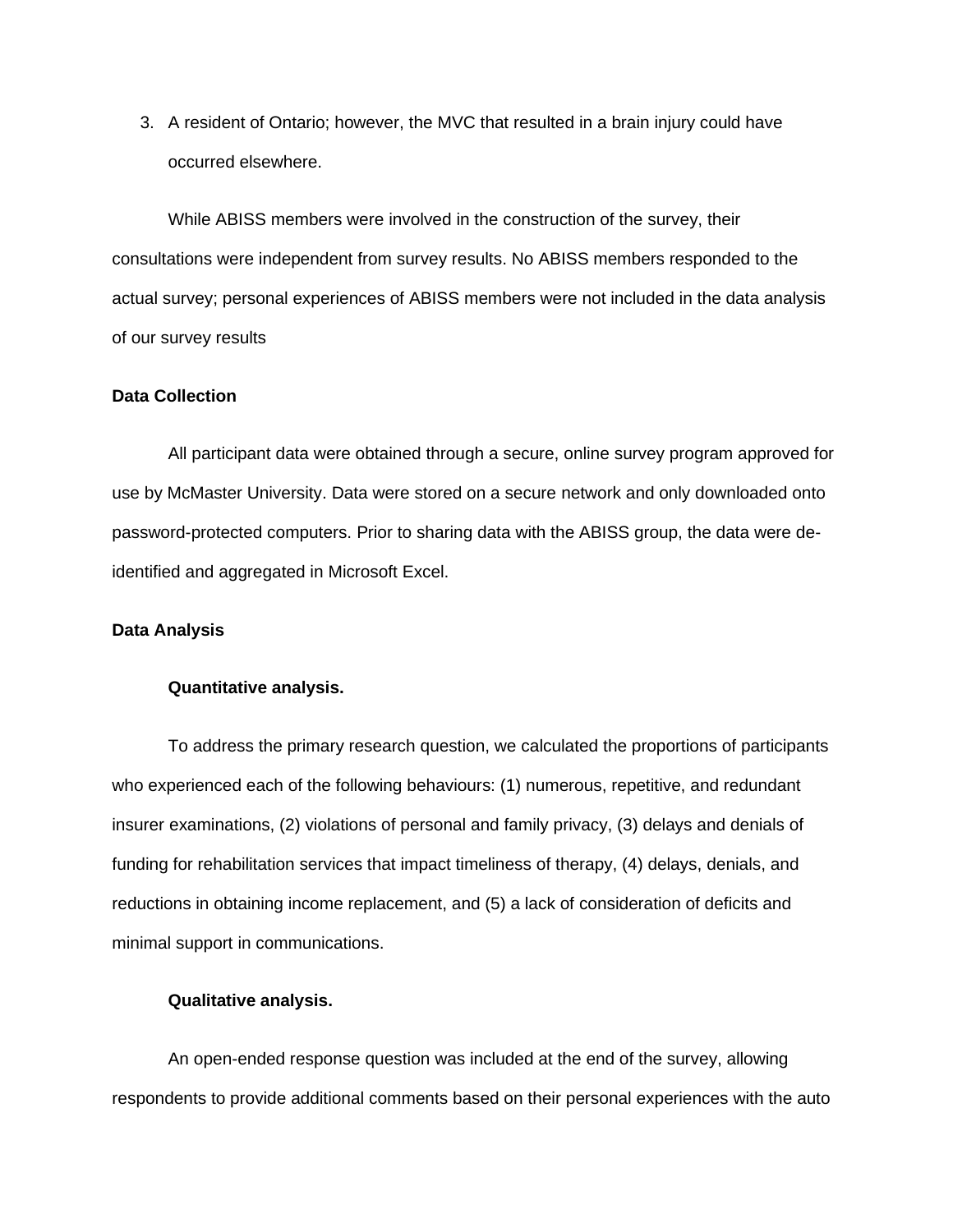insurance claims process. An objective (i.e., not affiliated with ABISS) researcher reviewed these responses to extract additional information that were not captured in the quantitative data. To avoid confirmation bias, this researcher was not involved in the analysis of any quantitative data. To analyze the qualitative data, this researcher reviewed all qualitative responses in three stages. First, key ideas in each response were highlighted and sorted into a series of nodes. As the researcher read the responses, the frequency of each key idea was tallied. Next, the process was repeated to ensure that all key ideas in the responses were adequately and appropriately captured. Finally, key ideas that expressed perspectives not otherwise captured by the quantitative components of the survey were identified. These nodes were translated into themes, which were further organized into sub-themes. Select quotes that encapsulate each of these themes and sub-themes are included in the results.

#### **Results**

#### **Survey Distribution**

The survey was distributed to brain injury organizations, relevant professional associations, and case management firms. ABISS members also reached out to any personal professional contacts they believed would be interested in distributing the survey. Although attempts were made to contact as many relevant organizations throughout Ontario, not all organizations responded to survey distribution requests. A complete list of organizations contacted and those who confirmed survey distribution can be found in Appendix C.

#### **Participants**

In total, 172 people accessed and initiated the survey. Of these 172 responses, 126 surveys were fully completed, 22 were partially completed, and 24 were left blank. Blank surveys were excluded from the analysis, resulting in a final survey sample size of 148. The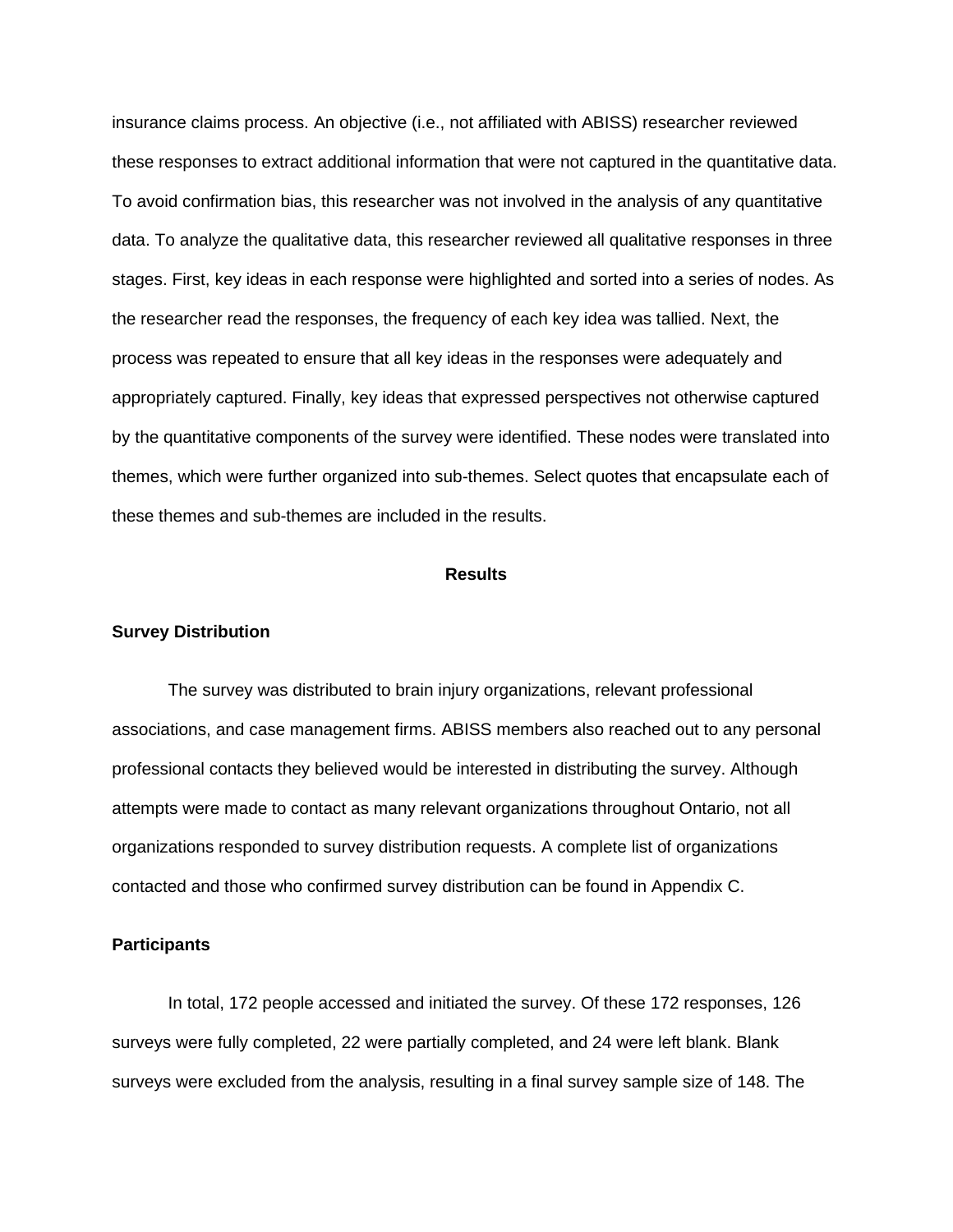characteristics of the survey sample population, results for each survey domain, and overall satisfaction with the auto insurance claims process are described below.

#### **Demographics**

29.73% of survey respondents identified as male and 57.43% identified as female. The remainder of participants selected 'Other' or 'Prefer not to answer'. The mean age of survey respondents was  $47.99 \pm 14.60$  and the mean age at the time of their collision was  $40.59 \pm 14.60$ 15.20. In terms of severity of injury, survey respondents were asked whether their injuries were deemed catastrophic. 41.89% of survey respondents reported that their injuries were deemed catastrophic. Of those who were deemed catastrophic, 32.25% of those individuals reported it was difficult to achieve this designation. 13.52% of respondents were unsure whether they were given a catastrophic designation. The survey respondents were asked at the beginning of the survey if someone else was supporting them in completing this survey and 12.16% of survey respondents reported having assistance.

In order to better understand the impact of their brain injuries, survey respondents were asked specific questions as to the type of cognitive, emotional or physical difficulties they experienced. Survey respondents reported difficulty thinking (83.11%), difficulty with their emotions (75.68%), physical injuries or impairments (62.16%), or difficulty communicating (70.27%) as a result of their brain injury. They reported needing the following services following their collision: Physiotherapy (80.41%), Physicians (79.05%), Occupational therapy (76.35%), Psychology (62.84%), Speech-language pathology/Speech-language therapy (58.78%), and Neuropsychology (58.78%). Several respondents indicated they also received services from Massage Therapists (15.54%), Osteopaths (9.46%), Chiropractors (8.78%), Vision Therapists (7.43%), and Social Workers (6.76%). A full list of additional services can be found in Appendix D in Table D1. Although 70.27% of respondents indicated they had difficulty communicating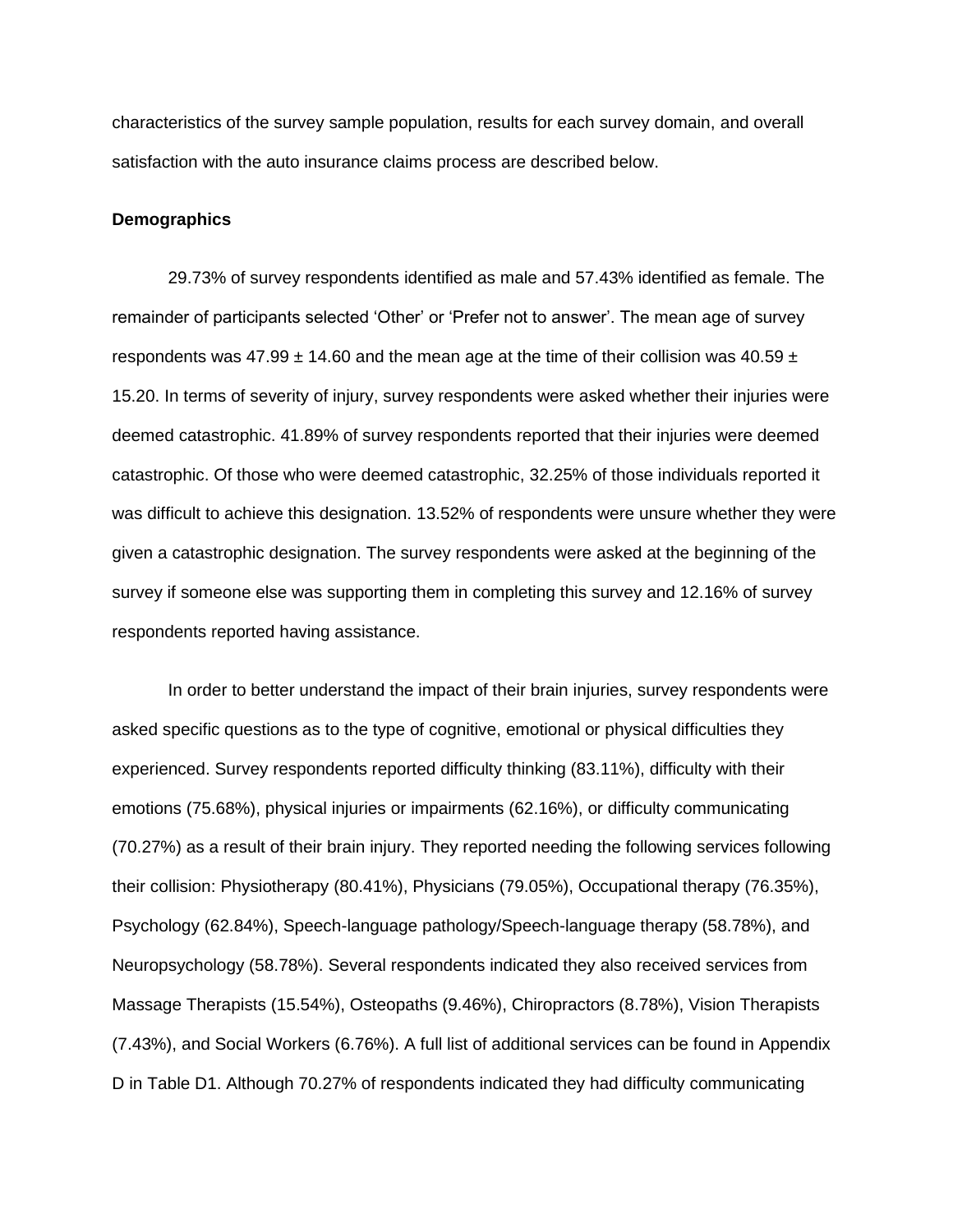following their brain injury, only 58.78% reported they needed services from Speech-language pathology/Speech-language therapy.



*Figure 1.* The percentage of respondents that experienced difficulty thinking, difficulty with emotions, physical injuries or impairments, and difficulty communicating as a result of their brain injury.

There were a variety of different insurance companies reflected in the sample population, with the most common being Aviva Insurance Company of Canada (8.11%), Certas Home and Auto Insurance Company (7.43%), Economical Mutual Insurance Company (7.43%), Co-operators General Insurance Company (6.76%), and Intact Insurance Company (6.08%). A complete list of insurance companies can be found in Appendix D in Table D2.

The majority of survey respondents reported having legal representation at some point during their claims process (83.78%), but 25% of respondents did not have this representation from the start.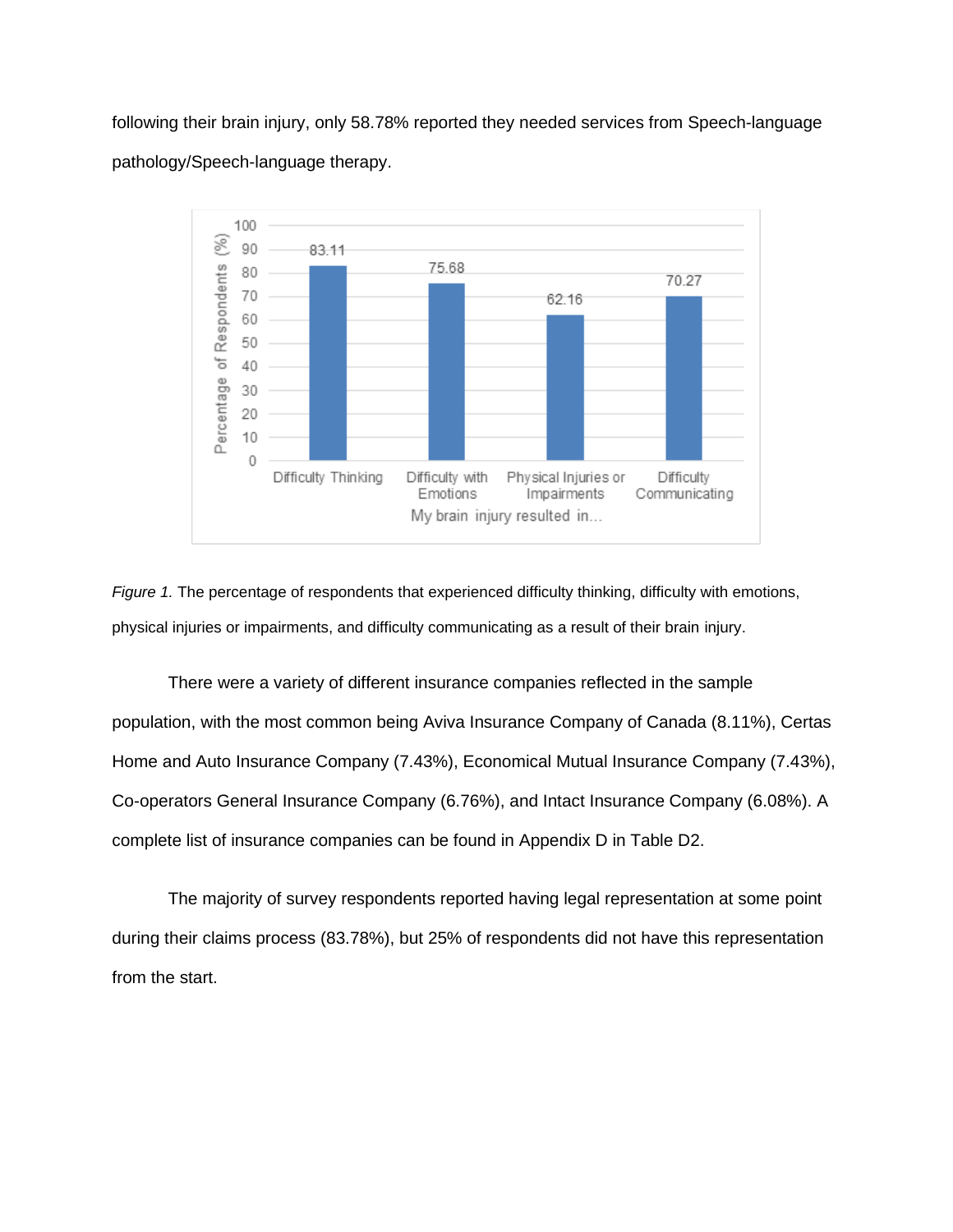### **Insurer Examinations**

Survey participants were asked how many total assessments they had attended after their injuries. Overall, survey respondents attended anywhere between zero (3.38%) to more than 20 (26.35%) assessments. The majority of respondents (50.69%) attended at least 10 assessments. An overview of total assessments attended by respondents can be found below in Figure 2. Next survey participants were asked to report how many of these assessments were required by their *auto insurers,* that is, how many total assessments were insurer assessments conducted as part of the insurance claims process rather than for rehabilitation. 30.41% of respondents reported that 10 or more insurer examinations were required by their auto insurance company and 7.43% reported they were required to attend more than 20 insurer examinations.





Survey respondents were asked if they were required to attend the same type of assessment more than once and 64.19% indicated they were required to attend duplicate assessments. On a scale from one to 10, with one being 'Not at all satisfied' and 10 being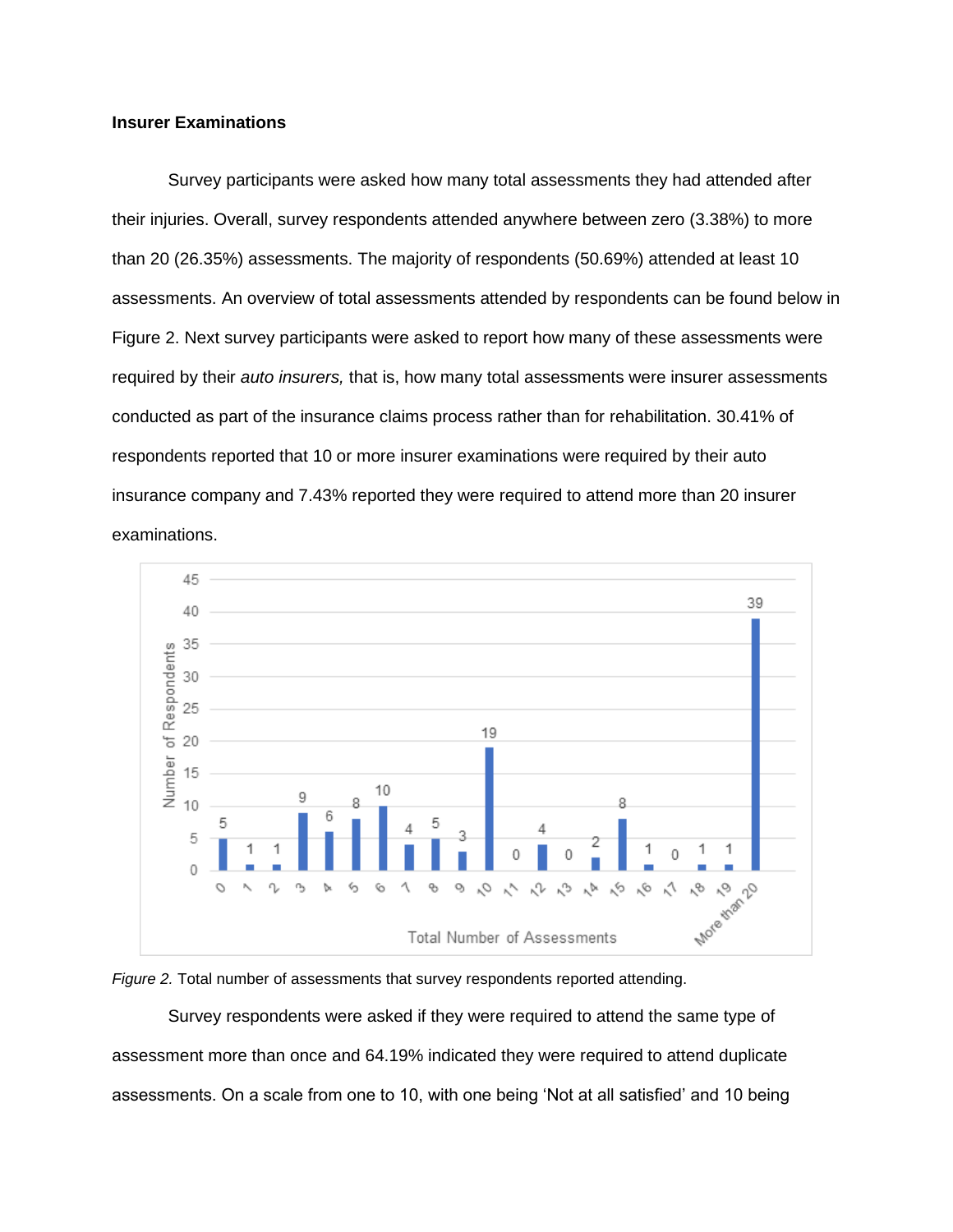'Completely satisfied', respondents reported a mean score of  $4.56 \pm 3.18$  for how satisfied they were with the knowledge their assessors had about brain injury. In fact, 20.95% ranked their satisfaction with the professionals' expertise as a one out of 10, or 'Not at all satisfied'. Additionally, respondents reported that these assessments were inconvenient, with 59.47% of respondents selecting scores of five or below on a scale of one to 10, indicating feeling inconvenienced by assessments. To better understand the impact that insurer examinations had on respondents, the survey asked respondents to select different circumstances that arose as a result of their assessments. Overall, respondents reported experiencing fatigue (75%), stress (74.32%), increased symptoms (62.84%), traveling long distances (58.78%), feeling they had to 'prove' their brain injury (58.78%), and putting their lives on hold (47.30%). Only 6.08% of respondents indicated that they did not experience any of the above circumstances.



*Figure 3.* The percentage of respondents that were asked to attend the same type of assessment or examination more than once.

#### **Privacy**

Out of all survey respondents, the majority (55.41%) felt they were questioned about information unrelated to their MVC. Additionally, respondents reported that they felt their personal history (22.97%), work history (15.54%), medical history (18.92%), or family medical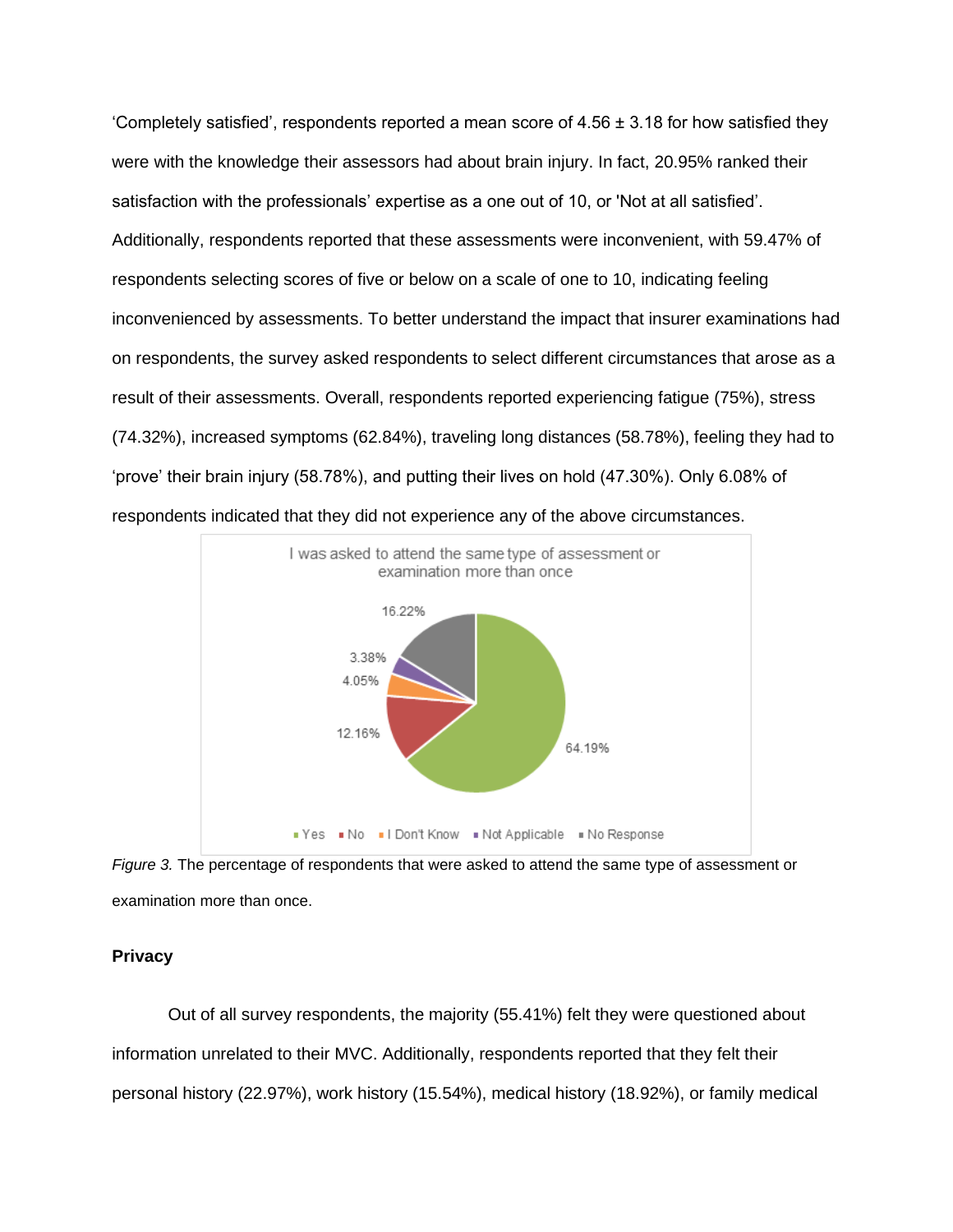history (12.84%) was shared without their consent. Overall, participants rated the accuracy of the information shared about them as  $5.31 \pm 2.66$  on a scale of 1 to 10, with 1 being none of the time and 10 being all of the time.

In order to better understand surveillance practices by insurance companies, survey respondents were asked questions related to their experience with being followed for insurance purposes. 37.16% of survey respondents believed they were followed by someone hired by their insurance agency. 43.92% reported that their lawyer informed them they may be followed for insurance purposes with only 2.03% reporting being informed by their insurers themselves. A group of survey respondents also indicated that they were informed of this general practice of possibly being followed by their insurance company by friends, family, and other people with brain injury. Many respondents also expressed that they were unsure what information was ultimately shared because they had to give consent to the insurers as part of the insurance claims process or risk halting the claims process all together.



*Figure 4.* The percentage of respondents who believed they were followed by someone hired by their insurance agency.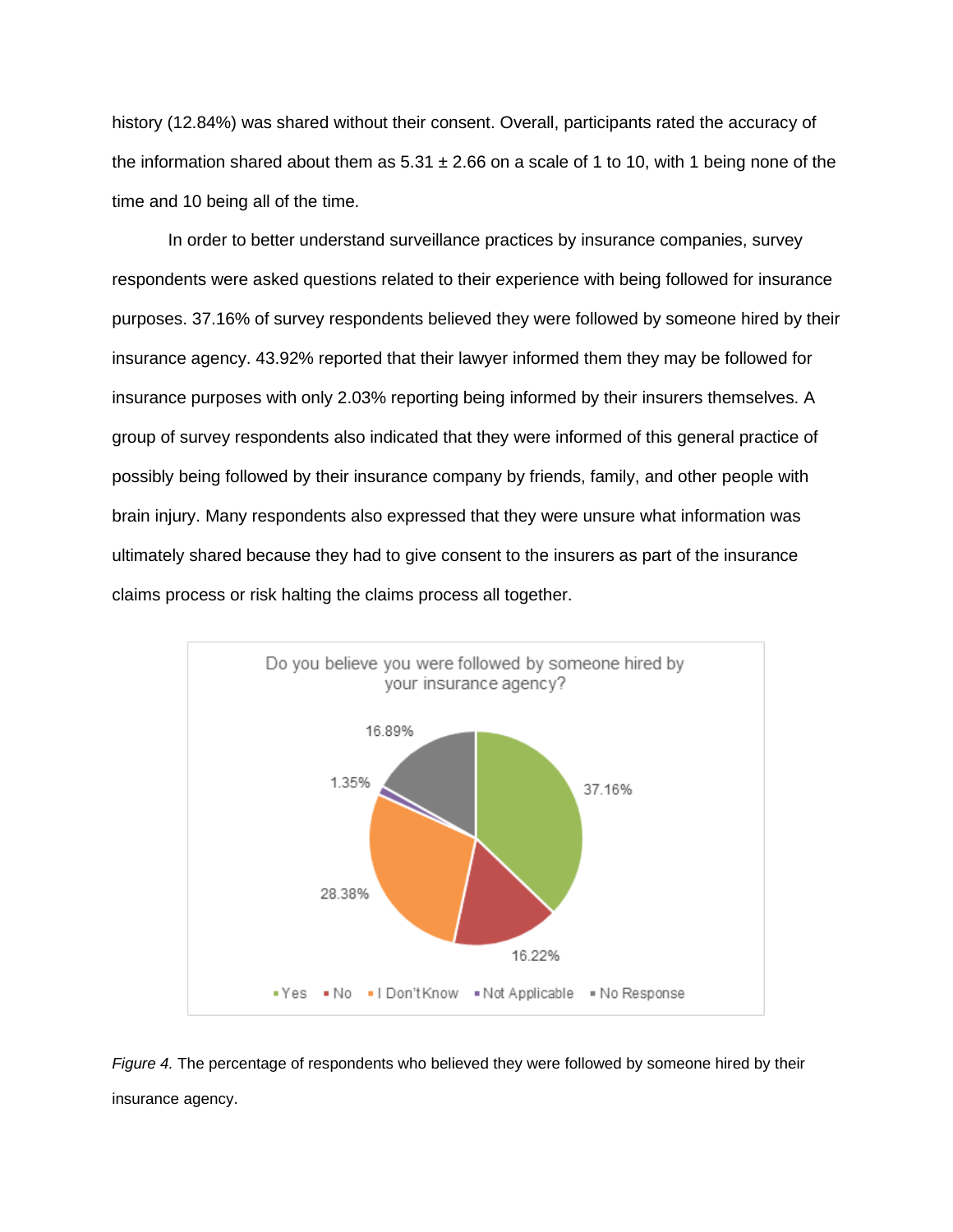### **Timely Access to Treatment**

The survey respondents were asked to report whether insurer decisions about funding delayed their access to SLP, PT, OT, Psychology, Neuropsychology, or Physician services. 32.44% of respondents experienced a delay of up to two years for SLP, 48.89% for PT, 43.84% for OT, 49.54% for Psychology, 37.81% for Neuropsychology, and 11.03% for Physician services. In terms of claim denials, survey respondents were most commonly denied claims to SLP and Neuropsychology services at 7.43% and 8.11% respectively.

Table 1

|                              | 0<br>mos | $1 - 2$<br>mos | $3 - 4$<br>mos | $5 - 6$<br>mos | $7 - 8$<br>mos | $9 - 10$<br>mos | $11 - 12$<br>mos | >1 year,<br><2 years | >2<br>years | don't<br>know | Denied | No<br>Response |
|------------------------------|----------|----------------|----------------|----------------|----------------|-----------------|------------------|----------------------|-------------|---------------|--------|----------------|
| Speech Language<br>Pathology | 16.22    | 9.46           | 5.41           | 4.73           | 2.70           | 0.68            | 1.35             | 5.41                 | 2.70        | 7.43          | 7.43   | 36.49          |
| Physiotherapy                | 27.70    | 20.00          | 9.46           | 3.00           | 2.70           | 1.00            | 1.35             | 8.00                 | 3.38        | 13.00         | 4.05   | 31.00          |
| Occupational<br>Therapy      | 25.68    | 11.00          | 4.73           | 7.00           | 2.70           | 4.00            | 2.03             | 9.00                 | 3.38        | 14.00         | 5.41   | 38.00          |
| Psychology                   | 14.86    | 10.00          | 4.05           | 9.00           | 3.38           | 4.00            | 2.03             | 11.00                | 6.08        | 13.00         | 4.73   | 49.00          |
| Neuropsychology              | 14.86    | 7.00           | 1.35           | 3.00           | 2.70           | 4.00            | 3.38             | 13.00                | 3.38        | 15.00         | 8.11   | 56.00          |
| Physician                    | 50.00    | 4.00           | 0.00           | 2.00           | 0.00           | 1.00            | 0.00             | 2.00                 | 2.03        | 8.00          | 0.00   | 54.00          |

*Reported Wait Time Between Brain Injury and Access to Health Services in Percentages*

Additionally, 40.54% of respondents reported facing financial barriers to accessing



treatment.

*Figure 5.* The percentage of respondents that indicated finances were a barrier to accessing treatment.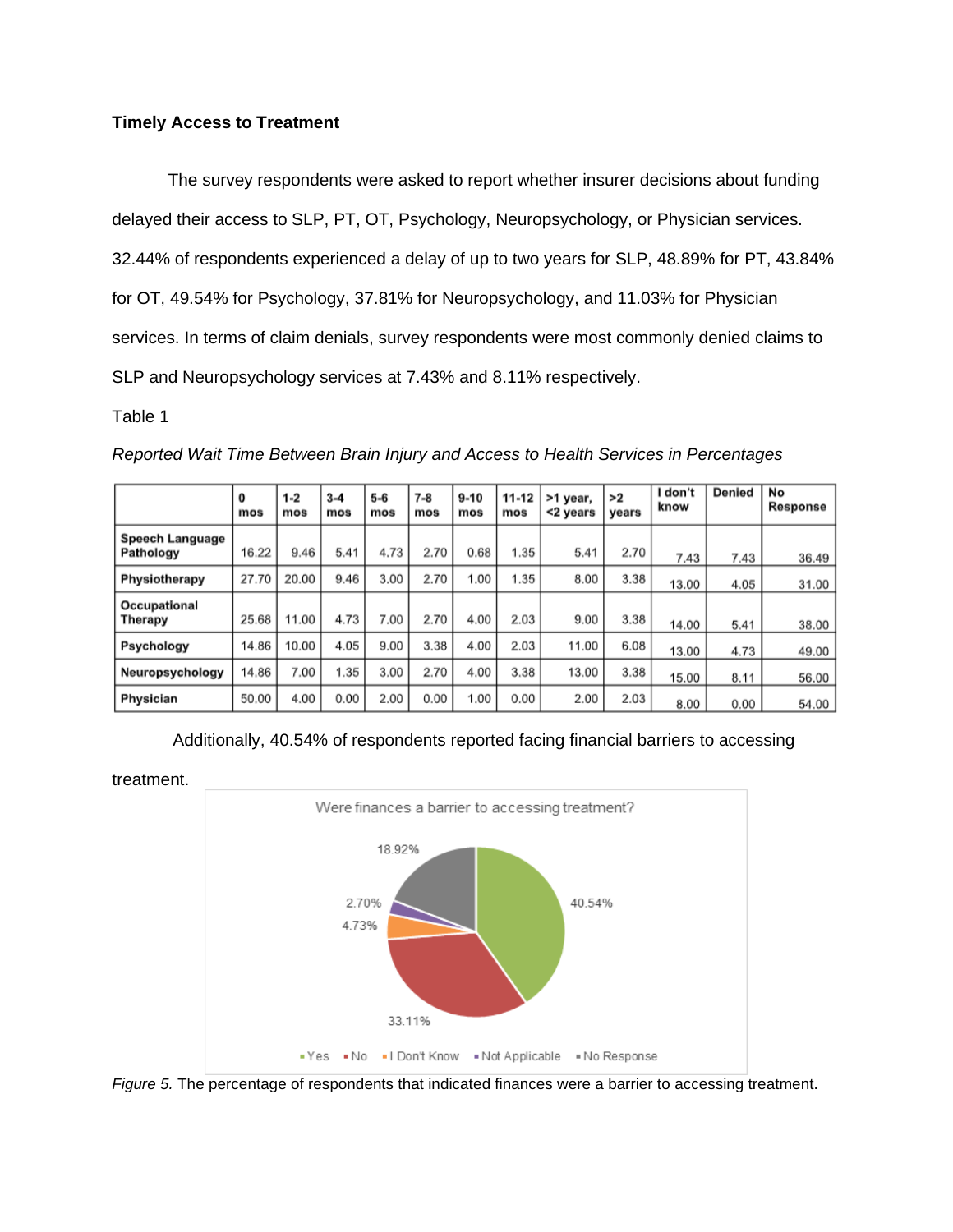#### **Financial Support and Payment**

The majority of respondents (50.67%) indicated that they received income replacement. Although 32.43% of respondents received their income replacement within 0-6 months, 18.24% experienced delays of more than 6 months, with waits of 7-11 months (8.78%), 1-2 years (2.70%), and more than 2 years (7.43%). In order to better understand how having a brain injury as a result of a MVC impacts family and friends, survey respondents were asked whether a family member or friend had to reduce their working hours to support them after their brain injury. It was found that 50.68% of respondents had a family member or friend reduce their working hours.

Survey respondents were asked if they were offered a cash settlement. 21.63% of respondents reported being offered a cash settlement, with 16.89% being offered a cash settlement after more than a year into their claims process. The majority of respondents (50.67%) indicated that they received income replacement. 32.43% of respondents received their replacement within 0-6 months, 6.79% received it between 7-11 months, 8.78% received it between 1-2 years, and 2.70% received it after 2 years. 7.43% of survey respondents were outright denied income replacement claims.

#### **Insurer Communications and Support**

Overall, 57.37% reported that the experiences with their insurance company worsened their recovery to some degree, with only 7.43% feeling their experiences with the insurance company completely supported their recovery. On a scale from 1 to 10 with 1 being 'Worsening My Recovery' and 10 being 'Completely Supporting My Recovery', the mean score was 4.17 ± 3.02. Survey participants were asked to comment on the type of support that would have assisted them in the claims process and whether their insurer provided those supports. Many respondents expressed that little to no support was provided by their insurer. An overview of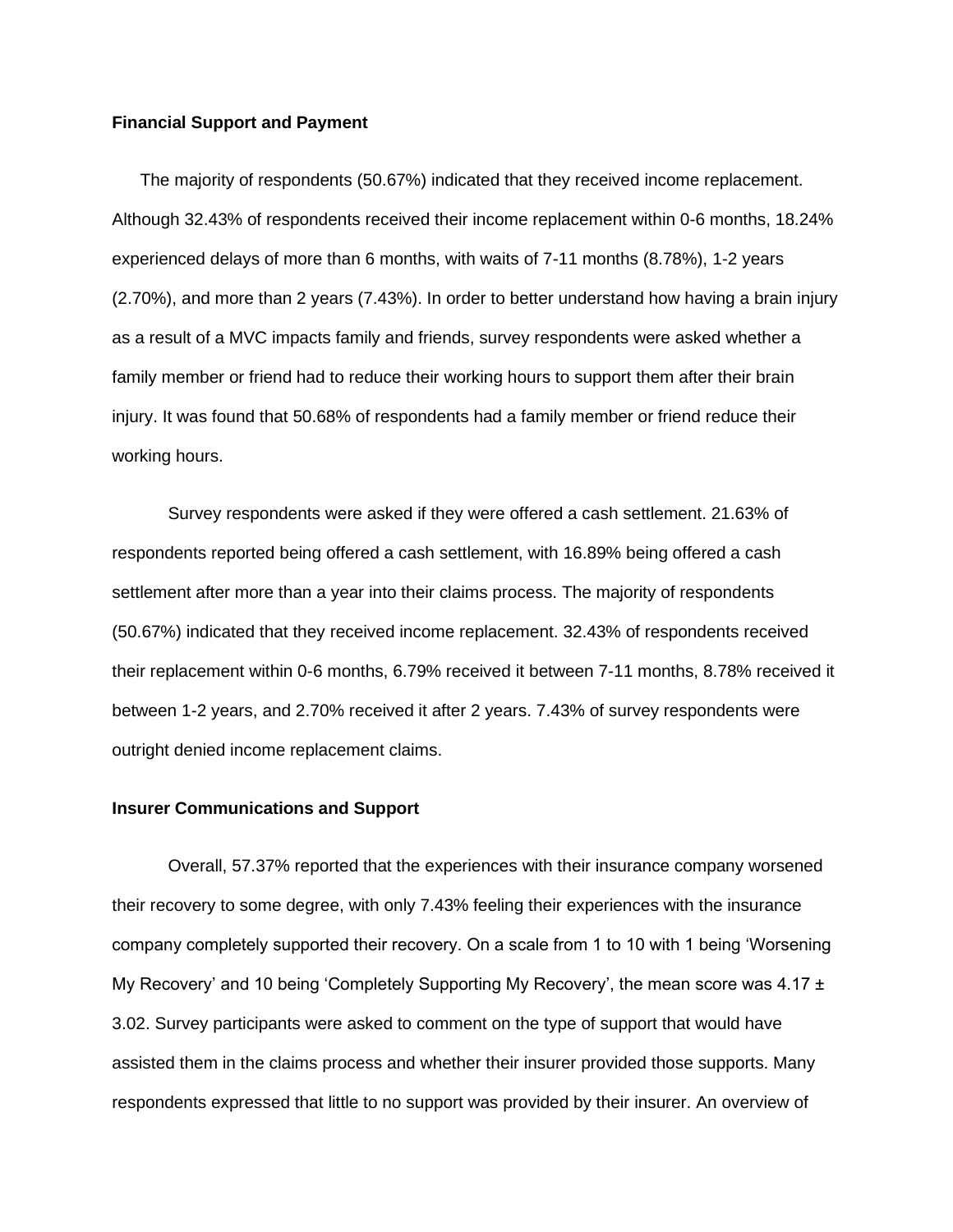supports along with the percentage of respondents who were provided and believed that support would have been helpful can be found in Table 2. From the supports listed, the most commonly stated supports that respondents felt would have been helpful were 'Repeating and clarifying key information' at 45.95% and 'Consistency in staff' at 39.19%. However, only 10.14% of respondents reported receiving 'Repeating and clarifying key information' and 14.19% reported having 'Consistency in staff'. There was an 'Other' option at the end of this survey question that allowed respondents to type an additional support they were provided with or would have liked during their claims process. The most common supports listed in 'Other' that survey respondents felt would have been helpful during their claims process were better response times to inquiries (2.70%) and having a supportive and non-judgmental insurance adjuster (2.03%).

### Table 2

| <b>Support</b>                                            |              | <b>Respondents that felt this</b><br>would have been a helpful<br>support | <b>Respondents for whom this</b><br>support was provided |            |  |
|-----------------------------------------------------------|--------------|---------------------------------------------------------------------------|----------------------------------------------------------|------------|--|
|                                                           | <b>Count</b> | Percentage                                                                | Count                                                    | Percentage |  |
| <b>Assigning a Case</b><br><b>Manager</b>                 | 46           | 31.08                                                                     | 42                                                       | 28.38      |  |
| <b>Consistency in Staff</b>                               | 58           | 39.19                                                                     | 21                                                       | 14.19      |  |
| <b>Allowing a Support</b><br>Person to be Present in a    |              |                                                                           |                                                          |            |  |
| <b>Meeting</b>                                            | 45           | 30.41                                                                     | 19                                                       | 12.84      |  |
| <b>Quiet Room</b>                                         | 43           | 29.05                                                                     | 8                                                        | 5.41       |  |
| <b>Larger Print</b>                                       | 30           | 20.27                                                                     | $\Omega$                                                 | 0.00       |  |
| <b>Extra Time</b>                                         | 49           | 33.11                                                                     | 12                                                       | 8.11       |  |
| 1-to-1 Discussion                                         | 41           | 27.70                                                                     | 8                                                        | 5.41       |  |
| <b>Repeating and Clarifying</b><br><b>Key Information</b> | 68           | 45.95                                                                     | 15                                                       | 10.14      |  |

#### *Insurance Company Supports Provided to and Desired by Respondents*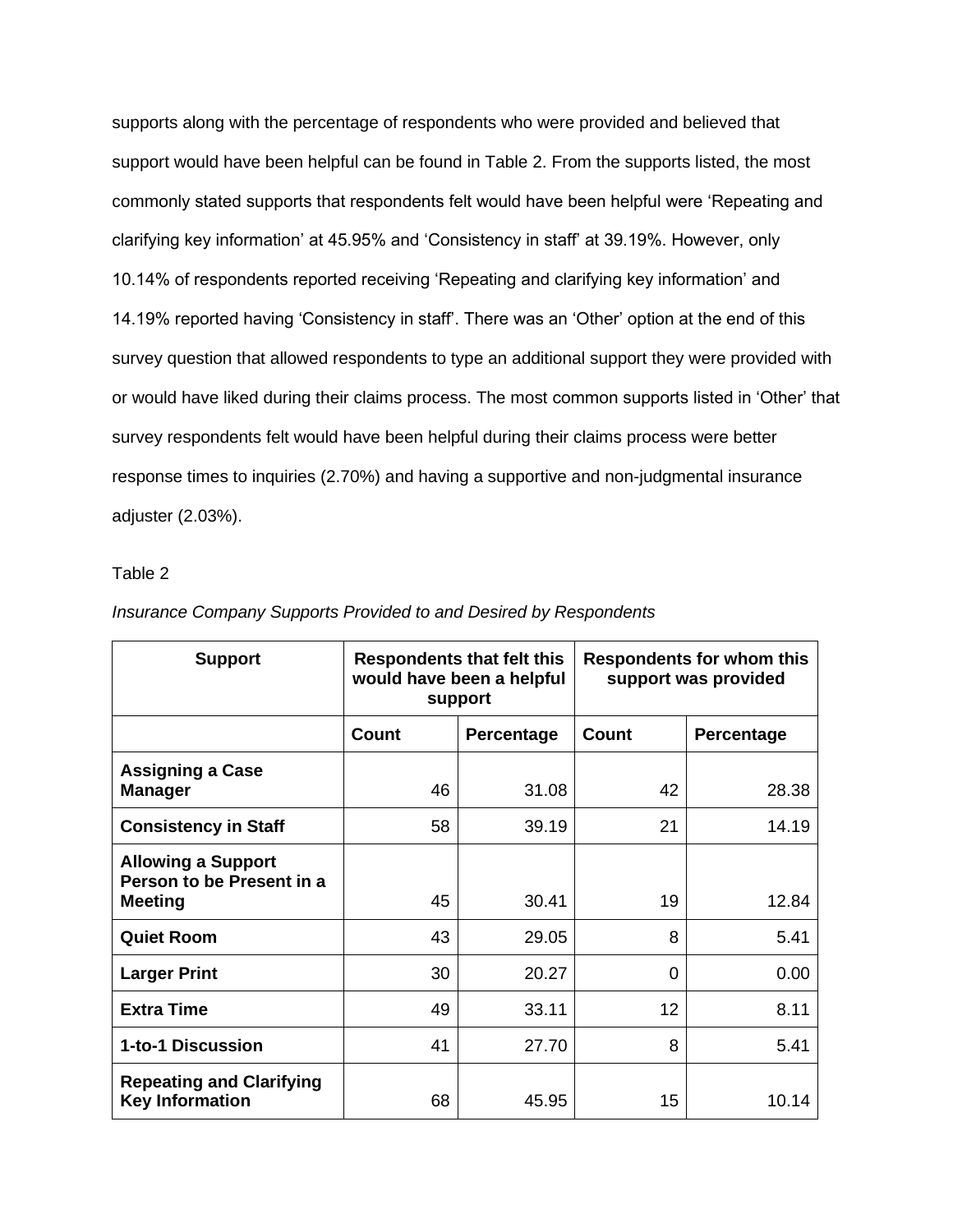| <b>Funded Transportation to</b><br>and from Therapy<br><b>Appointments</b>        | 55 | 37.16 | 53 | 35.81 |
|-----------------------------------------------------------------------------------|----|-------|----|-------|
| <b>Funded Transportation to</b><br>and from Non-therapy<br><b>Appointments</b>    | 47 | 31.76 | 30 | 20.27 |
| <b>Other</b>                                                                      |    |       |    |       |
| <b>Better Response</b><br><b>Times to Inquiries</b>                               | 4  | 2.70  |    |       |
| <b>Supportive and</b><br>$\bullet$<br>Non-judgmental<br><b>Insurance Adjuster</b> | 3  | 2.03  |    |       |
| <b>No Response</b>                                                                | 15 | 10.14 | 15 | 10.14 |

### **Overall Satisfaction**

For overall satisfaction, survey respondents most commonly reported they were not satisfied with their insurance claims process (56.08%) and 24.32% of these respondents were not at all satisfied. However, 7.43% reported they were completely satisfied. The mean of satisfaction scores was  $4.39 \pm 3.03$  indicating that there were more survey respondents who were unsatisfied with their claims process compared to those that were satisfied.

At the end of the survey, respondents were asked to rate the statement "Overall, I felt good with my insurance claims process" on a 5-point Likert scale from Strongly Disagree to Strongly Agree. 50% of respondents Disagreed or Strongly Disagreed with the above statement. The mean of these scores was  $2.27 \pm 1.34$ .

### **Qualitative Findings**

Eighty-eight out of 148 (59%) respondents included an open-ended response commenting on their personal experiences with the insurance claims process, revealing novel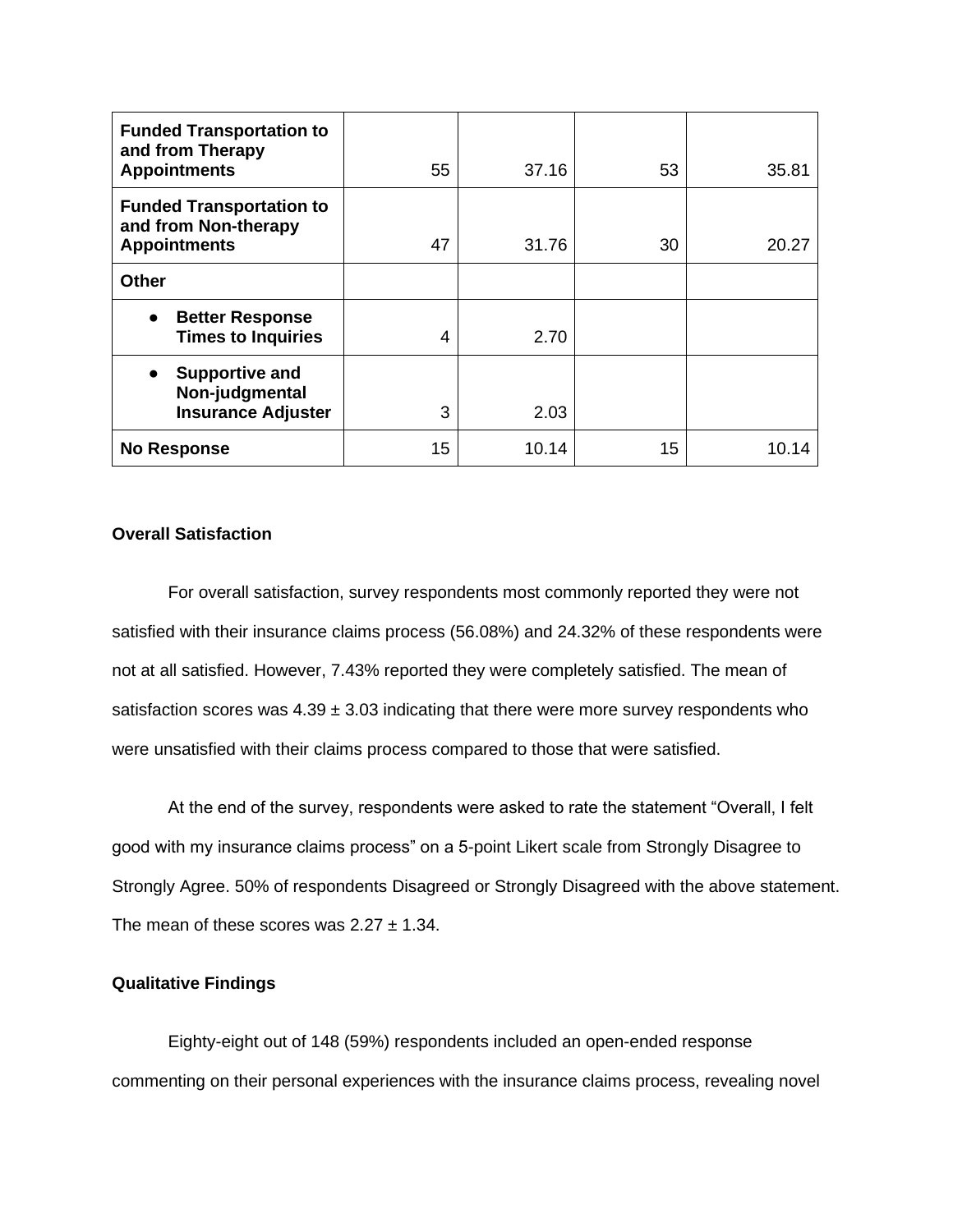experiences not captured within the quantitative data. Major themes included the perception that there was a general lack of knowledge of TBI symptoms amongst professionals involved in the process, concerns regarding insurance adjusters, the perceived negative treatment by insurer staff, unfair delays and denials of services despite medical evidence, the insurance claims process serving as a roadblock to recovery, a general dissatisfaction of the auto insurance system as a whole, and advocacy for the need for large-scale change in the auto insurance system.

#### **Lack of knowledge of TBI symptoms.**

Respondents commented that insurer representatives and insurer assessors expressed a belief that their injury should have been cured or recovered within a certain timeframe. One respondent wrote, "My therapists all had difficulty dealing with the last adjuster who indicated she felt, at six years post BI, that I should be cured" (Respondent 9). Another respondent expressed how these faulty beliefs benefit insurance companies, saying: "The lack of knowledge from medical professionals is a burden that being used in the advantage of the insurance company" (Respondent 132).

Several respondents expressed that they felt there was a biased focus on physical injuries and a neglect for mental health/cognition-related difficulties, which are cornerstones of TBI that are often invisible. For example, one respondent described an assessor who focused most of the assessment on physical abilities, despite the fact that his file clearly showed his challenge was with cognition. Another respondent contrasted their most recent car accident, which resulted in a brain injury, with previous car accidents that resulted in physical injury:

All my previous accidents had affected me more physically... than cognitively... and yet I recovered back to my "new normal" after each one. This accident has been different, this time, my concussion injury is what has been debilitating. Losing my cognitive function, difficulty with my vision, experiencing light sensitivity and noise sensitivity, head heating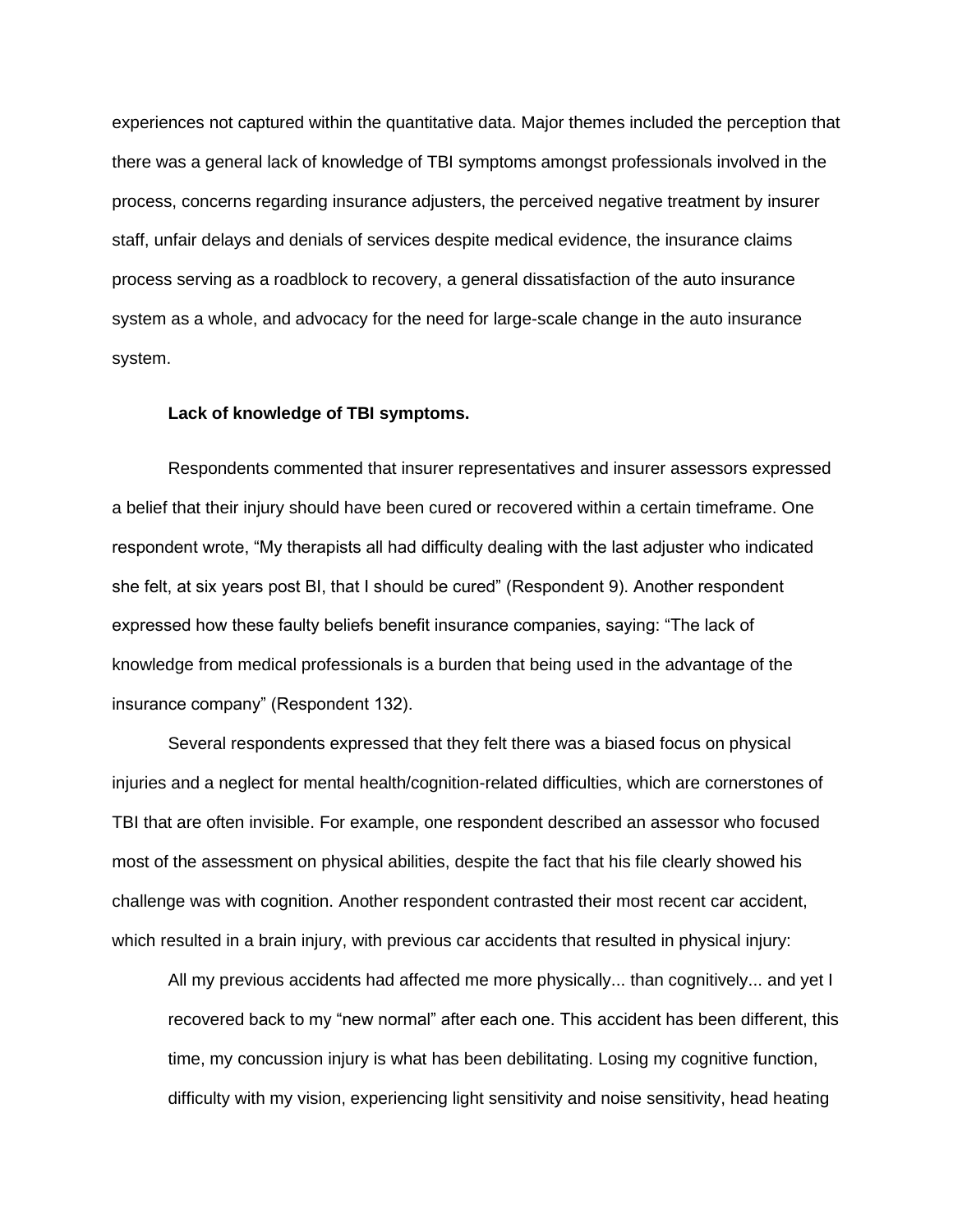up, nausea, and the feeling of being lost and unconnected is what has been most challenging. On top of all my symptoms ... I had to deal with an insurance adjuster who did not return phone calls in a timely manner ... and who never addressed any of my concerns whether in writing or verbally... This has been a very emotionally draining experience. (Respondent 159)

Other respondents described communication barriers to their success in navigating the insurance claims process with the cognitive-communication deficits associated with a brain injury:

I hate that I have a brain Injury yet they ask me endless questions that I may or may not answer correctly due to my brain injury, my memory or other thoughts that may be on my mind. My answers are not consistent. It is a struggle to navigate the insurance system and be treated as a suspect. (Respondent 94)

It took me a month just to be able to fill out the application, and I have a cognitive communication disorder that impacts my ability to speak on the phone, but am expected to constantly speak on the phone for my claim, otherwise I am labeled non-compliant. (Respondent 143)

Several respondents also alluded to a general lack of knowledge on the symptoms of TBI in highlighting the lack of support and modifications provided by their insurers during communications and assessments. One respondent commented on the environmental barrier of fluorescent lighting, which made the insurer examination process more difficult to navigate due to his brain injury:

This system is so broken it is crazy. I spent 1 hour and 45 minutes doing paperwork in a room with florescent lighting, I had to shut off the lights and open the door to get some light in and fill in my forms with my phone light. No assistance offered. (Respondent 42)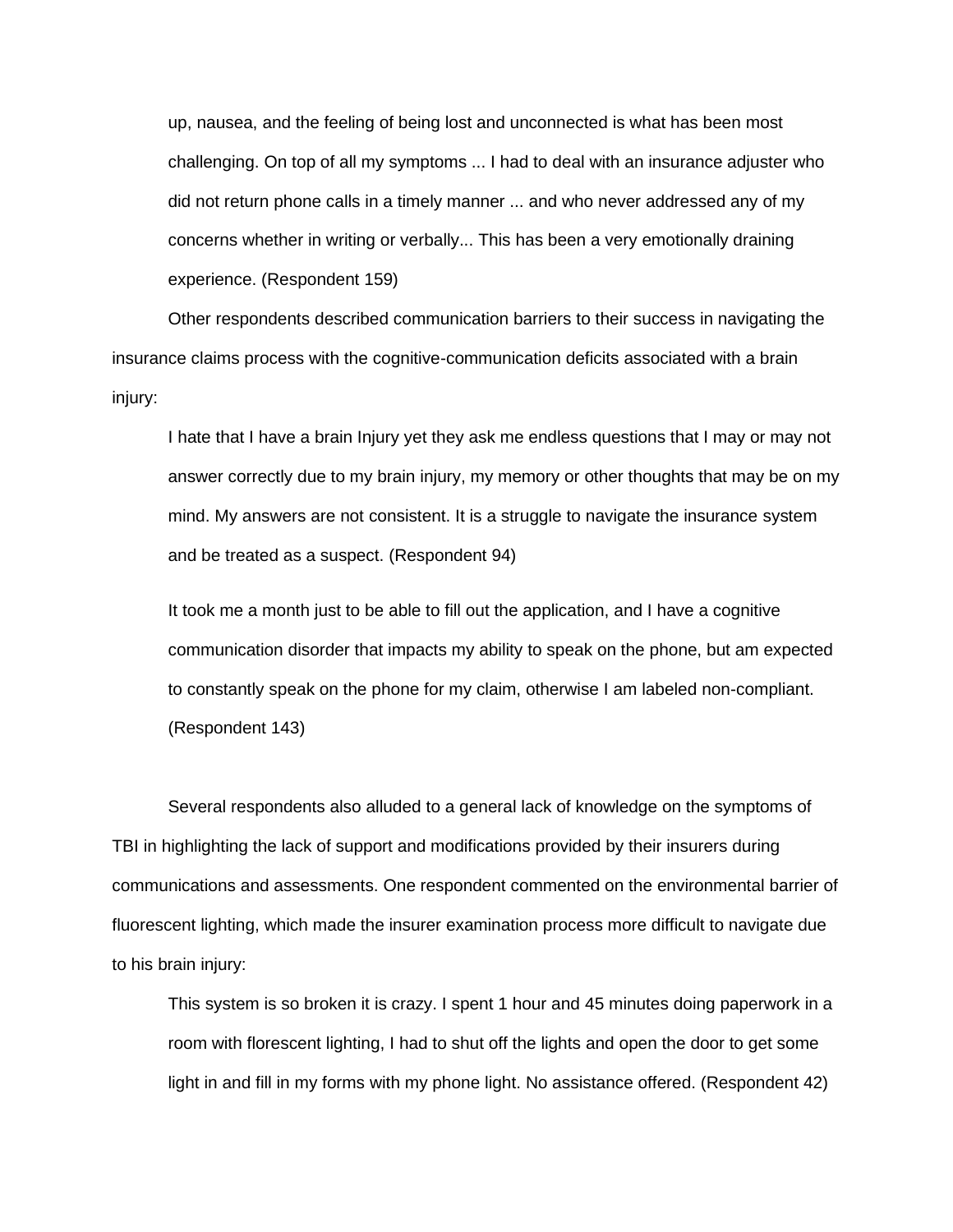Perceived negative treatment by insurer staff.

Several respondents described feeling like they were taken advantage of by their insurance companies at a time when they were most vulnerable. In expressing their vulnerability, several respondents described feeling like they were consistently on trial of having to prove their injury. One respondent wrote:

You are assumed to be a fraud even though you have evidence of an injury. ... These companies treat you like crap when you are vulnerable. One moment in mediation they are saying you are a liar and you were at fault, then they settle and wish you a speedy recovery. (Respondent 101)

Another respondent echoed similar sentiments in their comment, while expressing gratitude for having a lawyer to advocate on their behalf: "When you are injured, confused because of a brain injury, in pain and afraid of what is happening, the insurance company is terrible. They take advantage of you. My lawyer became my advocate for treatments" (Respondent 66).

A large number of respondents commented on feeling mistreated, disrespected, and/or threatened throughout the insurance claims process. One respondent wrote:

I was traumatized, lied to, manipulated and characterized as a lying cheat by my insurance company. They employed aggressive tactics (angry phone conversations, denying coverage, accusing me of lying, having me followed and invading my privacy and the privacy of those I was with) presumably to have me give up the case. It took years, repeated invasive and upsetting assessments, and a drawn out legal process before I was given reasonable care and a settlement... " (Respondent 131)

Overall, there was a general sense of dismay at the treatment of claimants during the insurance claims process in the majority of the open-ended responses. One respondent expressed their alarm at the cruelty of their treatment on top of having to deal with the profound aftermath of their brain injury: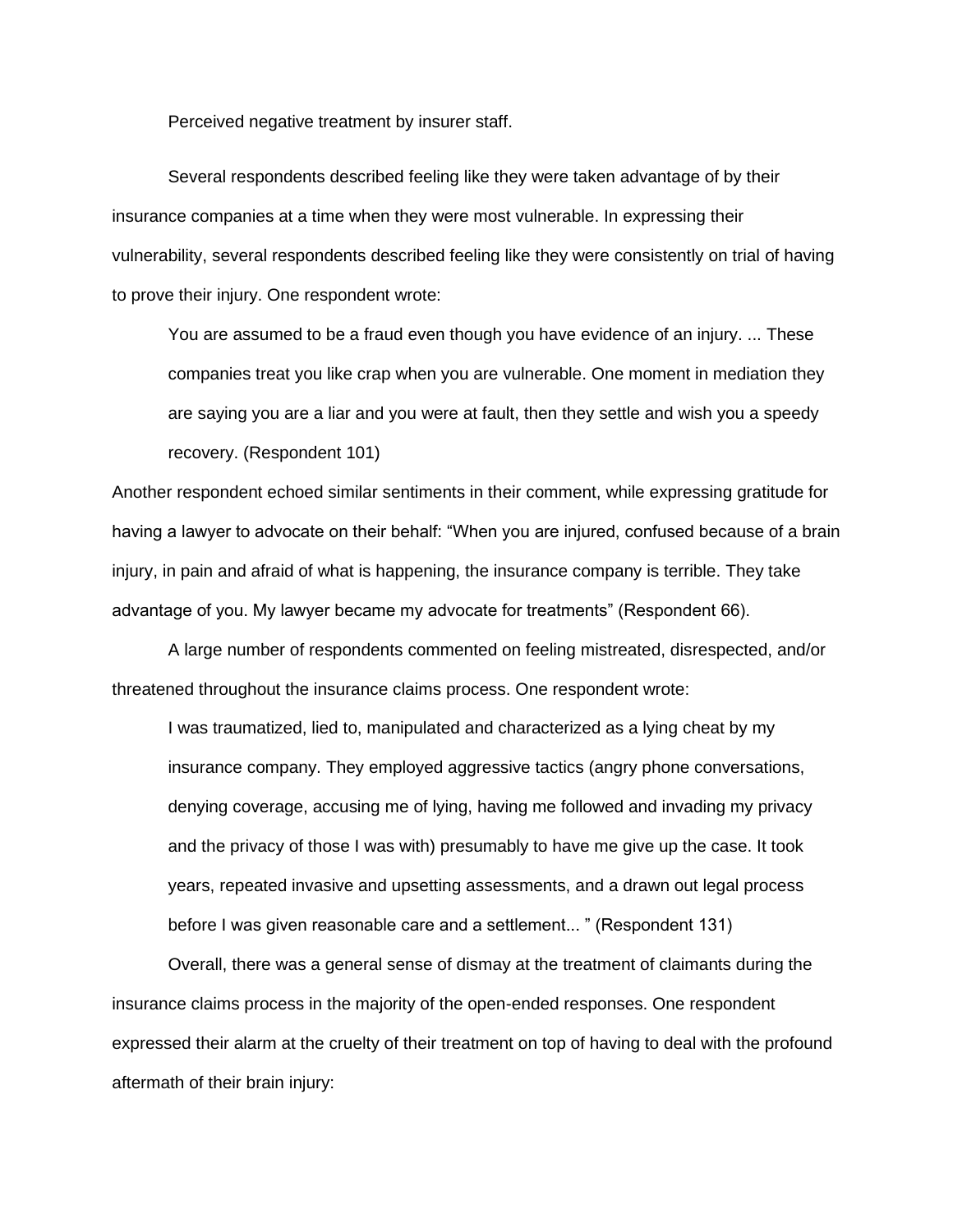As someone who survived a near death experience, then a brain injury and then having to constantly prove that to certain people so they can give me the compensation I justly deserve? Is there anything more cruel? ... I lost my job, I lost my working status, I lost my identity. It wasn't just a brain injury, it was a life injury. (Respondent 123) In describing how they dealt with the perceived negative treatment, one respondent alluded to the benefits of keeping a positive attitude and accepting that the unpleasant behaviour of the insurance company is the standard and therefore not to be taken personally: "I had a positive attitude and demonstrated integrity throughout the process, which "paid off" at the end... I accept that this is how the insurance system works with intimidation, mind-games and not taken personally" (Respondent 80).

Concerns regarding insurance adjusters.

A common comment involved the level of satisfaction with insurer staff. Respondents described mixed experiences with adjusters. The term "supportive" was frequently used to distinguish between positive and negative experiences with adjusters. One respondent described her negative experiences with her adjuster in the following:

I feel like my adjuster did not support me in my recovery. I was in an  $MVA<sup>1</sup>$ , the other driver was charged, yet I was treated with complete disrespect and distrust when all I wanted was to heal. I still struggle every single day due to not receiving the services I need. (Respondent 114)

In contrast, those who shared positive experiences with their adjusters described them as supportive of their recovery. One respondent expressed gratitude for having a supportive adjuster, alongside nervousness of possibly losing that support with a recent switch in adjusters:

I was lucky to have a very good adjuster once I became catastrophic. Just recently,

<sup>&</sup>lt;sup>1</sup> Motor Vehicle Accident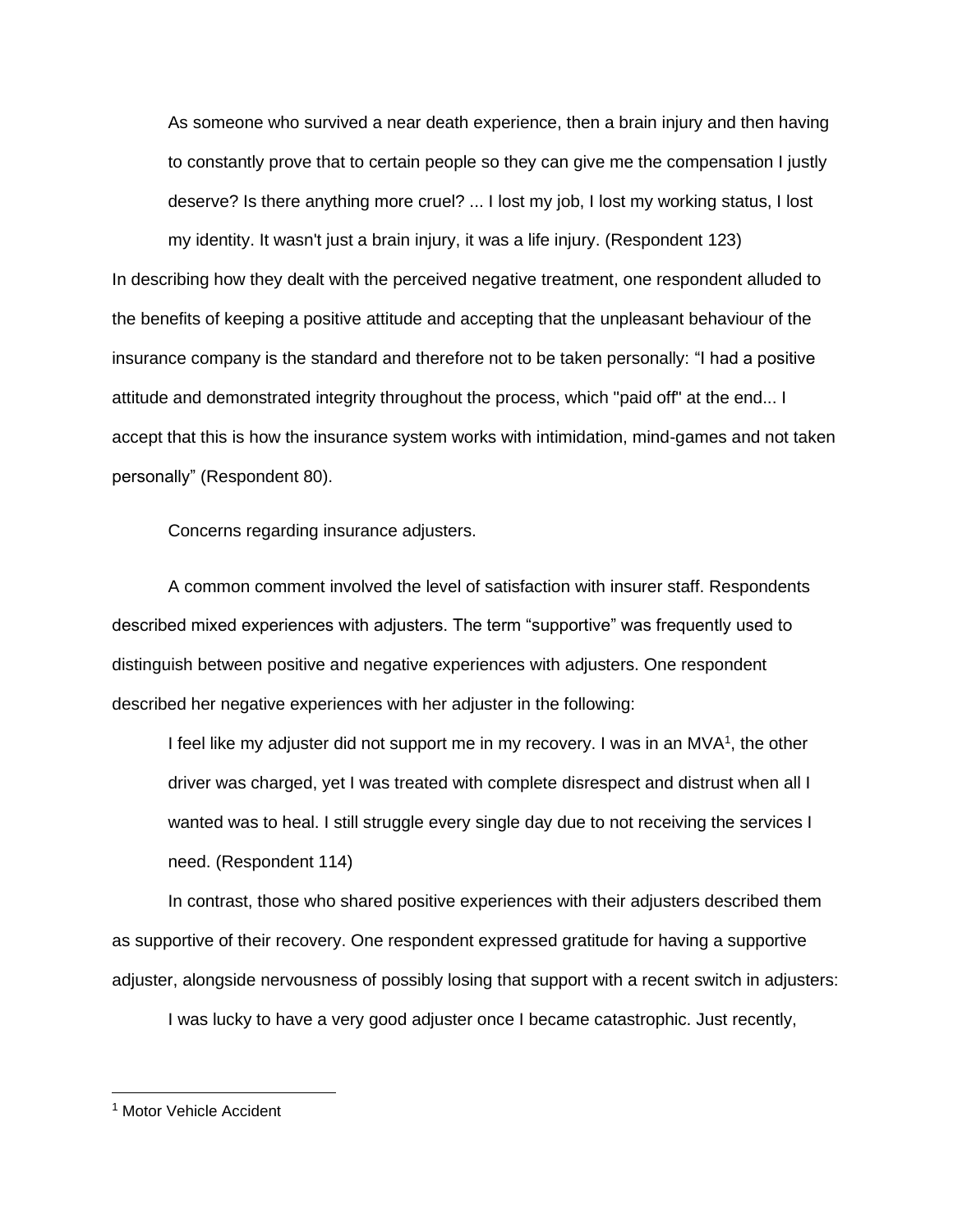however, my adjuster has been switched so I don't have a rapport yet with my new adjuster. I am a little nervous that moving forward the process will be more challenging than it has been." (Respondent 82)

The challenges of having a constant change in insurer staff were commonly mentioned. One described feeling like the process was very impersonal due to such change: "I had 4 different adjusters. It was during that time I didn't feel I had a face or a name... just a file number that each adjuster managed" (Respondent 9). Another respondent commented on how a change in staff led to further delays in approval of treatment plans.

Delays and denials despite medical evidence.

Many respondents commented on delays and denials despite medical evidence of sustaining a brain injury. Several also commented on delays and denials of services despite those services being recommended and approved by therapists. Respondents described feeling cheated by their insurance companies, explaining that they were denied access to funds to which they were entitled based on what was included in their insurance premiums. One respondent expressed her disbelief at the unreasonable denials of insurance adjusters: "How can medical evidence be repeatedly denied by numerically trained adjusters. This is killing and starving the most vulnerable in this province" (Respondent 64).

A frequently mentioned factor was the indispensable support of their legal representation and healthcare providers in fighting the delays and denials. Although some described having a lawyer who worsened their experience, most described feeling thankful for having had a good lawyer, without whom the process would have been impossible. One respondent wrote, "I truly believe if we have had to deal on our own with the insurance company and not have a personal injury lawyer working for me from the very beginning the process would have been very difficult to navigate" (Respondent 90). Many also commented on the immense help they received from their medical professionals, who advocated for services that they needed. One respondent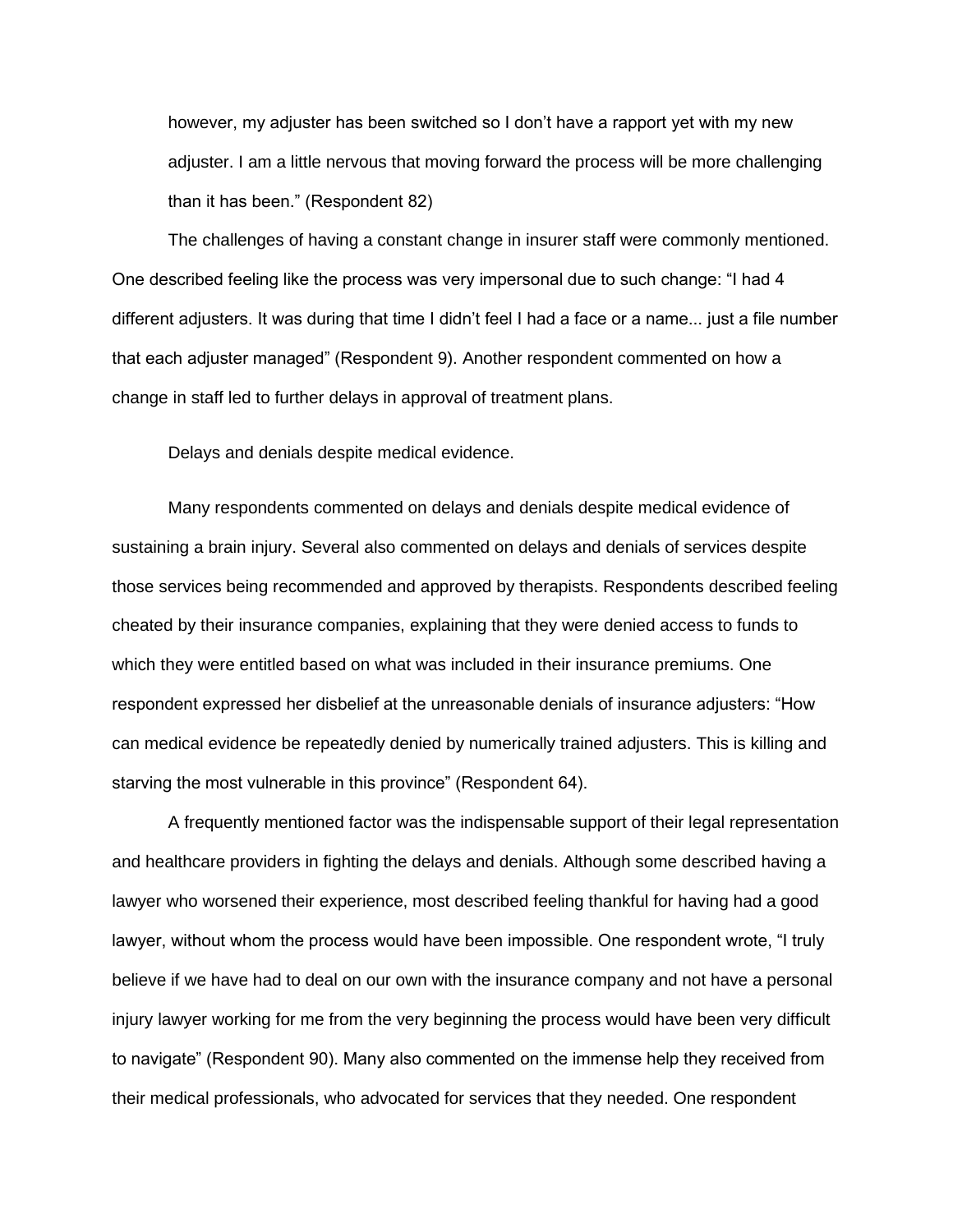described feeling "blessed" by their medical team.

Claims process as a roadblock to recovery.

A recurring theme was the added stress related to the constant battle of fighting delays and denials and proving their injury, which served as a roadblock to recovery. One respondent wrote, "The whole thing has been a sham where all I wanted was to get the help I needed nearly 6 years ago. I want this solved so I can go on with my life" (Respondent 140). Another respondent described wanting to recover so they would no longer need services. They shared, however, that the insurance system seemed to be counterproductive to that aim, with unnecessary assessments, denials, and delays:

I was treated like I was on trial the entire process. I never asked for anything above and beyond what was recommended by specialists, and even pushed to return to work/school as soon as I could. I was TRYING to get my life back, not stay on disability or collect money. They still followed me, denied all my claims unless I pushed back, and paraded my unrelated personal life in front of everyone at discoveries, and focused on as a main point by insurance assessors - including counselling records for completely unrelated childhood abuse - in order to intimidate and bully me. I had to hire a lawyer just to protect myself and make sure I got the treatment I needed... If they had just given me the treatment I needed, that's all I wanted; to get my life back and move forward they would have saved a ton of money and I would have gotten on my feet years sooner. I hated it. Still hate it. Although I've finally returned relatively to normal, 9 years later, it was hands down the worst experience of my life. Not the accident itself, the recovery and trying to deal with the insurance company. (Respondent 79)

Moreover, many described the insurance claims process as an experience that has actually worsened their condition. One respondent wrote about a sense of hopelessness after having to continuously self-advocate for her rights on top of dealing with symptoms of their brain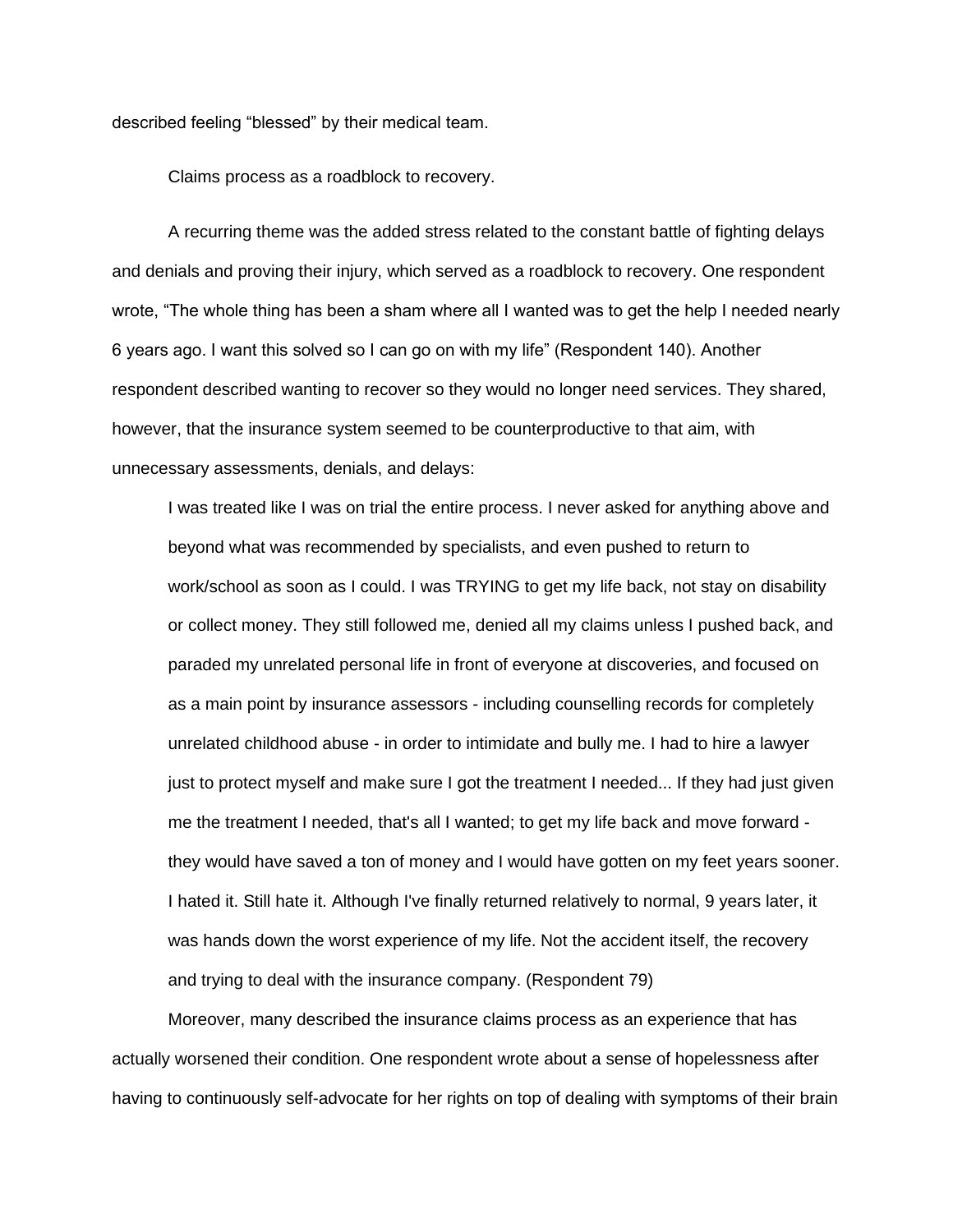injury, fighting through a system that resulted in the deterioration of their mental health:

I have had to advocate very hard to access essential services that I've needed. As someone who already deals with several symptoms from my brain injury, it felt that it was unfair that I had to carve out mental energy to advocate for myself. The delay in coverages led to a major depressive and suicidal episode that led to a week-long stay at a psychiatric hospital. My experience has been hell, very painful, and frustrating, that it was very difficult to find hope throughout the recovery process. (Respondent 139)

Auto insurance industry as a broken system.

Some respondents provided general comments on the insurance system as a whole. A recurring theme in such comments included a general sense of disbelief and dismay at the auto insurance system. One respondent wrote:

I feel like a book could be written on the inefficiencies of time, money, staff in the world of auto insurance. It is absolutely incredible and unbelievable what they have put me through and what they get away with. My accident was 0% my fault and the other driver was charged and pled guilty to careless driving. Still, I have been treated like a scammer since the day after my accident. People believe they have medical coverage for a certain amount following an accident. What we aren't told is that the disbursements of our funds are based on an adjudicators opinion or protocol, or whatever other shady system they have going. I am quite certain that their primary goal is to make the process as difficult and as stressful as possible so people will cave in and just suffer in silence. It is a terrible broken system, especially for people with a brain injury and/or post concussive symptoms. (Respondent 78)

When describing the auto insurance system, the idea that the insurance claims process was a "human rights breach" or "inhumane" was prevalent. One respondent wrote:

The current insurance process in Ontario is a giant human rights breach. They are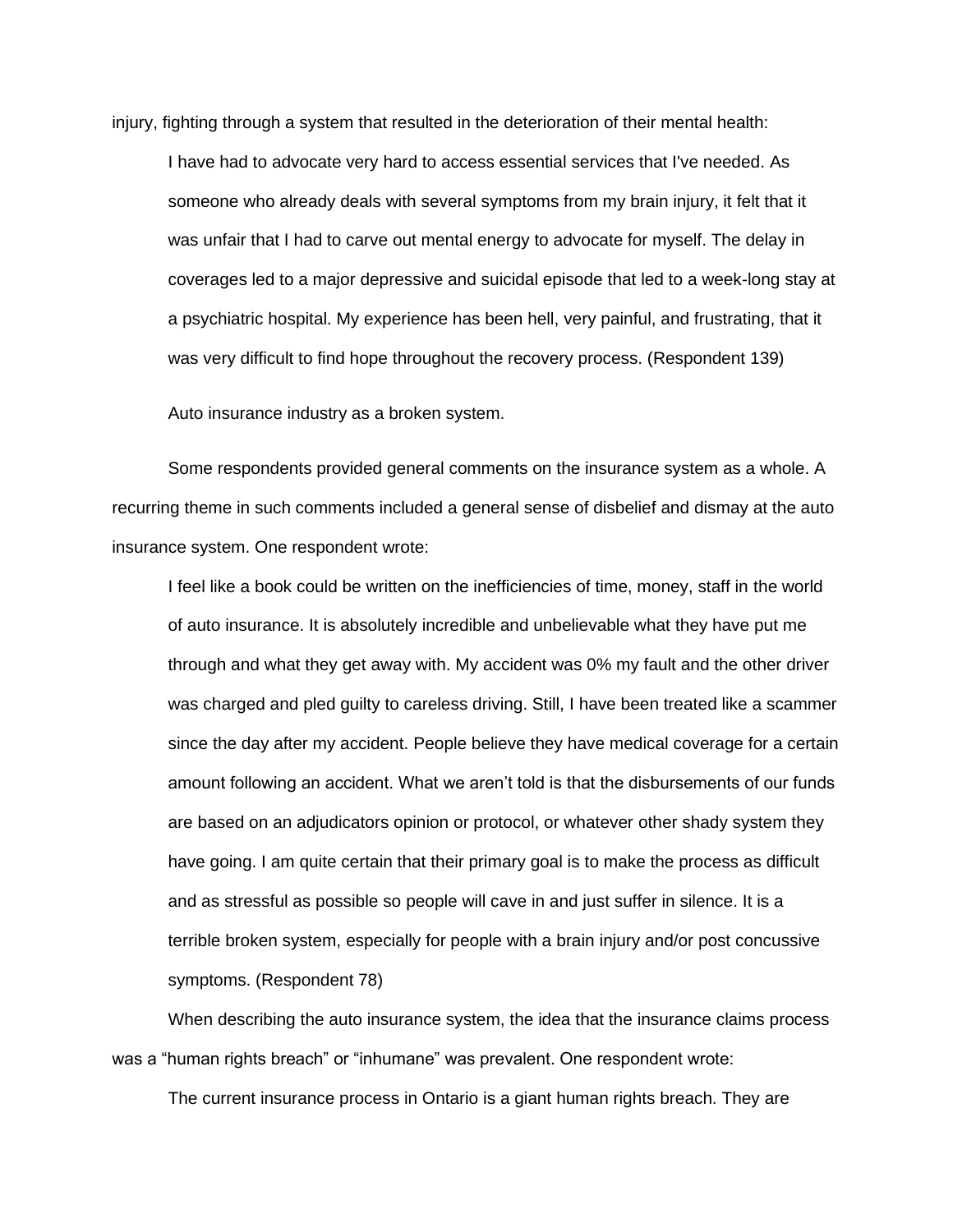pushing people onto OHIP/ODSP/CPP<sup>2</sup> and not paying out health claims in a timely manner. I have been repeatedly gaslit, followed, maligned and shamed by the insurance company. (Respondent 63)

Another respondent shared similar sentiments, describing a sense of shock and disappointment at the auto insurance system, despite having worked in the industry and taken precautionary steps to ensure a smooth process:

I am also unique in that I worked in the insurance industry at the time of my accident, so I am familiar with the system and advocated for myself right from the get-go: however, my insurance experience has still been awful! ... It's an awful, inhumane system that seems to be unfairly stacked against folks with brain injury. (Respondent 143)

Advocacy for the need for change.

Some respondents included an explicit statement regarding the need for a large-scale change in the auto insurance system. These comments were complementary to the issues described about the various aspects of experiences in previous sections. One respondent commented on the adversarial nature of the insurance system against MVC survivors, suggesting that adjusters work with, rather than against, therapists: "I think that the car insurance system in Ontario is based on survivors "needing to prove that they are injured... adjusters should work WITH therapists to support recovery, rather than behaving antagonistic ally ." (Respondent 71)

In writing about their frustrations dealing with insurer-selected assessors who seemed to have a poor understanding of the lived experiences of brain injury, one respondent suggested that professionals involved with the auto-insurance field have mandatory training specifically for working with brain injury survivors. Similarly, another respondent expressed frustrations about

<sup>&</sup>lt;sup>2</sup> Ontario Health Insurance Plan; Ontario Disability Support Program; Canadian Pension Plan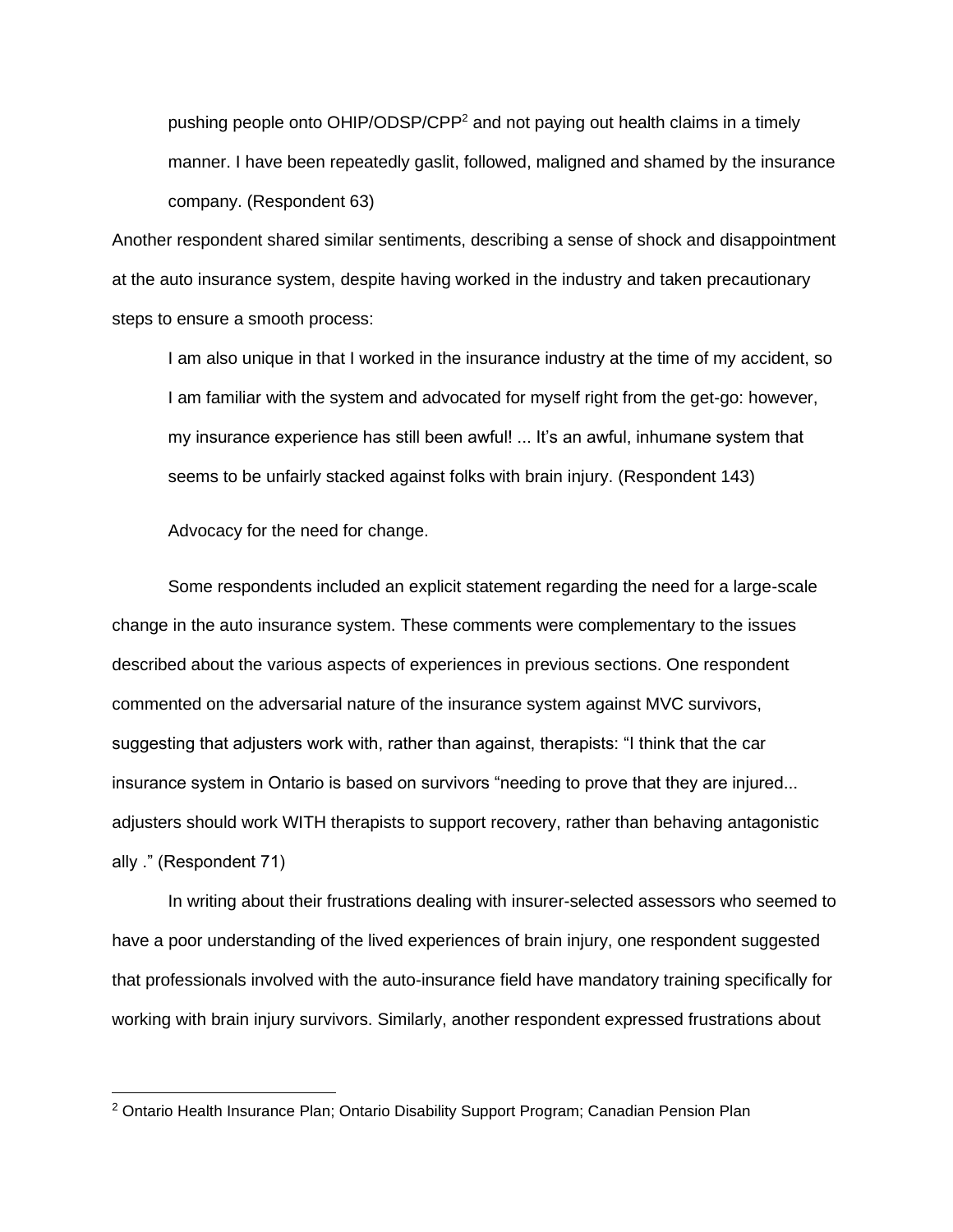the lack of emphasis on mental/cognitive health aspects of the injury, which are often overshadowed by the prioritization of physical injuries. This respondent suggested that, particularly in the early stages of recovery, greater focus be placed on the more covert signs and symptoms of brain injury: "Some type of head injury and mental health support (or at the very least education/info) is critically necessary those first few months, when all everyone is talking about is all of your many physical injuries" (Respondent 127).

Other respondents suggested changes at the institutional level, expressing a perceived need for the transition of the auto insurance industry from a private, business-run to public, government-run model. One respondent compared the insurance system in Ontario to that of other provinces, suggesting that auto insurance rates be strictly controlled and that the permissible behaviours of insurance companies be closely regulated. This respondent wrote:

Insurance as a for-profit business is bordering (if not engaging) in criminality and fraud and should be stopped. Mandated insurance such as we have in Ontario should be run by the government as it is in other provinces and rates should be strictly controlled. In the alternative, for-profit insurance companies should be much more closely monitored and stiff penalties should exist for the kinds of behaviours I was subjected to. (Respondent 131)

#### **Discussion**

The results of this study appear to mirror the experiences of those in the ABISS group who consulted on the research and survey design. It was important to the group to understand how experiences of the greater population of Ontarians with brain injury following MVC related to their experiences. In the following sections, we discuss the main themes of our results as they relate to findings of previous studies and the experiences that the ABISS group considered most pertinent in the development of the survey.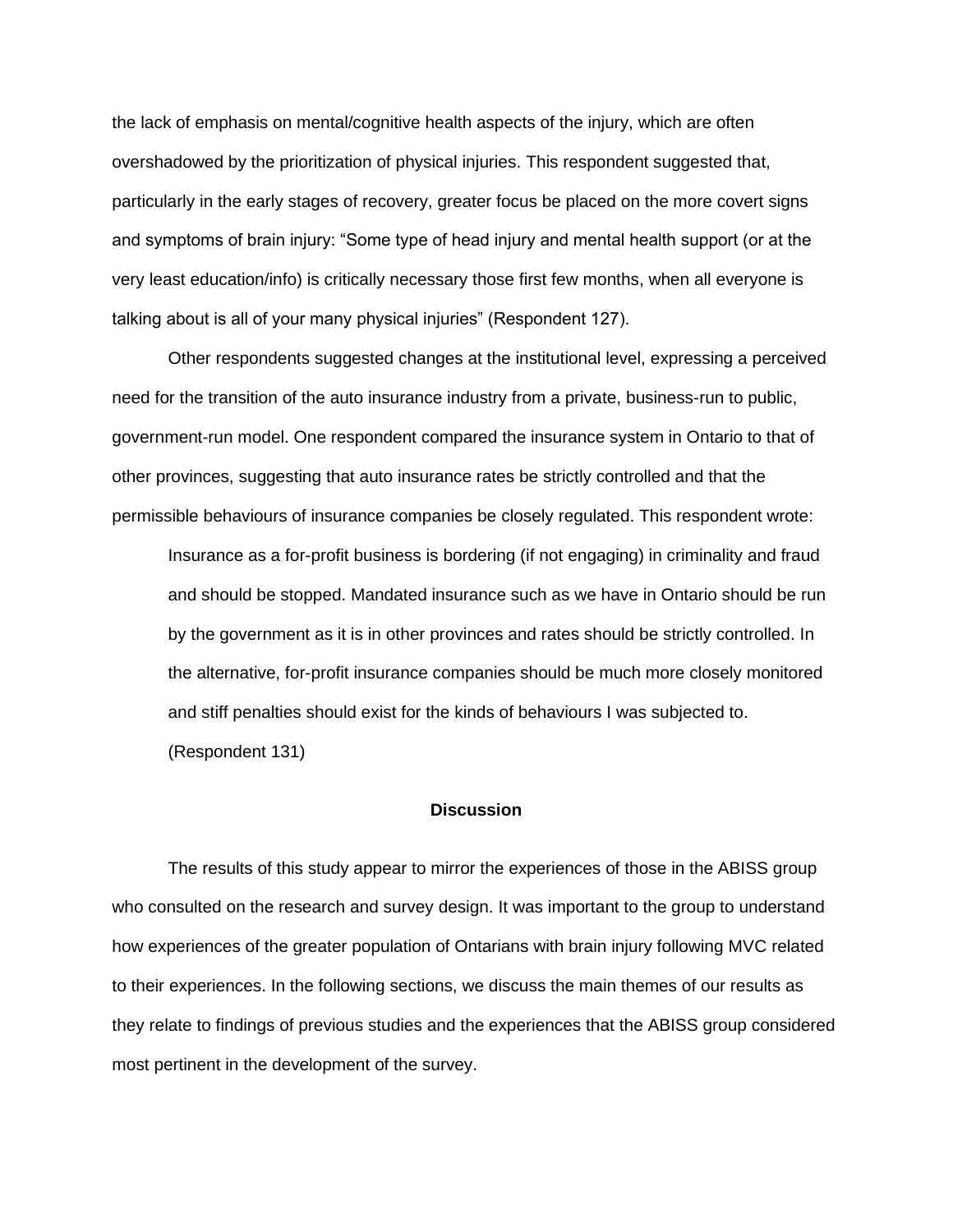The ABISS group reported having to attend numerous and duplicative assessments during the insurance claims process. They explained that their auto insurance company ordered them to attend these assessments, during which they felt as though the goal was to disprove their injury. The ABISS group commented that, because the results of their brain injury were not immediately visible, they were doubted and made to continually prove the existence of their injury despite already receiving a diagnosis. These experiences were common among survey respondents, a majority of whom reported attending 10 or more insurer examinations required by their auto insurance company. Unsurprisingly, most participants found these numerous assessments to be inconvenient. The survey findings match that of participants in previous research, who also reported having to attend numerous and burdensome assessments (Murgatroyd, Cameron, Harris, 2011). Interestingly, participants in the study by Murgatroyd and colleagues (2011), as well as members of the ABISS group, reported that they were not confident in the knowledge or honesty of the medical professionals they saw by order of their auto insurance company. The current survey reported similar findings, with participants indicating general dissatisfaction with these assessors. Input from the ABISS group suggests that this lack of confidence in insurer assessors may stem from the sense that these professionals are trying to discredit their claim, rather than provide an objective evaluation. These experiences were echoed in the qualitative results, which outlined feelings of being taken advantage of while vulnerable, feeling that they were being assessed for the purpose of finding a reason to deny the claims, and being manipulated and further traumatized.

Previous research has described a feeling of being watched during the claims process, and the sense that every action could be interpreted as proof that their injury didn't really exist (Murgatroyd, Cameron, Harris, 2011). This experience was also reported by the ABISS group. Given the invisible nature of cognitive-communication difficulties associated with TBI, there is reason to question the validity behind the possible use of surveillance by insurers. Nevertheless,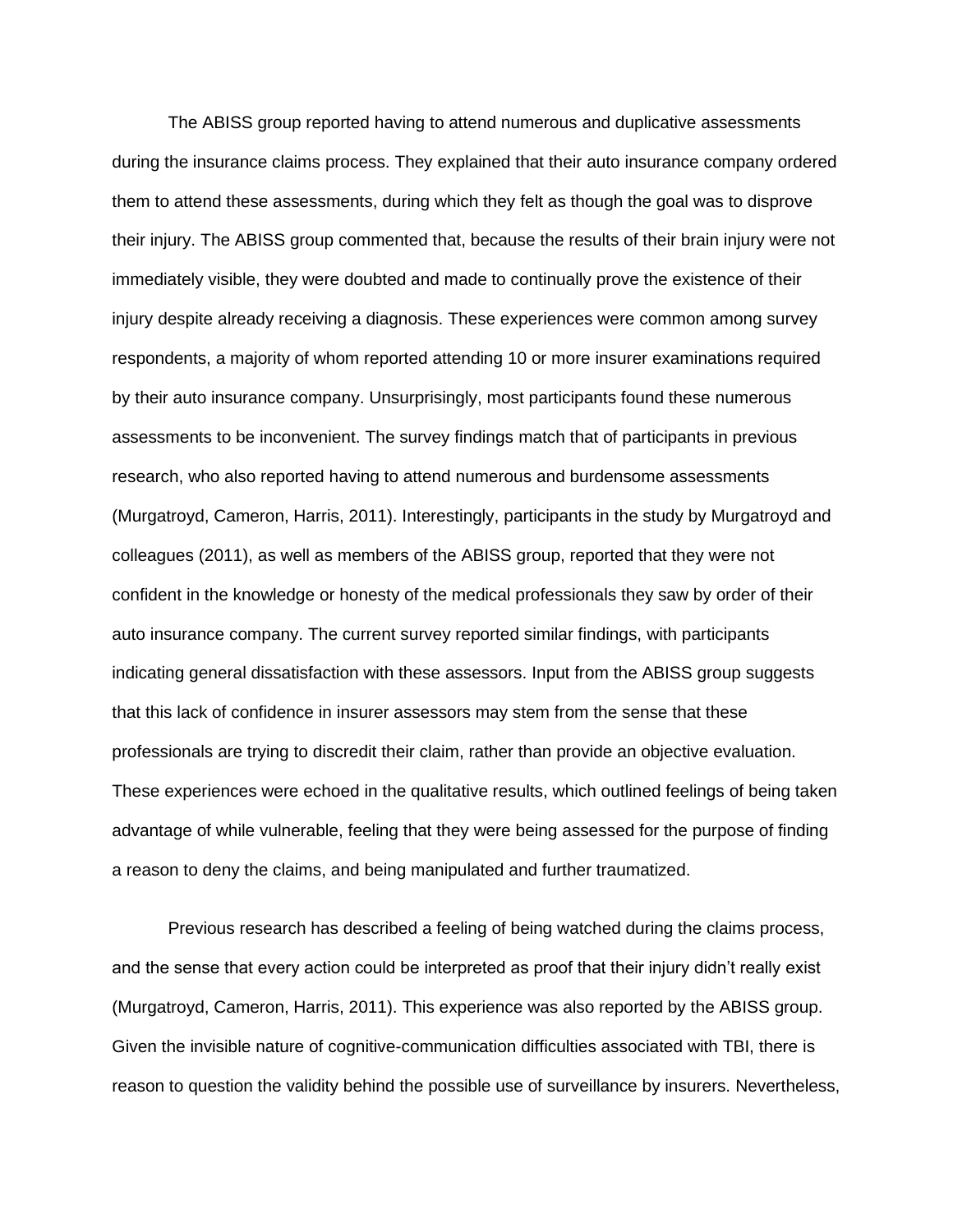over a third of survey respondents reported that they believed they were followed by someone hired by their insurance agency. In addition to impacting their privacy, a majority of respondents reported that they were questioned about information unrelated to their collision, and many felt that information was being shared without their consent. Previous research has commented on how the invasiveness of the claims process feels disruptive and violating, especially when all aspects of one's life, and not only those related to the collision, are under investigation.

ABISS members expressed concern regarding the delay in rehabilitative and medical service acquisition caused by delays in the insurance claims process. Quick claims resolution and access to therapy following brain injury has been demonstrated to result in better recovery outcomes (Cassidy et al., 2000; Cassidy et al., 2004; Feinstein et al., 2001). Unfortunately, a large proportion of survey respondents experienced a delay of up to two years for SLP services, PT, OT, psychology, and neuropsychology. It is possible that, as an invisible injury, respondents experienced more difficulty proving the legitimacy of their injury. Previous research has commented on the tendency for brain injury to be misunderstood due to its invisibility relative to more obvious physical injuries (Donker-Cools et al., 2016; Harder, 2009; McClure et al., 2008; McClure, 2011). The qualitative results suggest that survey respondents experienced more difficulty advocating for their cognitive injuries than their physical injuries throughout the insurance claims process. Importantly, the qualitative findings also commented on how the lengthy claims process delayed their therapy, and even worsened their condition.

Previous research has commented on the connection between brain injury and financial difficulty (Gabbe et al.,2014; Ontario Brain Injury Association, 2012). Additionally, research has suggested that financial strain adds to the burden experienced by people undergoing the insurance claims process (Murgatroyd, Cameron, Harris, 2011). In this survey, a large proportion of respondents reported facing financial barriers to accessing treatment for their brain injury. Further contributing to the financial strain, only 50% of respondents reported receiving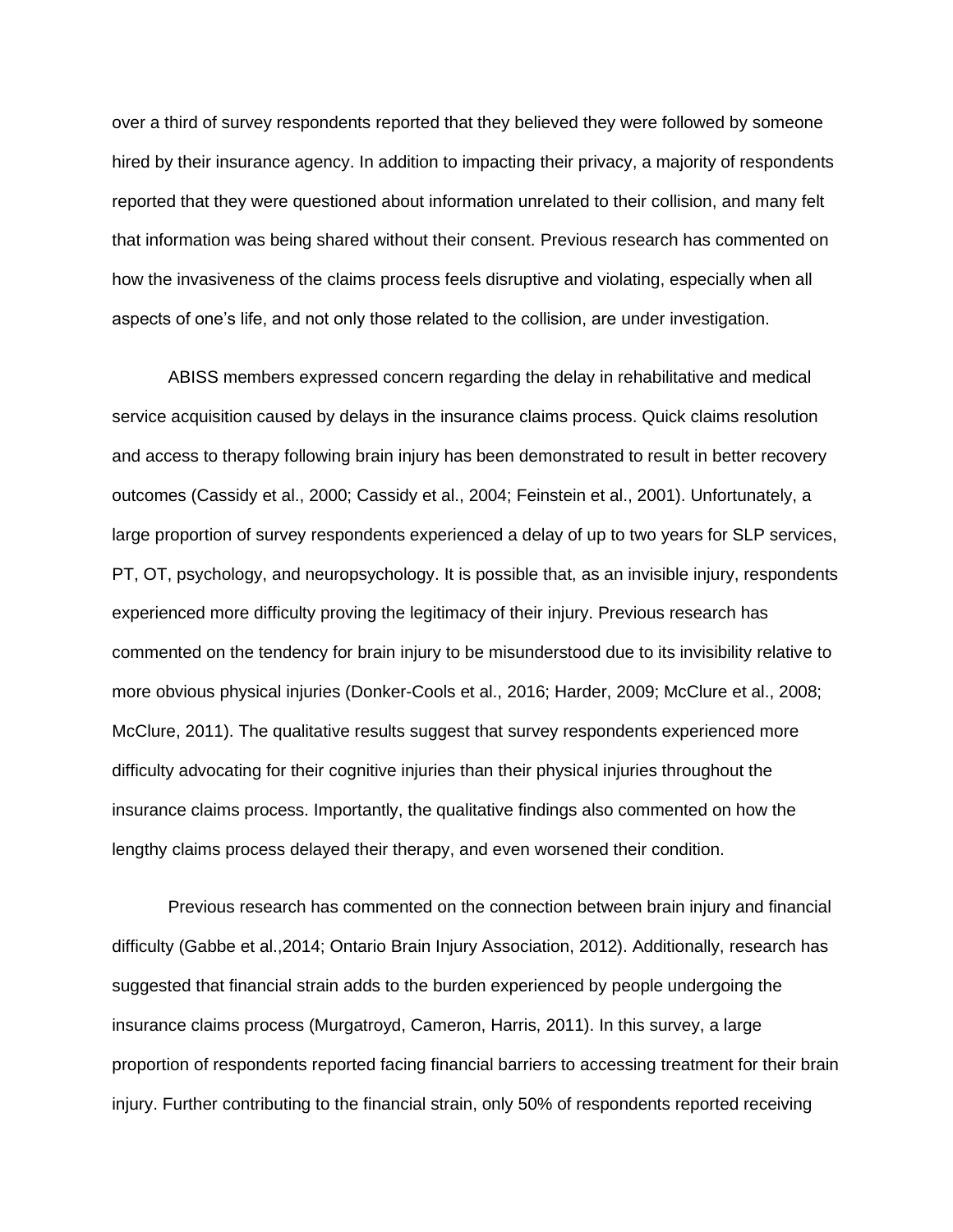income replacement. Another 50% reported that their family or friends reduced their working hours in order to support their care. The support of family members who are willing to compromise their own work was also found to be a major theme in research by Murgatroyd, Cameron, and Harris (2011). Previous qualitative research has reported that the claims process adds additional stress and burden to people during their recovery from what may already be a very traumatic event (Murgatroyd, Cameron, Harris, 2011). Similar to the findings of Murgatroyd, Cameron, and Harris (2011), a majority of respondents reported feeling that their recovery was negatively impacted by experiences with their insurance company. The qualitative findings also suggested that the insurance claims process prevented them from recovering from their injury or returning to their regular life activities. Survey respondents expressed that their experience may have been improved with the provision of supports such as a consistent and supportive insurance adjuster.

Overall, most survey respondents were not satisfied with their insurance claims process.

#### **Limitations**

There were several limitations to this research study. First being the participant recruitment process and the study's sampling frame. There currently is no directory for every individual in Ontario who has a brain injury as a result of a MVC. Therefore, participants needed to be recruited through other means, namely relevant organizations and professionals. Even though many different organizations across Ontario were contacted to assist with distribution of the survey, there may have been certain subgroups of the target population that were unintentionally missed. Additionally, if these organizations were sending regular emails to their listserv, some individuals may not always check these emails consistently. If individuals receive multiple correspondences for surveys, potential survey respondents may experience negative associations towards surveys (Wright, 2005). This in turn may negatively impact response rates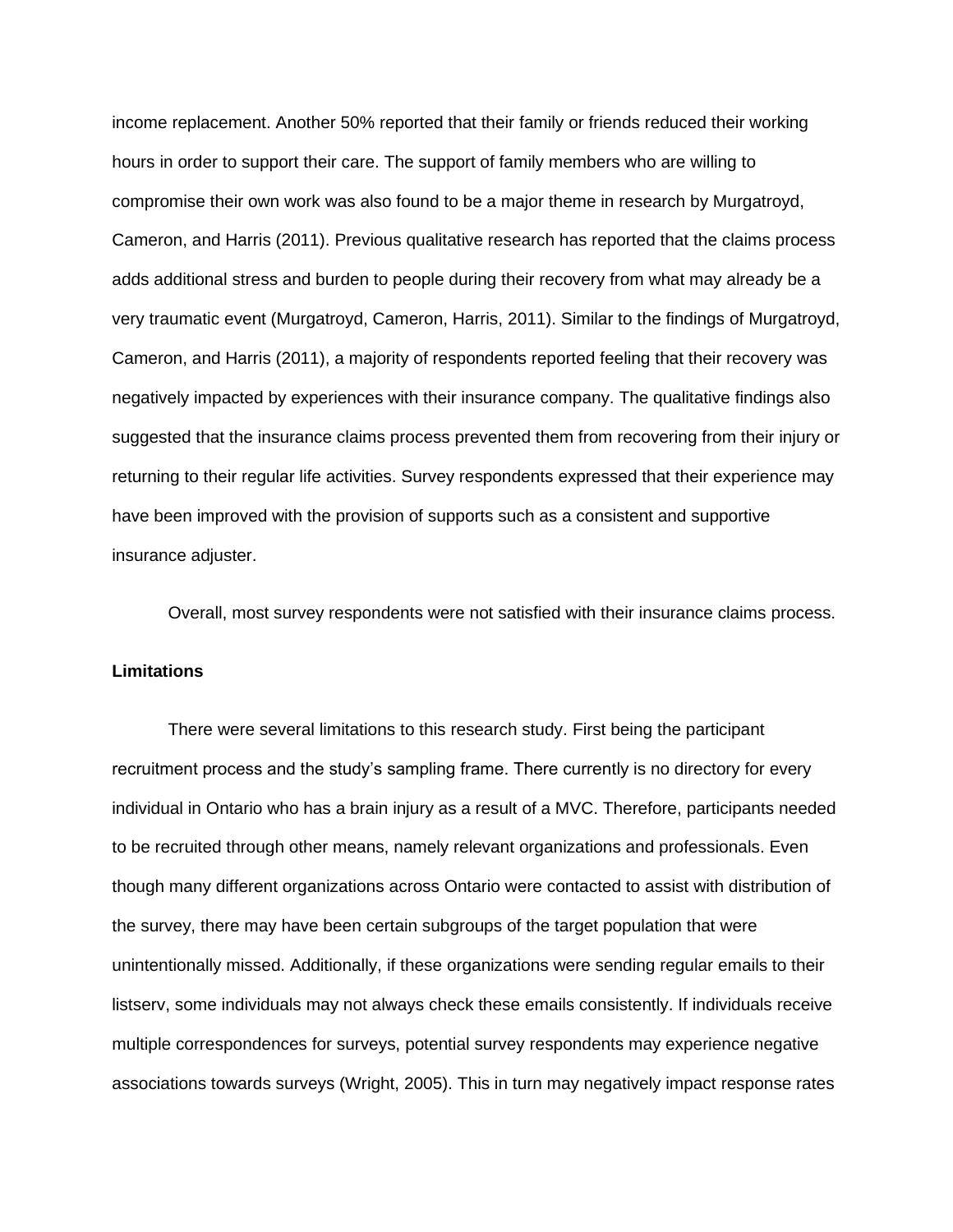and the responses themselves. There were also several organizations that refused to distribute the survey to their listserv and some organizations that requested a distribution fee, which was not feasible due to lack of funding. As a result, the survey may not have reached individuals who were solely associated with these organizations. Individuals in remote communities may not be adequately represented in the sample population due to limited access to reliable technology and internet services. More specifically, these issues have been known to be a challenge for remote Indigenous communities across Canada (Muttitt, Vigneault, & Loewen, 2004). The survey did not ask individuals to report their geographical location, which limits any judgements on the geographical representativeness of the responses within Ontario. As a result of the overall recruitment process, there is a risk for sampling bias where there may be specific characteristics in the target population that are under or overrepresented in the final sample (Johnson, Beaton, Murphy, & Pike, 2000).

While some organizations confirmed that they distributed the survey, others did not confirm their distribution and some refused to distribute the survey. Regardless, it is likely that many relevant prospective survey respondents and professionals were still included because specific brain injury associations distributed the survey to their listserv. The organizations that declined were general professional organizations for practice in all areas, rather than just brain injury. In terms of representation from individuals with limited technology access or internet services, the survey results may have underestimated issues associated with the auto insurance claims process. This may be especially true for individuals who may have severe persistent deficits following their MVC such that access to technology is limited. Furthermore, the survey may not have captured the perspectives of those with severely debilitating injuries who lack the required support to overcome the barrier of being unable to independently access and use technology (e.g., those in minimally conscious states, those with extreme fatigue). As a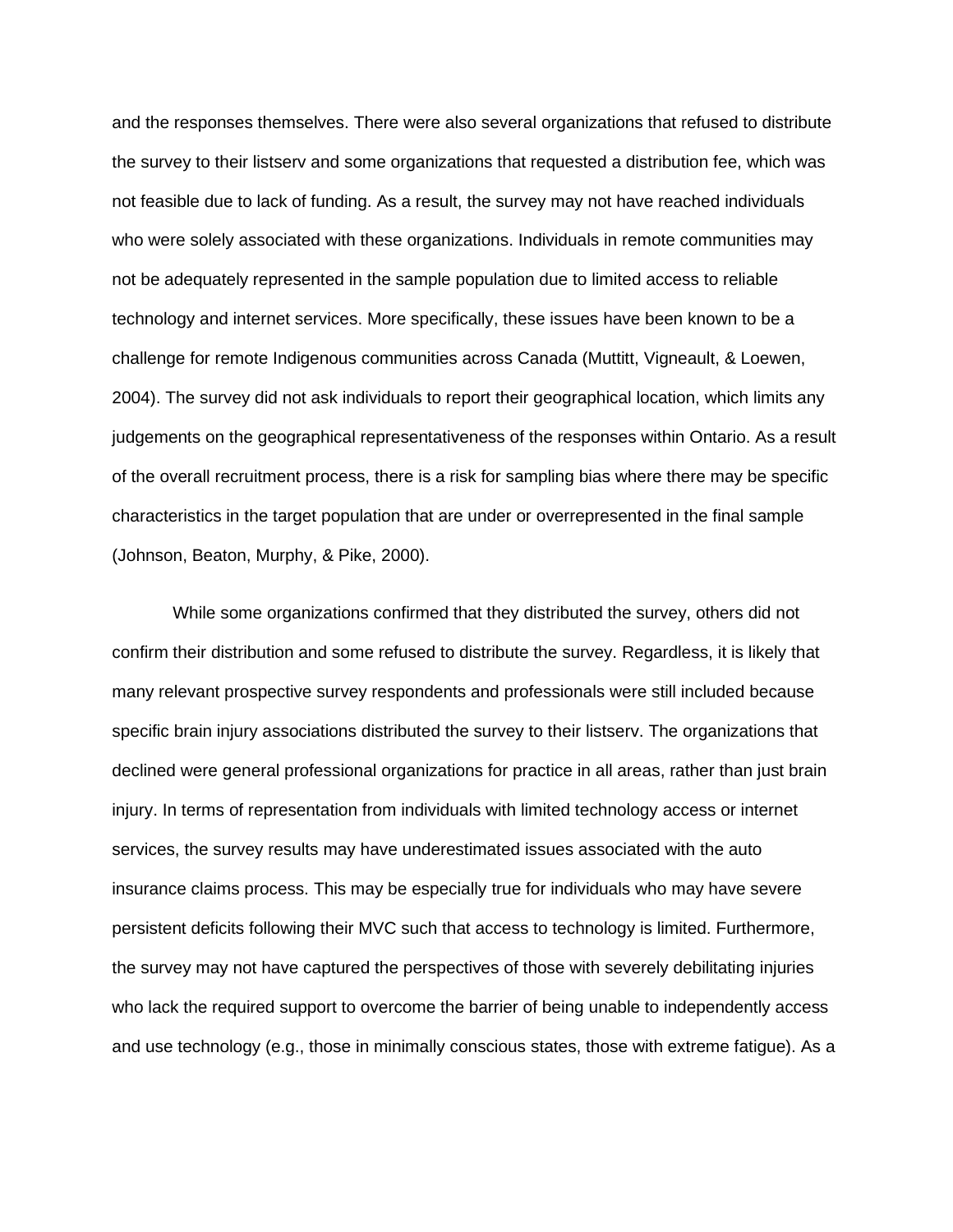result, it is possible the survey results actually underestimate how prevalent these insurer behaviours are.

Online surveys offer many advantages to researchers, such as access to unique populations, efficiency of distributing surveys to a wide audience in a short period of time, and low cost (Wright, 2005). However, the fact that this survey was completely online may be a limitation because it may have been more accessible for certain individuals to fill out a hardcopy survey or answer the survey questions verbally over the telephone. There is a possibility that the format of the survey unintentionally excluded a specific group of individuals who had a certain type of impairment following their MVC that made online completion impossible. However, this was difficult to track due to the nature of the recruitment process. There was no way to keep track of how many individuals actually received the survey invitation and link. There was no data available to calculate a non-response rate of this survey. As well, because the survey was completed online independently, respondents were not given an opportunity to ask for clarification on any of the survey questions. The involvement of ABISS in revising the wording of questions helped reduce some of the limitations with using an online platform. However, the non-response rate for each question ranged from 0.68% to 25%, indicating there may have been unresolved issues related to wording of questions. Alternatively, respondents may have chosen to skip certain questions as a result of fatigue from the cognitive demand of reading and completing the survey.

Moreover, due to the nature of the survey being online, there was a risk for self-selection bias, which occurs when prospective participants have the choice whether they would like to participate in the research study or not (Wright, 2005). The individuals who chose to participate in the study may possess different characteristics, perspectives, and opinions compared to those who chose not to participate. This would impact the generalizability of these study results and may not capture the experiences of individuals who chose not to participate. For the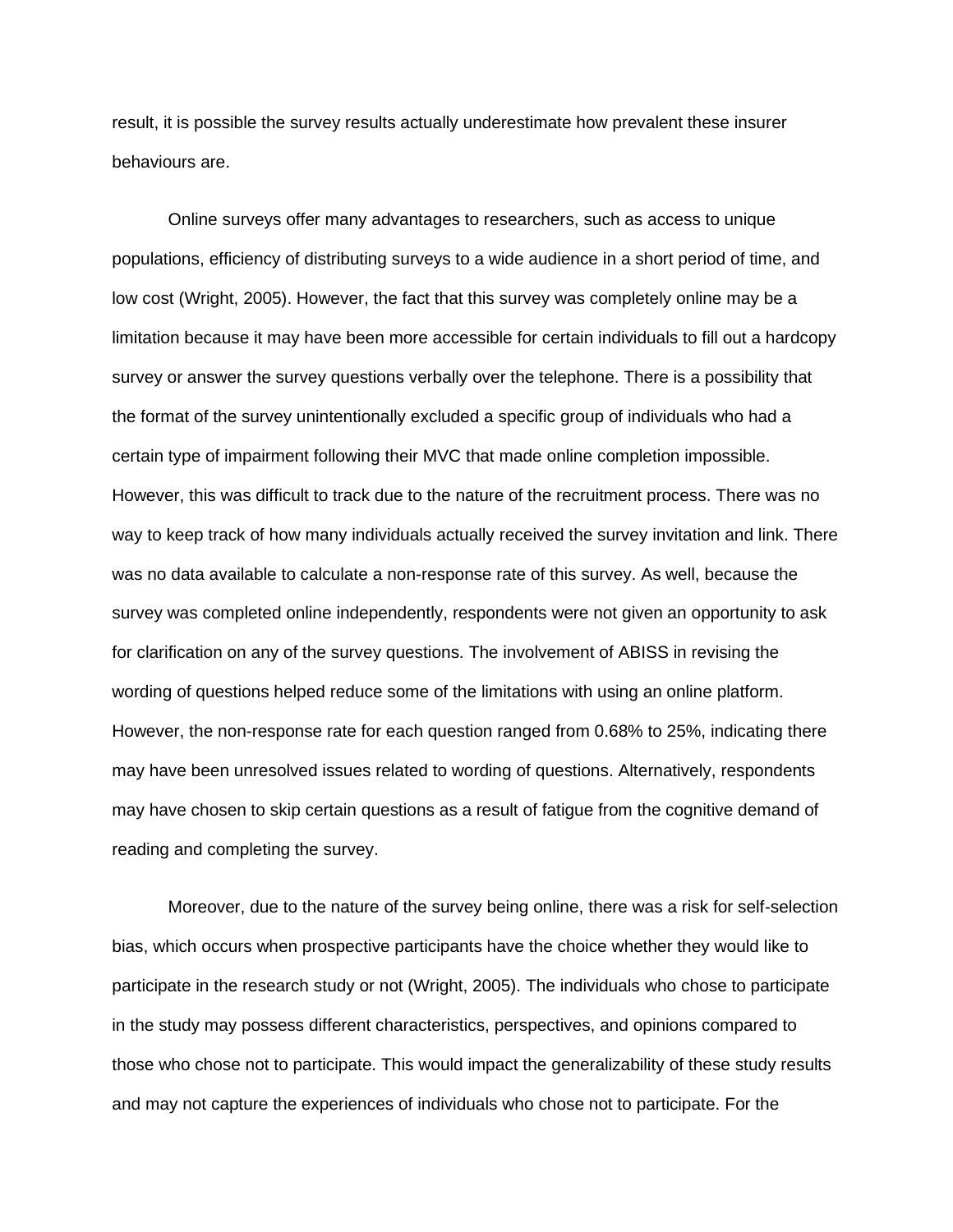present study, the majority of survey respondents identified as female (57.43%) and only 29.73% identified as male. This binary sex difference in survey responses reflects previous research that has shown women tend to be more likely to participate in surveys compared to men (Curtin et al 2000; Moore & Tarnai, 2002; Singer et al 2000). As a result, male perspectives may be underrepresented in the survey results. However, the analysis did not show significant binary sex differences on most of the insurer behaviour variables. Additionally, those with negative perceptions about the auto insurance process might have been more motivated to participate in the survey. As such, our results may represent a disproportionately negative profile of the auto insurance experience. However, our survey attracted the attention of 126 participants across Ontario with a wide range of insurance companies. Therefore, our sample size is substantial enough to warrant further investigation into the auto insurance claims process for claimants with brain injury. Our findings also bring light to a systematic, rather than insurerspecific, problem with the auto insurance industry in Ontario.

Another source of bias may have been response bias, where participants may respond how they think the researchers want them to respond or how they think other participants may respond (Summers, 1969). Throughout the development of this survey, many efforts were made to reduce the risk of bias due to the wording and ordering of questions. However, it is unlikely that all bias was eliminated because different individuals may naturally interpret questions differently. As a result, despite efforts to minimize bias, there is still an inevitable risk of response bias impacting the survey results.

Finally, all survey questions were developed in partnership with ABISS, which is one group of individuals who have a brain injury following a MVC in southern Ontario. There is a possibility that some auto insurance company behaviors may not have been fully captured or may be unique to these individuals. In order to mitigate the risks associated with this, an openended question at the end of the survey was provided to allow respondents to freely comment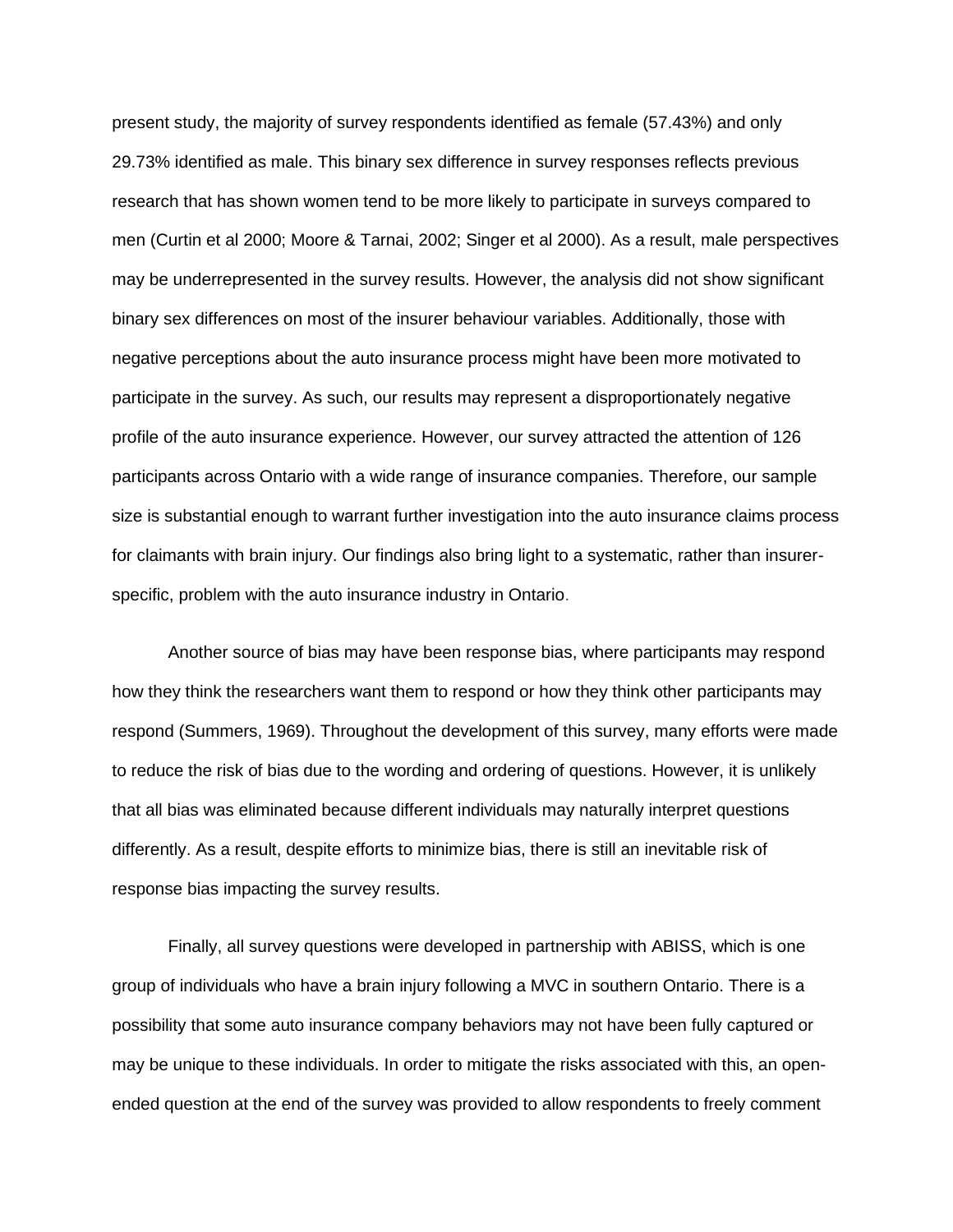on any additional experiences. Although the inclusion of an open-ended question may not fully address this limitation, it is noted that the results of the qualitative question revealed responses that were consistent with experiences originally expressed by ABISS.

#### **Implications/Recommendations**

Our results indicate a need for all individuals involved in the insurance claims process to become more aware of the characteristics and features of brain injury. Our findings reveal that individuals with brain injury are required to prove their injury during the insurance claims process, often despite medical evidence of injury. The process of proving their injury was described to have a substantial negative impact on their mental and physical health, which impeded and/or worsened their recovery. If professionals involved in the insurance claims process were more aware and knowledgeable about brain injury, factors that impede the recovery of brain-injured individuals could be eliminated from the process, including excessive and duplicative insurer examinations, violations of privacy, feeling taken advantage of, feelings of distrust for insurer professionals, unjust delays and denials to access treatment, and unjust delays and denials for financial compensation.

The harmonious statements from our findings, the study by Murgatroyd, Cameron & Harris (2011), and the members of ABISS suggest that the process of claiming financial compensation following a MVC is taxing on an individual with brain injury. Our results indicated that individuals with brain injury are expected to constantly self-advocate and prove the legitimacy of their injury. This indicates a need for professionals and clinicians to advocate for this population. Our results suggest that a role exists for clinicians to advocate for the needs of those who have sustained a brain injury from MVC with insurance agencies.

Our findings also indicate a unique role for speech-language pathologists. Cognitivecommunication challenges are often common with brain injury, and fall within the scope of speech-language pathologists. Indeed, over 70% of this sample reported cognitive and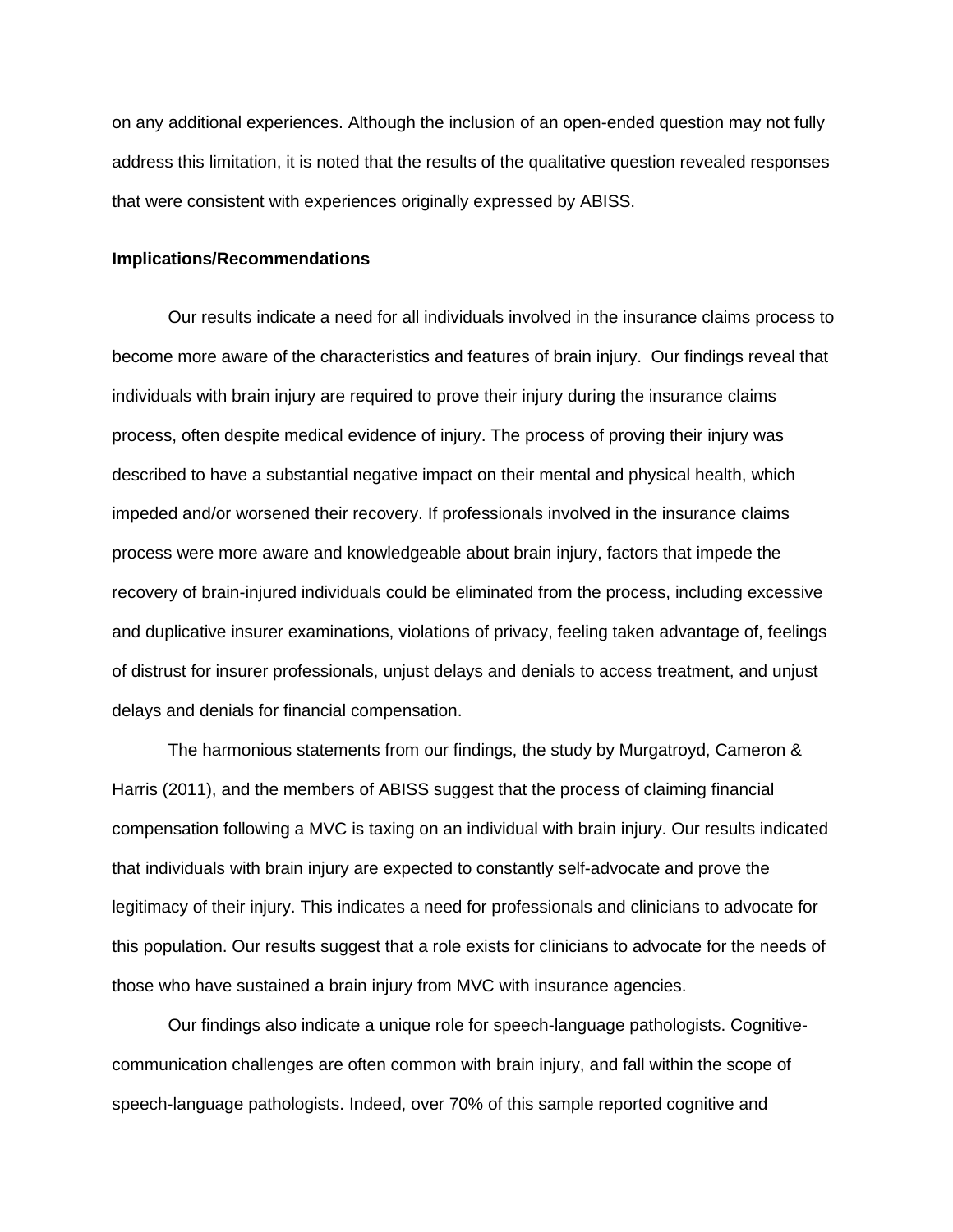communication difficulties. As a result, speech-language pathologists should have an active role throughout the claims process. Specifically, speech-language pathologists should assist with communication between the brain-injured individual and the insurer. A speech-language pathologist is imperative to a just claims process as they are in a unique position to support the communication competency of individuals with brain injury, a skill which is instrumental to navigating the complexity of the auto insurance process. Likewise, a speech-language pathologist could also support the insurer to implement effective communication partner strategies and environmental modifications that facilitate fair communications with individuals with brain injury. Additionally, a speech-language pathologist's ability to support various areas of cognitive function can support individuals with brain injury after MVC to participate in the basic activities that make a just claims process possible. Such activities include, but are not limited to, following and contributing to conversations, participating in insurer examinations, and accurately filling out paperwork throughout the claims process.

#### **Future Research Directions**

Future research is warranted on investigating how insurance companies can implement brain injury education initiatives and supports (e.g., repeating and clarifying key information, providing large print, allowing a support person to be present) in order to facilitate a more satisfactory claims process for vulnerable claimants with brain injuries. Given the complexity of navigating the auto insurance and medical system with brain injury related cognitivecommunication deficits, speech-language pathologists may have a unique role in supporting auto insurance companies to implement these supports. Therefore, future research exploring ways through which SLPs and/or other healthcare providers could support the implementation of such supports may be beneficial.

While this study used primarily quantitative methods, our qualitative analysis of the open-ended responses at the end of the survey revealed that there would be significant value in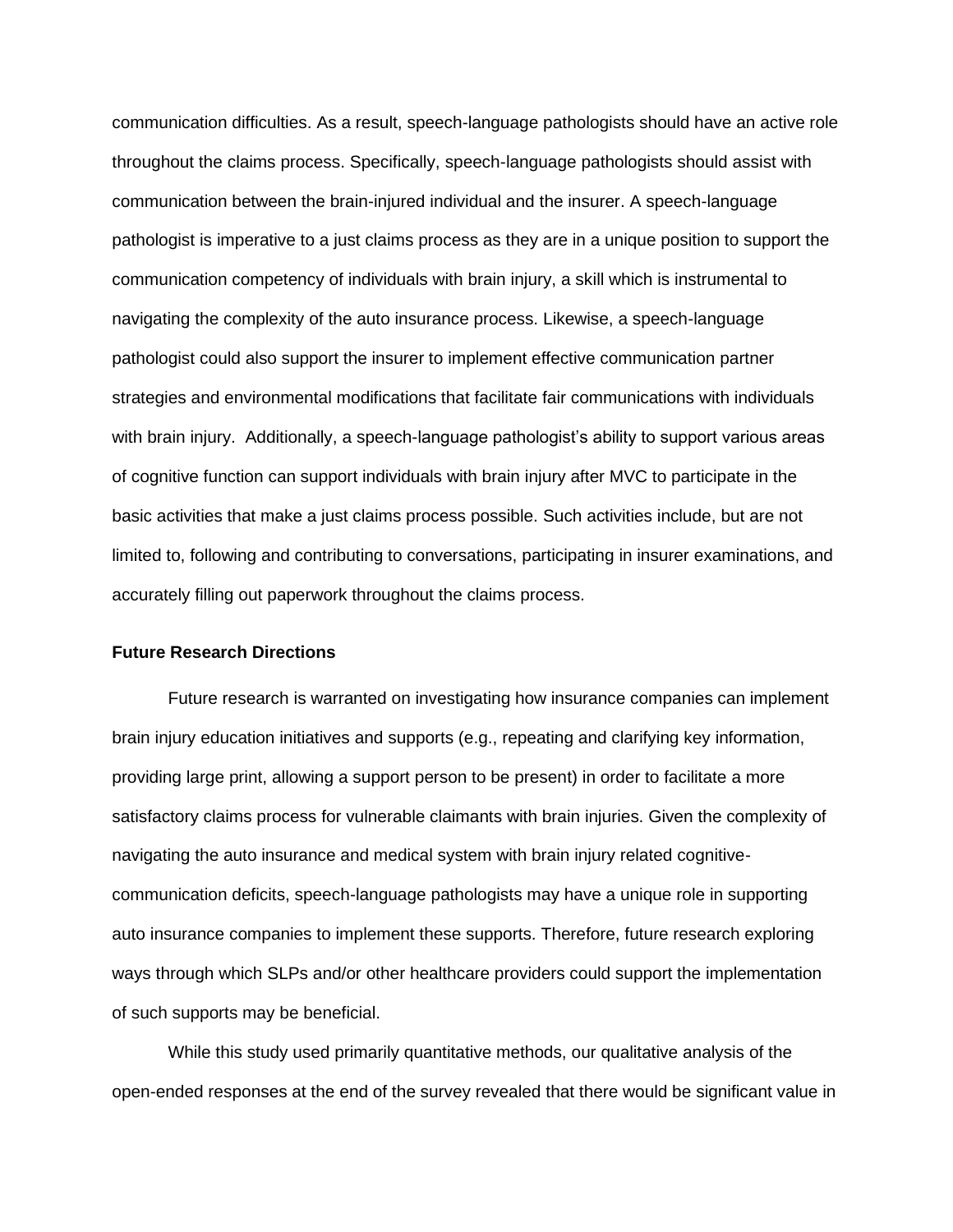a comprehensive qualitative research of this area in the future. Specifically, qualitative research using methods such as focus groups or interviews would allow us to learn more about the experiential aspects of being an auto insurance claimant following a brain injury. The experiential aspects introduced in the present study suggested significant psycho-emotional impacts that one may argue has brought into question the human-rights ethics of the current auto insurance claims process in Ontario. The described psycho-emotional impacts in the present study therefore provide the impetus for further research into the extent and frequency of such experiences, with the ultimate aim of minimizing the harm experienced by future auto insurance claimants with a brain injury due to automobile collision.

Additionally, the open-ended responses revealed that many individuals with brain injury following MVC have a keen interest in taking action to make concrete changes towards an improved auto insurance system in Ontario. Respondents provided input on some suggestions for improvement (e.g., having more regulations protecting claimants, mandating brain-injury specific training for professionals involved in the insurance claims process). These suggestions may be further explored and evaluated for feasibility and effectiveness in future research.

One method by which these suggestions may be further explored and evaluated is through the Experience-Based Co-Design (EBCD) approach. The EBCD approach uses PAR and user experience design tools to develop programs and procedures that support the health and well-being of vulnerable populations. Originally developed in 2005 in the context of head and neck cancer, it has since been effectively implemented in a variety of clinical settings with vulnerable populations around the world (Donetto, Tsianakas, & Robert, 2014). Consistent with PAR principles, EBCD involves gathering lived experiences of the vulnerable populations for which a project is intended (e.g., via observational fieldwork and in-depth interviews) and bringing all relevant members (e.g., staff, patients, caregivers) together to co-design that project to facilitate meaningful change (Bate & Robert, 2007a; Robert, 2013). To our knowledge, the use of EBCD has not yet been explored in the auto-insurance industry. However, the results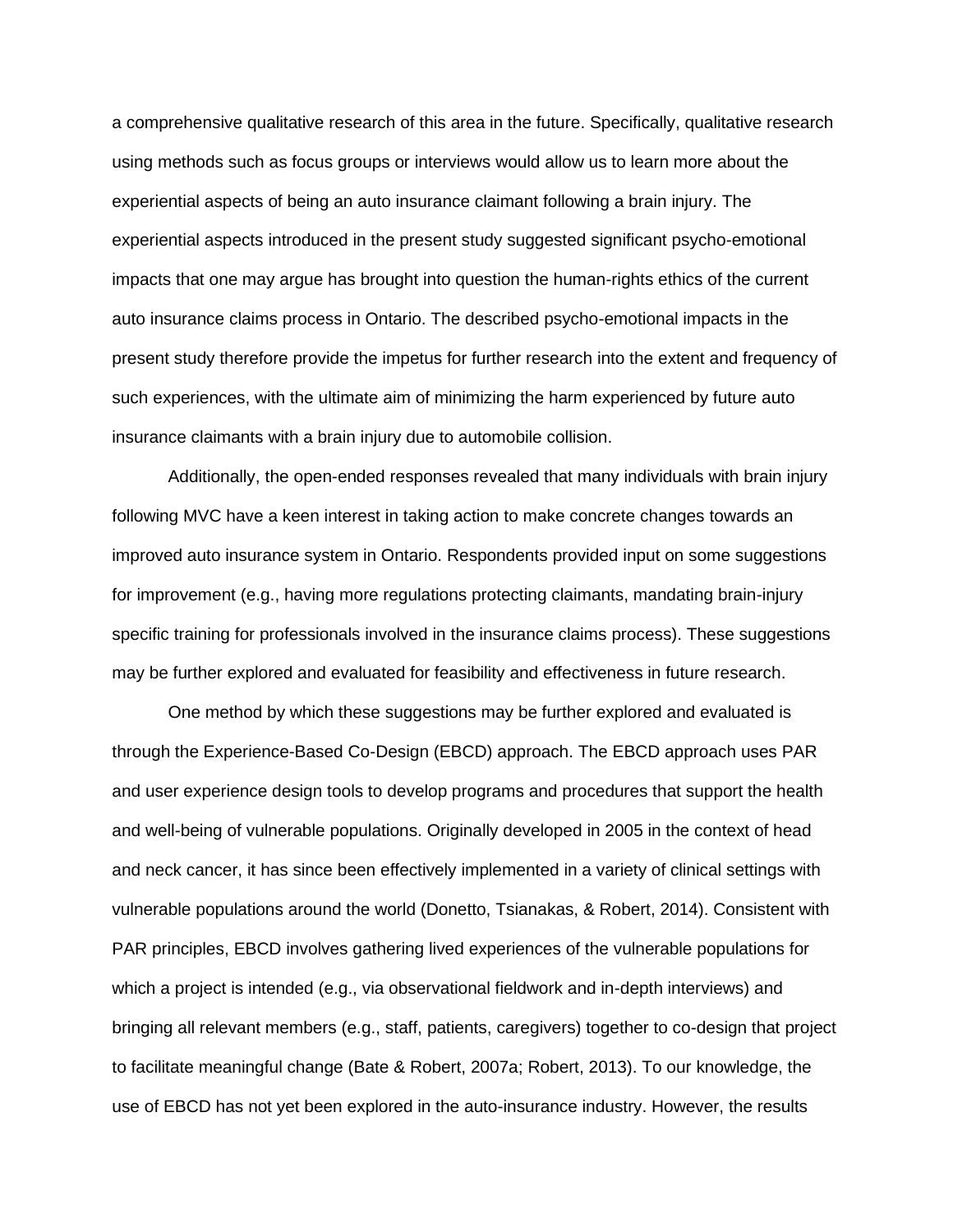from the present study suggest that the implementation of EBCD in the auto-insurance industry may be a valuable future direction, as the majority of our respondents indicated that the insurance claims process had a significant negative impact on their health and recovery following their MVCs.

Finally, as previously mentioned, an inherent limitation of the present study is the selection-bias of its participants. To address this limitation, future research with an aim to gain a more complete understanding of the auto insurance claims process for TBI claimants from perspectives of both the insurers and claimants would be valuable. For example, future research may include collaboration with insurers on a quality-improvement study. In addition to providing a less biased perspective, inclusion of the insurers in such a study would also allow researchers to more easily reach all claimants associated with the involved insurance companies.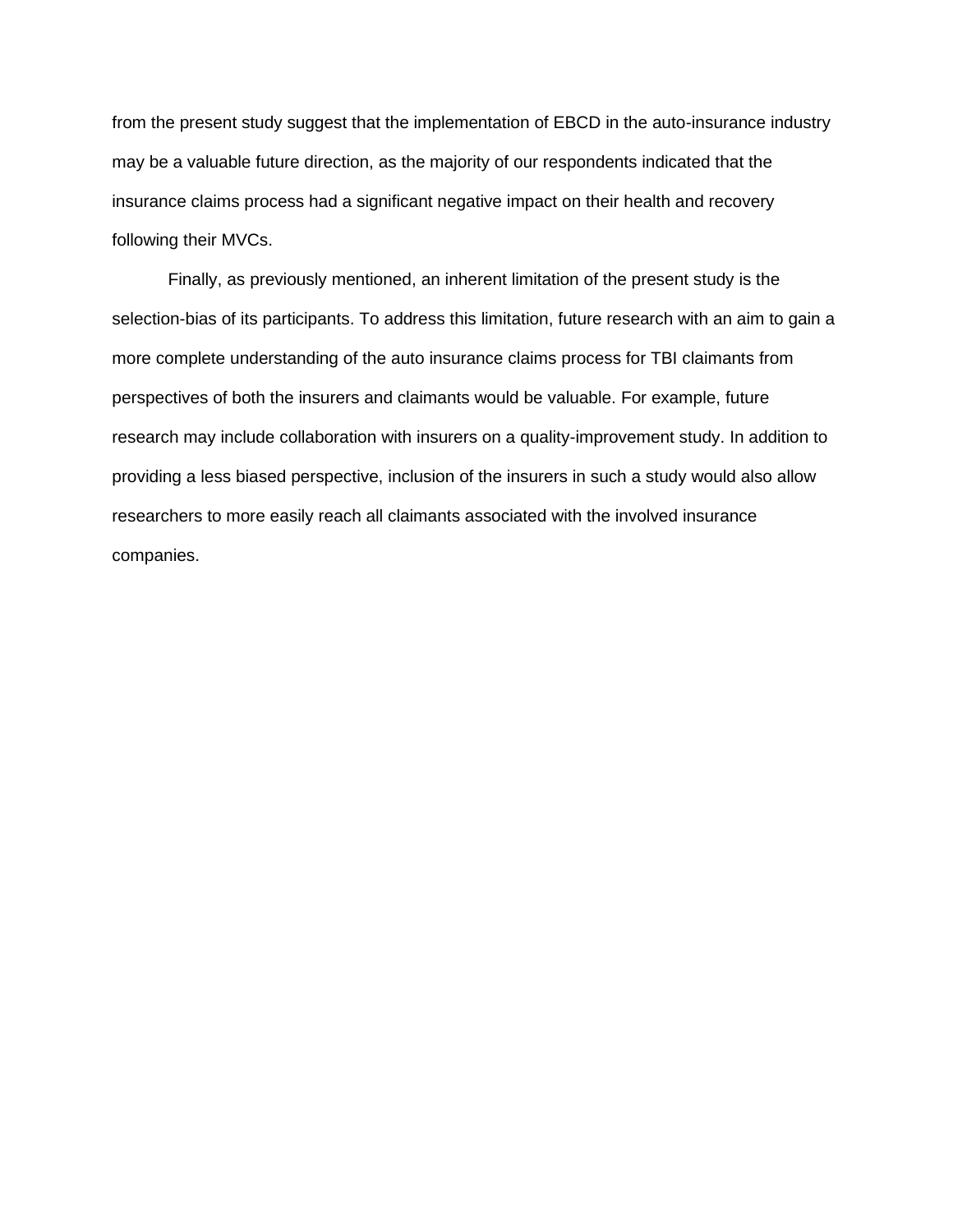#### References

- Andriessen, T. M., Horn, J., Franschman, G., van der Naalt, J., Haitsma, I., Jacobs, B., Steyerberg, E. W., & Vos, P. E. (2011). Epidemiology, severity classification, and outcome of moderate and severe traumatic brain injury: a prospective multicenter study. *Journal of Neurotrauma, 28*(10), 2019-2031.
- AssessMed. (2020). Insurer examination [webpage]. Retrieved from <https://www.assessmed.com/insurer-examination/>
- Bate, P., & Robert, G. (2007). *Bringing user experience to healthcare improvement: The concepts, methods and practices of experience-based design*. Radcliffe Publishing.
- Baum, F., MacDougall, C., & Smith, D. (2006). Participatory action research. *Journal of Epidemiology & Community Health*, *60*(10), 854-857.
- Brain Injury Canada. (2014). Brain injury can happen to anyone [PDF file]. Retrieved fro[m](https://www.braininjurycanada.ca/wp-content/uploads/2014/07/Brain-Injury-Can-Happen-to-Anyone.pdf) [https://www.braininjurycanada.ca/wp-content/uploads/2014/07/Brain-Injury-Can-Happen](https://www.braininjurycanada.ca/wp-content/uploads/2014/07/Brain-Injury-Can-Happen-to-Anyone.pdf)[to-Anyone.pdf](https://www.braininjurycanada.ca/wp-content/uploads/2014/07/Brain-Injury-Can-Happen-to-Anyone.pdf)
- Boynton, P.M., & Greenhalgh, T. (2004). Selecting, designing and developing your questionnaire. *BMJ*, *328*, 1312 – 1315.
- Carlozzi, N. E., Tulsky, D. S., & Kisala, P. A. (2011). Traumatic brain injury patient-reported outcome measure: Identification of health-related quality-of-life issues relevant to individuals with traumatic brain injury. *Archives of physical medicine and rehabilitation, 92*(10), S52-S60.
- Cassidy J. D., Carroll L. J., Cote P., Lemstra, M., Berglund, A., Nygreen, A. (2000). Effect of eliminating compensation for pain and suffering on the outcome of insurance claims for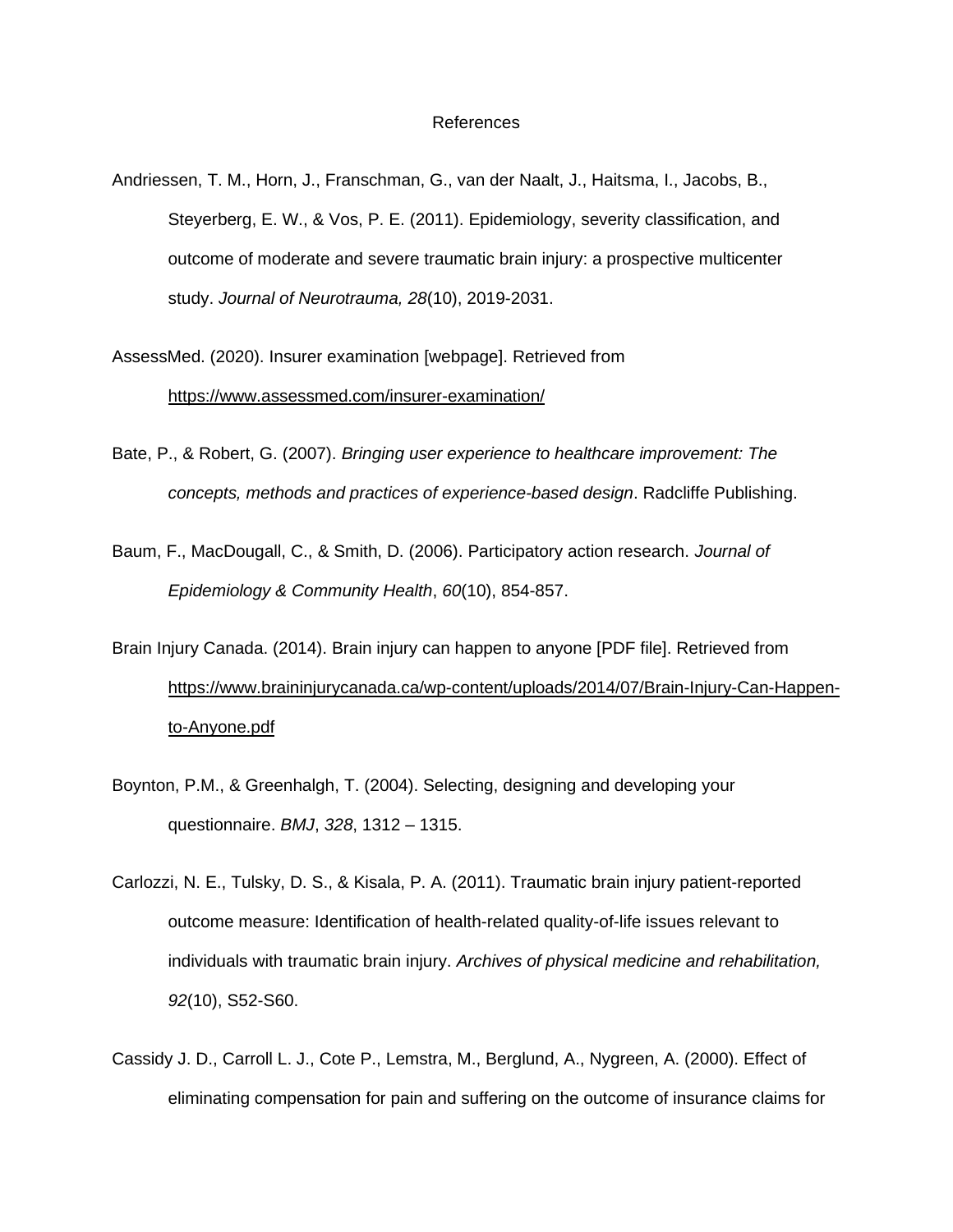whiplash injury. *The New England Journal of Medicine*. *342*(16), 1179-86. doi[:](https://doi.org/10.1056/NEJM200004203421606) [10.1056/NEJM200004203421606](https://doi.org/10.1056/NEJM200004203421606)

- Cassidy, J. D., Carroll, L., Côté, P., Holm, L., & Nygren, A. (2004). Mild traumatic brain injury after traffic collisions: a population-based inception cohort study. *Journal of Rehabilitation Medicine*, *36*, 15–21.
- Cohen, J. (1992). Statistical power analysis. *Current Directions in Psychological Science*, *1*(3), 98 - 101.
- Curtin, R., Presser, S., & Singer, E. (2000). The effects of response rate changes on the index of consumer sentiment. *Public Opinion Quarterly*, *64*, 413 – 428.
- Donker-Cools, B., Schouten, M., Wind, H., & Frings-Dresen, M. (2018). Return to work following acquired brain injury: The views of patients and employers. *Disability and Rehabilitation*, *4*0(20), 185-191, doi: [10.1080/09638288.2016.1250118](https://doi.org/10.1080/09638288.2016.1250118)
- Donetto, S., Tsianakas, V., & Robert, G. (2014). Using Experience-based Co-design (EBCD) to improve the quality of healthcare: mapping where we are now and establishing future directions. *London: King's College London*.
- Ehde, D. M., Wegener, S. T., Williams, R. M., Ephraim, P. L., Stevenson, J. E., Isenberg, P. J., & MacKenzie, E. J. (2013). Developing, testing, and sustaining rehabilitation interventions via participatory action research. *Archives of Physical Medicine and Rehabilitation, 94*(1), S30-S42.
- Feinstein, A., Ouchterlony, D., Somerville, J., & Jardine, A. (2001). The effects of litigation on symptom expression: prospective study following mild traumatic brain injury. *Medicine, Science and the Law, 41(2),* 116-121.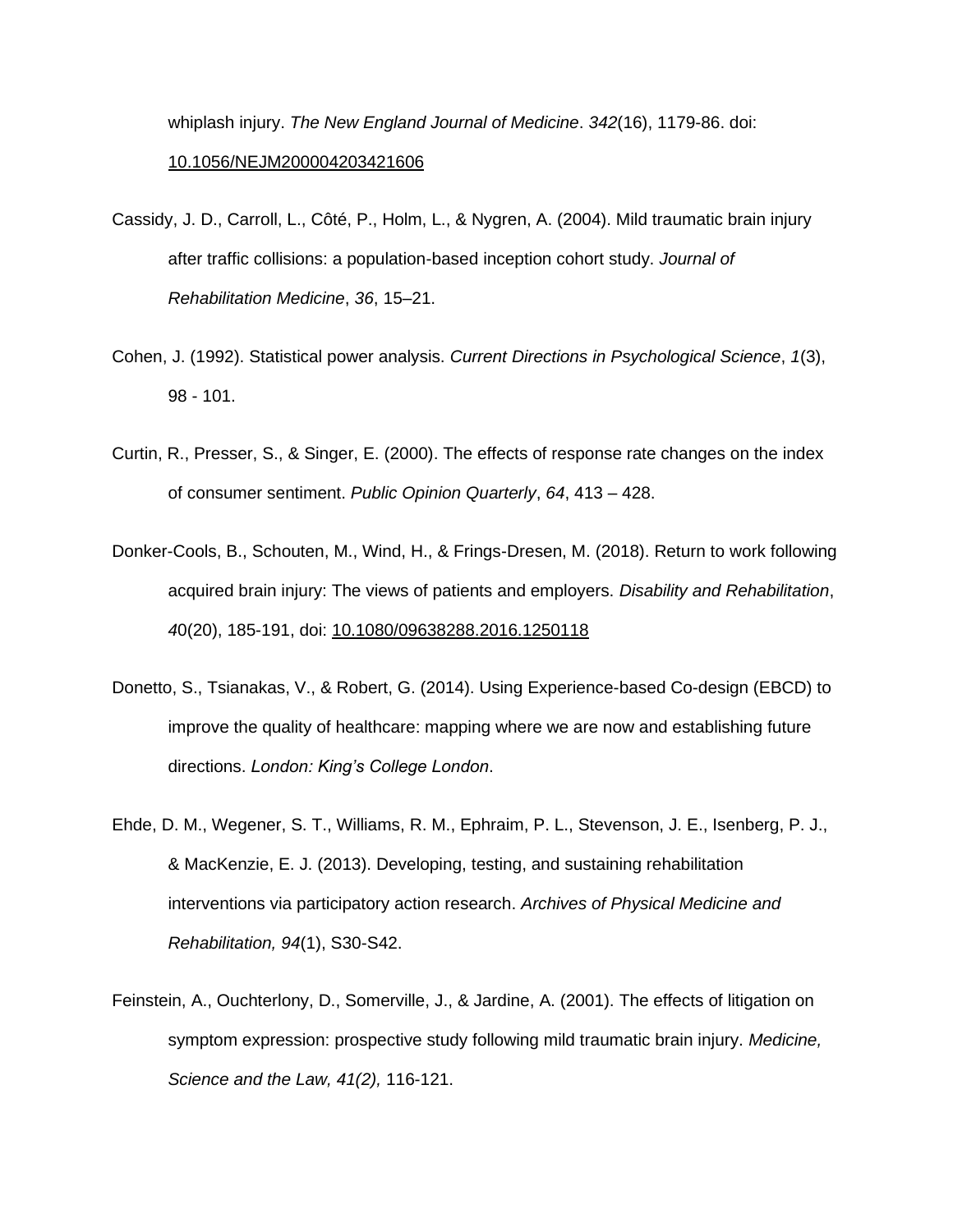Financial Services Commision of Ontario. (2016a). Important changes to auto insurance. [webpage] Retrieved from

[<http://www.fsco.gov.on.ca/en/auto/brochures/Pages/brochure\\_changes10.aspx#:~:text](http://www.fsco.gov.on.ca/en/auto/brochures/Pages/brochure_changes10.aspx#:~:text=Effective%20June%201%2C%202016%2C%20to%20help%20make%20insurance,options%20for%20increased%20coverage%20were%20eliminated%20or%20changed) [=Effective%20June%201%2C%202016%2C%20to%20help%20make%20insurance,opti](http://www.fsco.gov.on.ca/en/auto/brochures/Pages/brochure_changes10.aspx#:~:text=Effective%20June%201%2C%202016%2C%20to%20help%20make%20insurance,options%20for%20increased%20coverage%20were%20eliminated%20or%20changed) [ons%20for%20increased%20coverage%20were%20eliminated%20or%20changed>](http://www.fsco.gov.on.ca/en/auto/brochures/Pages/brochure_changes10.aspx#:~:text=Effective%20June%201%2C%202016%2C%20to%20help%20make%20insurance,options%20for%20increased%20coverage%20were%20eliminated%20or%20changed)

- Financial Services Commission of Ontario. (2016b). What do the coverages mean? [webpage] Retrieved from [http://www.fsco.gov.on.ca/en/auto/brochures/Pages/what-the-coverages](http://www.fsco.gov.on.ca/en/auto/brochures/Pages/what-the-coverages-mean-glossary.aspx)[mean-glossary.aspx](http://www.fsco.gov.on.ca/en/auto/brochures/Pages/what-the-coverages-mean-glossary.aspx)
- Financial Services Regulatory Authority of Ontario. (2019). Costs of assessments and examinations guideline. [webpage] Retrieved from [https://www.assessmed.com/insurer](https://www.assessmed.com/insurer-examination/)[examination/](https://www.assessmed.com/insurer-examination/)
- Gabbe, B. J., Sleney, J. S., Gosling, C. M., Wilson, K., Sutherland, A., Hart, M., ... Christie, N. (2014). Financial and employment impacts of serious injury: A qualitative study. *Injury, 45*(9), 1445-1451. doi:10.1016/j.injury.2014.01.019
- Gauld, S., Smith, S., & Kendall, M. B. (2011). Using participatory action research in communitybased rehabilitation for people with acquired brain injury: From service provision to partnership with aboriginal communities. *Disability and Rehabilitation*, *33*(19-20), 1901- 1911.
- Harder, H. (2009). Invisible disabilities. *International Journal of Disability Management*, *4*(1). Retrieved from https://search.informit.com.au/documentSummary;dn=412833092810700;res=IELHEA;ty pe=pdf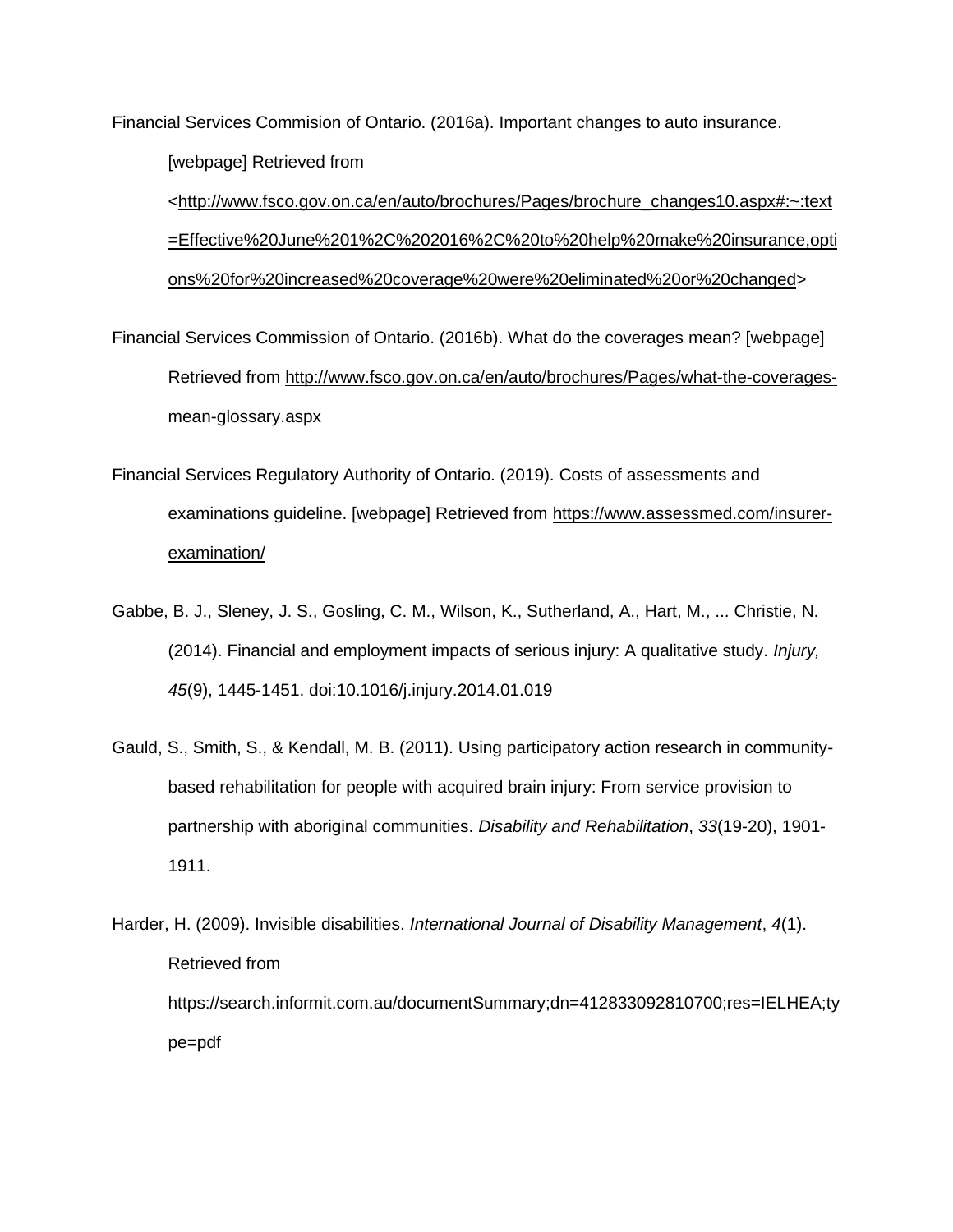- Hassouneh, D., Alcala‐Moss, A., & McNeff, E. (2011). Practical strategies for promoting full inclusion of individuals with disabilities in community‐based participatory intervention research. *Research in Nursing and Health, 34*(3), 253-265.
- Johnson, L. C., Beaton, R., Murphy, S., & Pike, K. (2000). Sampling bias and other methodological threats to the validity of health survey research. *International Journal of Stress Management*, *7*(4), 247 - 267.
- Kelly, P. J. (2005). Practical suggestions for community interventions using participatory action research. *Public Health Nursing*, *22*(1), 65-73.
- Kidd, S. A., & Kral, M. J. (2005). Practicing participatory action research. *Journal of Counseling Psychology*, *52*(2), 187.
- MacDonald, S. (2017). Introducing the model of cognitive-communication competence: A model to guide evidence-based communication interventions after brain injury. *Brain Injury*, *31*(13–14), 1760–1780.<https://doi.org/10.1080/02699052.2017.1379613>
- McClure, J., Buchanan, S., McDowall, J., & Wade, K. (2008). Attributions for behaviours of persons with brain injury: The role of perceived severity and time since injury, *Brain Injury, 22(*9). 639-648, doi: [10.1080/02699050802255585](https://doi.org/10.1080/02699050802255585)
- McClure, J. (2011). The role of causal attributions in public misconceptions about brain injury. *Rehabilitation Psychology, 56*(2), 85–93. [https://doi.org/10.1037/a0023354](https://psycnet.apa.org/doi/10.1037/a0023354)
- Moore, D. L., & Tarnai, J. (2002). Evaluating nonresponse error in mail surveys. In: Groves, R. M., Dillman, D. A., Eltinge, J. L., and Little, R. J. A. (eds.), *Survey Nonresponse* (197 - 211), New York: John Wiley & Sons.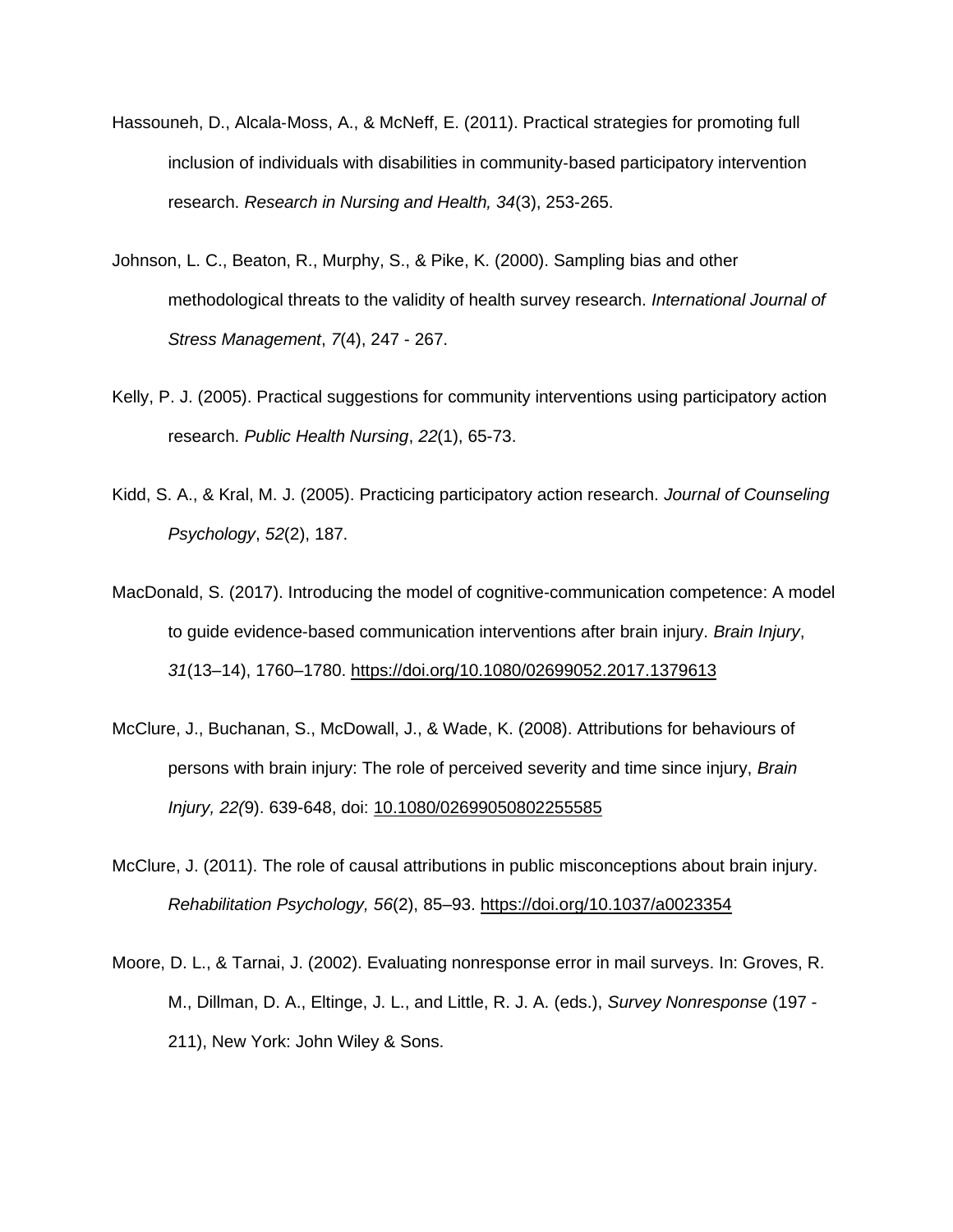- Murgatroyd, D. F., Cameron, I. D., & Harris, I. A. (2011). Understanding the effect of compensation on recovery from severe motor vehicle crash injuries: A qualitative study. *Injury Prevention* (1353-8047), *17*(4), 222–227. Retrieved from [http://search.ebscohost.com/login.aspx?direct=true&db=sph&AN=65301290&site=eds](http://search.ebscohost.com/login.aspx?direct=true&db=sph&AN=65301290&site=eds-live&scope=site)[live&scope=site](http://search.ebscohost.com/login.aspx?direct=true&db=sph&AN=65301290&site=eds-live&scope=site)
- Muttitt, S., Vigneault, R., & Loewen, L. (2004). Integrating telehealth into Aboriginal healthcare: The Canadian experience. *International Journal of Circumpolar Health*, *63*(4), 401 – 414.

Northern Brain Injury Association. (2020). Brain injury statistics. Retrieved fro[m](http://www.nbia.ca/brain-injury-statistics/) <http://www.nbia.ca/brain-injury-statistics/>

- Ontario Brain Injury Association. (2012). The OBIA impact report 2012: A statistical snapshot of acquired brain injury and its effects on survivors and caregivers. St. Catherines, ON: Ontario Brain Injury Association.
- Petelin, R. (2010). Considering plain language: Issues and initiatives. *Corporate Communications: An International Journal, 15*(2), 205-216.
- Robert, G. (2013). Participatory action research: using experience-based co-design to improve the quality of healthcare services. *Understanding and Using Health Experiences– improving patient care*.
- Schwarz, N. (1999). Self-reports: How the questions shape the answers. *American Psychologist*, *54*(2), 93 – 105.
- Shames, J., Treger, I., Ring, H., & Giaquinto, S. (2007). Return to work following traumatic brain injury: trends and challenges. *Disability and rehabilitation*, *29*(17), 1387-1395.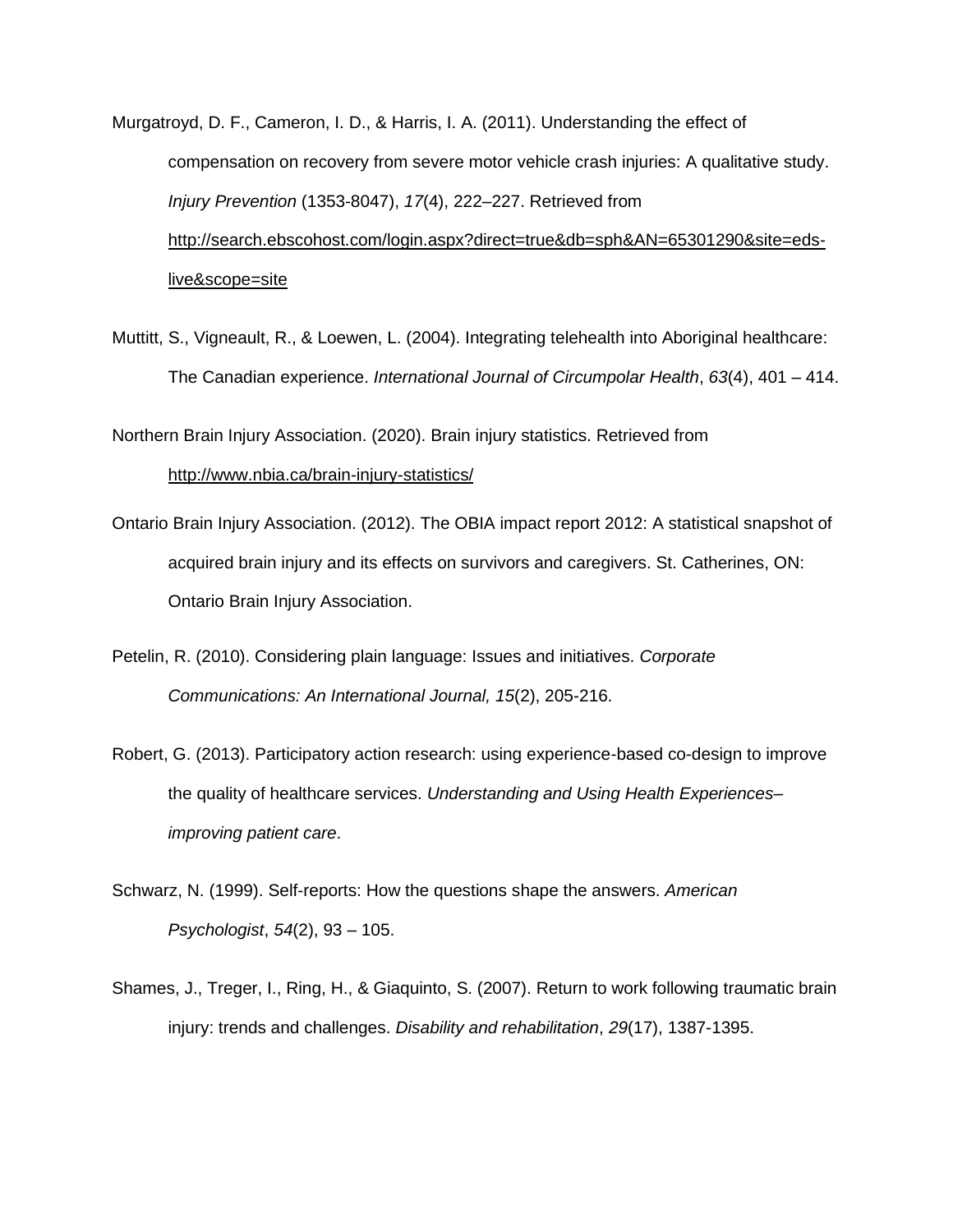Singer, E., van Hoewyk, J., & Maher, M. P. (2000). Experiments with incentives in telephone surveys. *Public Opinion Quarterly*, *64*, 171 – 188.

Statistics Canada. (2015). Questionnaire design [Webpage]. Retrieved from [https://www150.statcan.gc.ca/n1/pub/12-539-x/2009001/design-conception-eng.htm.](https://www150.statcan.gc.ca/n1/pub/12-539-x/2009001/design-conception-eng.htm)

- Summers, G. F. (1969). Toward a paradigm for respondent bias in survey research. *The Sociology Quarterly*, *10*(1), 113 – 121.
- White, G. W., Suchowierska, M., & Campbell, M. (2004). Developing and systematically implementing participatory action research. *Archives of Physical Medicine and Rehabilitation*, *85*, 3-12.
- Wright, K. B. (2005). Researching internet-based populations: Advantages and disadvantages of online survey research, online questionnaire authoring software packages, and web survey services. *Journal of Computer-Mediated Communication*, *10*(3), JCMC1034.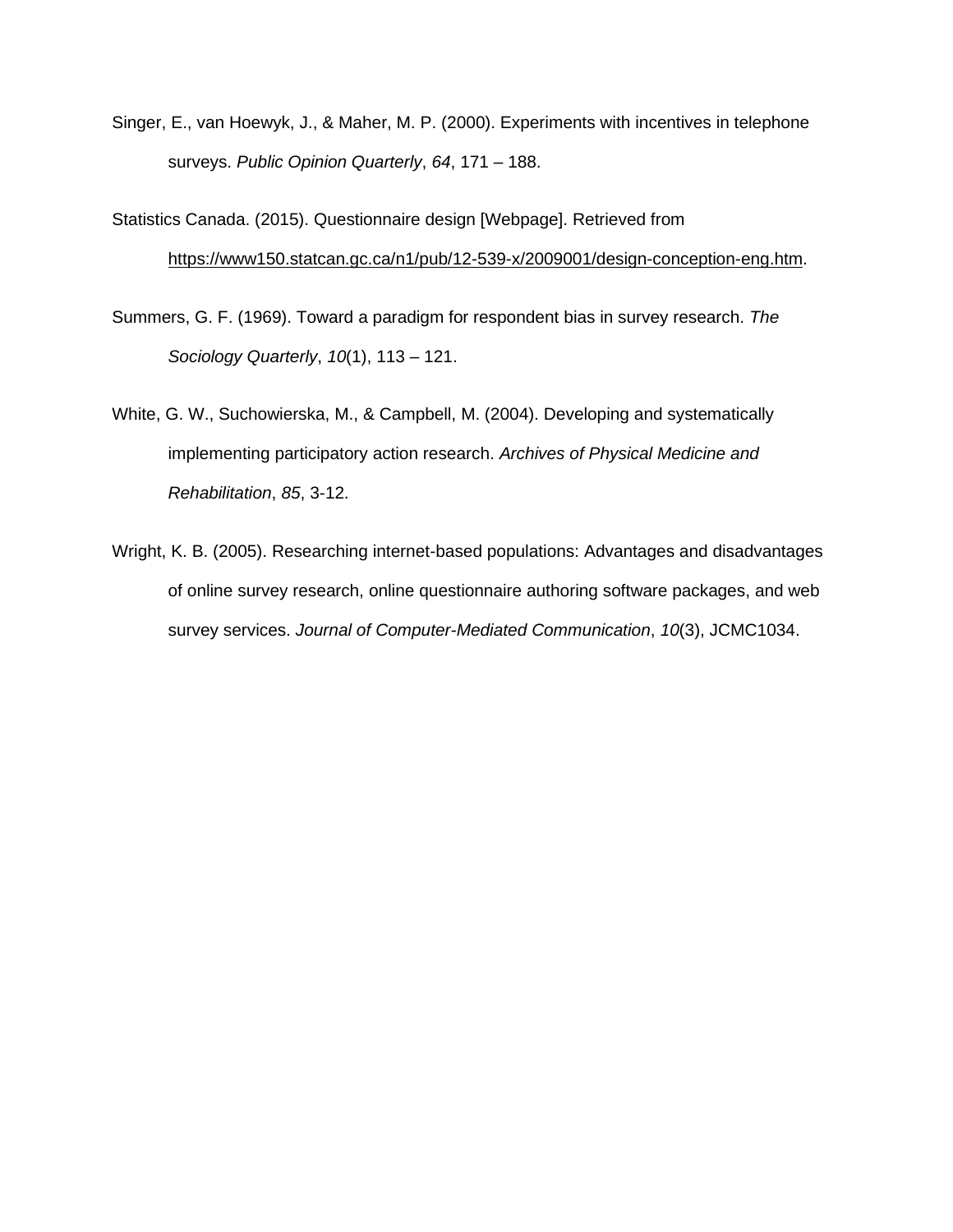# Appendix A

# **A Survey of Access to Rehabilitation Insurance Coverage for Adults with Brain Injury Caused by Motor Vehicle Collision**

# **Background:**

- 1. Someone is helping me complete this survey:
	- a. Yes
	- b. No
- 2. I identify as a  $\frac{1}{\sqrt{2}}$ 
	- a. Male
	- b. Female
	- c. Other
	- d. Prefer not to answer
- 3. What year were you born?
	- a. Drop down list
- 4. How old were you when you were in the collision that caused your brain injury?
	- a. Drop down list
- 5. Were your injuries deemed catastrophic?
	- a. Yes
	- b. Yes, but it was difficult to get this designation
	- c. No
	- d. I don't know
- 6. My brain injury resulted in (please click all that apply):
	- a. Difficulty thinking
	- b. Difficulty with emotions
	- c. Physical injuries or impairments
	- d. Difficulty communicating
- 7. I needed services from (please click all that apply):
	- a. Speech-language pathologist/Speech-language therapist
	- b. Physiotherapist
	- c. Occupational therapist
	- d. Psychologist
	- e. Neuropsychologist
	- f. Physicians
	- g. Other: \_\_\_\_\_\_\_\_\_
- 8. Who was your insurer?
	- a. Drop down list, including prefer not to answer and I don't know options.
- 9. At some point in my claims process, I had legal representation/help from a lawyer.
	- a. Yes
	- b. Yes, but not right away
	- c. No
	- d. I don't know
	- e. Not applicable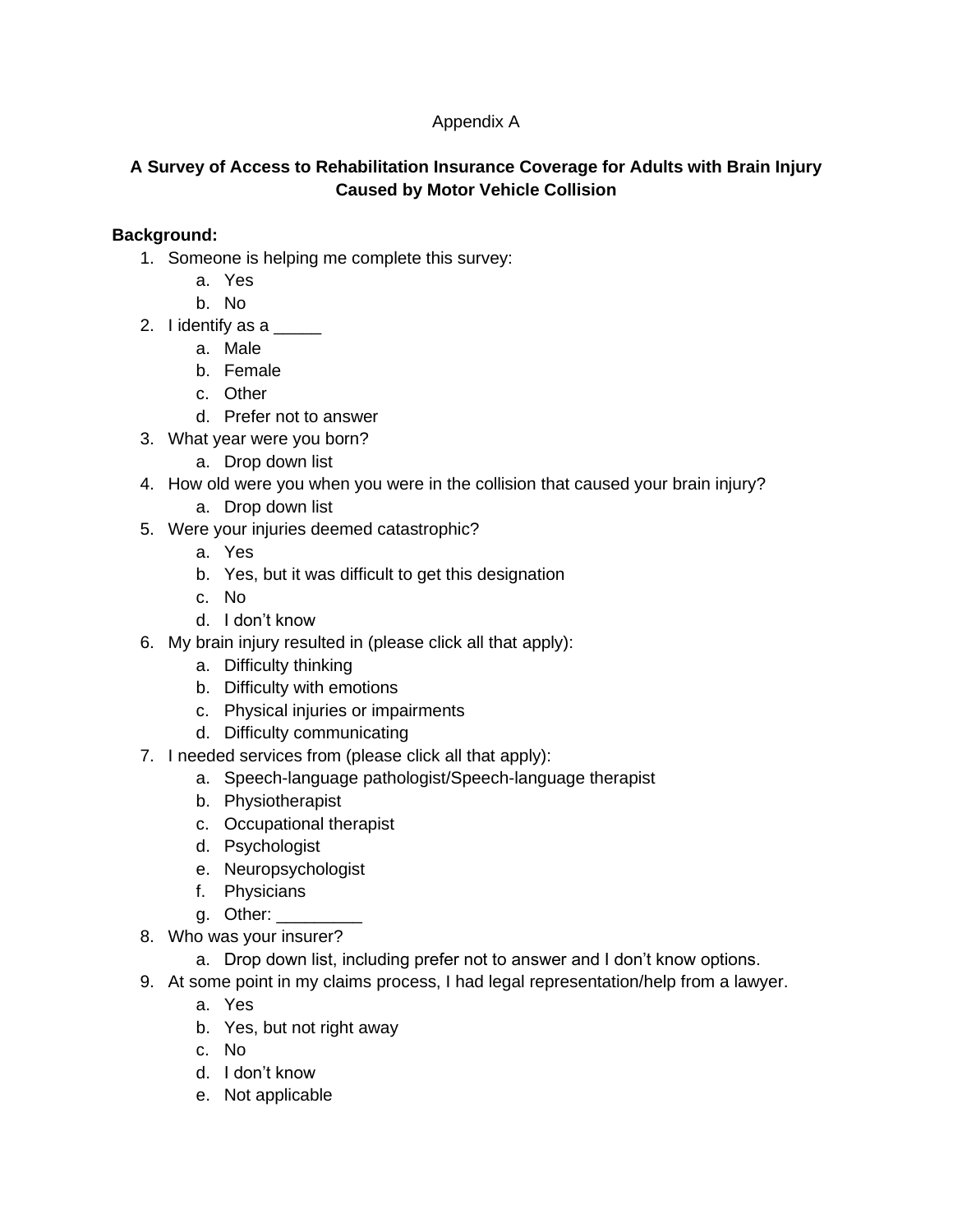- 10. Overall, how satisfied were you with your insurance claims process?
	- a. Scale from "not at all satisfied" to "very satisfied" (1-10)

### **Insurer Examinations/Independent Assessments/Insurer Evaluations:**

- 11. Overall, how many assessments or examinations did you attend? (Please provide your best estimate).
	- a. Drop down list of numbers
- 12. To your knowledge, how many assessments or examinations were required by your auto insurance company? (Please provide your best estimate)
	- a. Drop down list of numbers
- 13. I was asked to attend the same type of assessment or examination more than once
	- a. Yes
	- b. No
	- c. I don't know
	- d. Not applicable
- 14. Overall, how satisfied are you that the people assessing you for insurance examinations were knowledgeable about brain injury.
	- a. Scale of "not at all satisfied" to "very satisfied" (1-10)
- 15. I felt these assessments were:
	- a. Scale of "not at all convenient" to "very convenient" (1-10)
- 16. Due to these assessments, I (please check all that apply):
	- a. Experienced fatigue
	- b. Experienced stress
	- c. Had to travel long distances
	- d. Had to put my life on hold
	- e. Had to prove my brain injury
	- f. None of the above

### **Privacy:**

17. Do you believe you were followed by someone hired by your insurance agency?

- a. Yes
- b. No
- c. I don't know
- d. Not applicable
- 18. Who, if anyone, told you that you might be followed for insurance purposes? (please click all that apply):
	- a. My insurer
	- b. My lawyer
	- c. Other:\_\_\_\_\_
	- d. None of the above
	- e. Not applicable
- 19. I felt that I was questioned about information unrelated to my motor vehicle collision.
	- a. Yes
	- b. No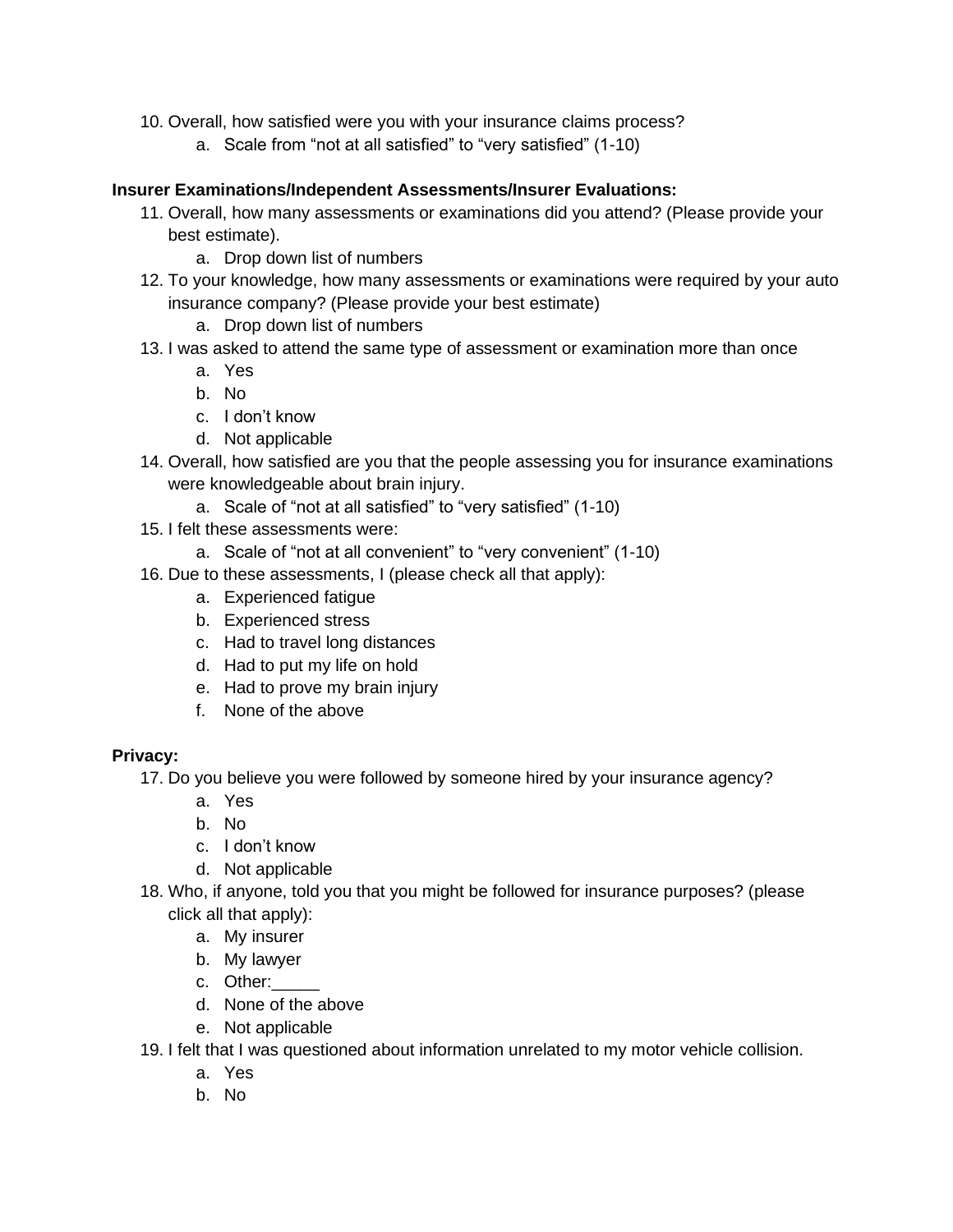- c. Not applicable
- 20. I felt that the following information was shared without my consent: (check all that apply)
	- a. Personal history
	- b. Work history
	- c. Medical history
	- d. Family medical history
	- e. Other
	- f. None of the above
- 21. I felt that the information that was shared about me was accurate.
	- a. Scale from "none of the time" to "all of the time" (1-10 scale)

# **Timely Access to Treatment:**

- 22. Did insurer decisions about funding delay your access to:
	- a. Speech Language Pathology:(scale of 0 months, 1-2 months, 3-4 months, 5-6 months, 7-8 months, 9-10 months etc, ending in greater than 2 years, option for I don't know, option for my claim was denied)
	- b. Physiotherapy: (above scale)
	- c. Occupational Therapy: (above scale)
	- d. Psychology: (above scale)
	- e. Neuropsychology: (above scale)
	- f. Physician: (above scale)
- 23. Were finances a barrier to accessing treatment?
	- a. Yes
	- b. No
	- c. I don't know
	- d. Not applicable

# **Financial Support and Payment:**

- 24. Did your insurance company initially offer you a cash settlement?
	- a. Yes, within 0 3 months
	- b. Yes, within 4 6 months
	- c. Yes, within 7 months 1 year
	- d. Yes, more than 1 year
	- e. No
	- f. I don't know
	- g. Not applicable
- 25. My income replacement claims were received within:
	- a. 0-6 months
	- b. 7-11 months
	- c. 1-2 years
	- d. More than 2 years
	- e. I was denied
	- f. I don't know
	- g. Not applicable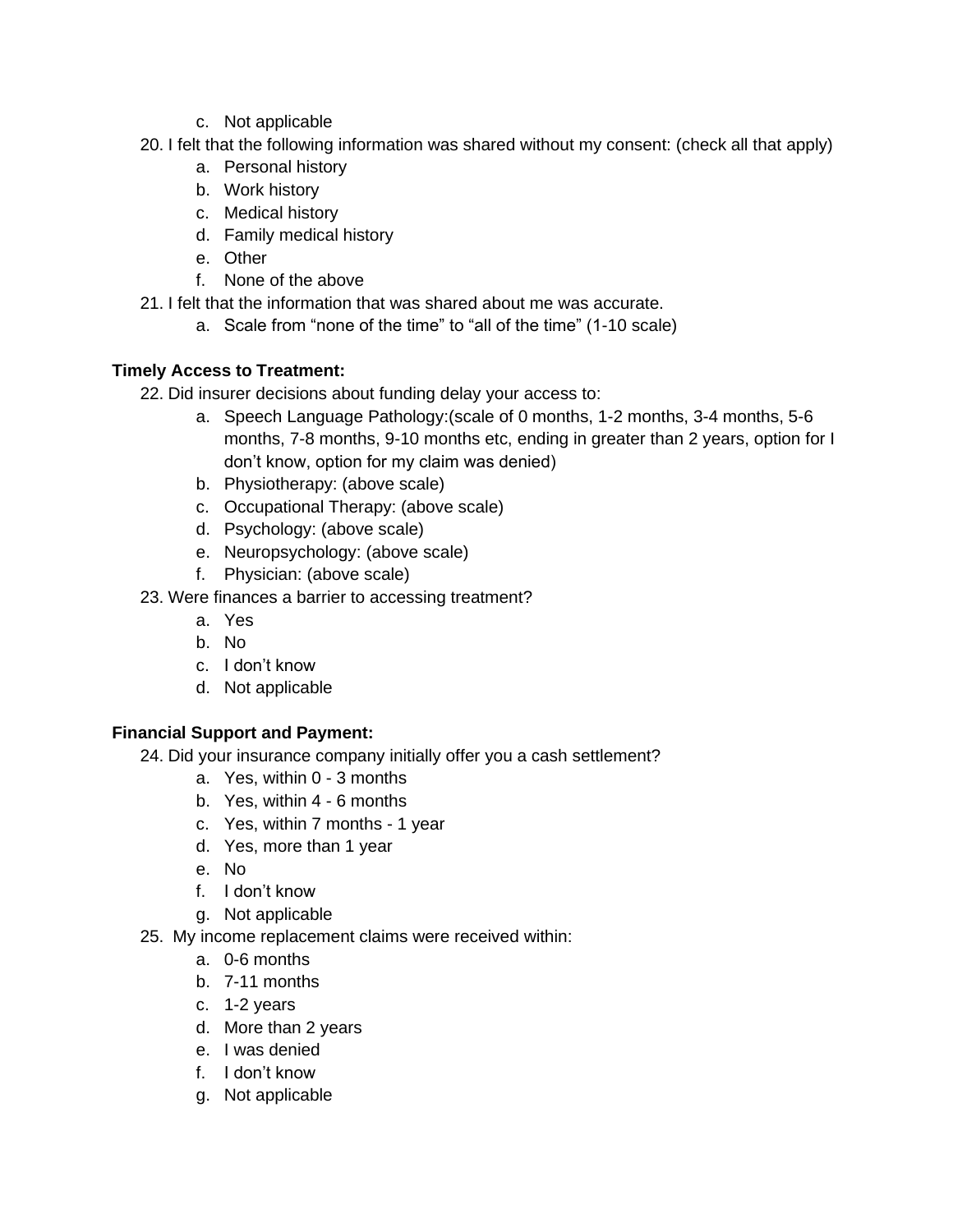- 26. A family member or friend reduced their working hours to support me after my brain injury.
	- a. Yes
	- b. No
	- c. I don't know
	- d. Not applicable

# **Insurer Communications and Support:**

- 27. My experiences with my insurance company impacted my recovery by:
	- a. Scale of 1-10 from "worsening my recovery" to "completely supporting my recovery"
- 28. Did your insurer provide any of the following supports? (please select all that apply)
	- a. Assigning a case manager
	- b. Consistency in staff
	- c. Allowing a support person to be present in a meeting
	- d. Quiet room
	- e. Larger print
	- f. Extra time
	- g. 1-to-1 discussion
	- h. Repeating and clarifying key information
	- i. Funded transportation to and from therapy appointments
	- j. Funded transportation to and from non-therapy appointments
	- k. Other: \_\_\_\_\_
- 29. Please indicate the supports you feel would have been helpful to have during the insurance claims process. (please select all that apply)
	- a. Assigning a case manager
	- b. Consistency in staff
	- c. Allowing a support person to be present in a meeting
	- d. Quiet room
	- e. Larger print
	- f. Extra time
	- g. 1-to-1 discussion
	- h. Repeating and clarifying key information
	- i. Funded transportation to and from therapy appointments
	- j. Funded transportation to and from non-therapy appointments
	- k. Other:

### **Summary:**

- 30. Overall, I felt good with my insurance claims process.
	- a. Scale of 1-10 (10 points)
- 31. Based on your personal experiences, please share any additional comments.

\_\_\_\_\_\_\_\_\_\_\_\_\_\_\_\_\_\_\_\_\_\_\_\_\_\_\_\_\_\_\_\_\_\_\_\_\_\_\_\_\_\_\_\_\_\_\_\_\_\_\_\_\_\_\_\_\_\_\_\_\_\_\_\_\_\_\_\_\_\_\_\_\_\_\_\_ \_\_\_\_\_\_\_\_\_\_\_\_\_\_\_\_\_\_\_\_\_\_\_\_\_\_\_\_\_\_\_\_\_\_\_\_\_\_\_\_\_\_\_\_\_\_\_\_\_\_\_\_\_\_\_\_\_\_\_\_\_\_\_\_\_\_\_\_\_\_\_\_\_\_\_\_ \_\_\_\_\_\_\_\_\_\_\_\_\_\_\_\_\_\_\_\_\_\_\_\_\_\_\_\_\_\_\_\_\_\_\_\_\_\_\_\_\_\_\_\_\_\_\_\_\_\_\_\_\_\_\_\_\_\_\_\_\_\_\_\_\_\_\_\_\_\_\_\_\_\_\_\_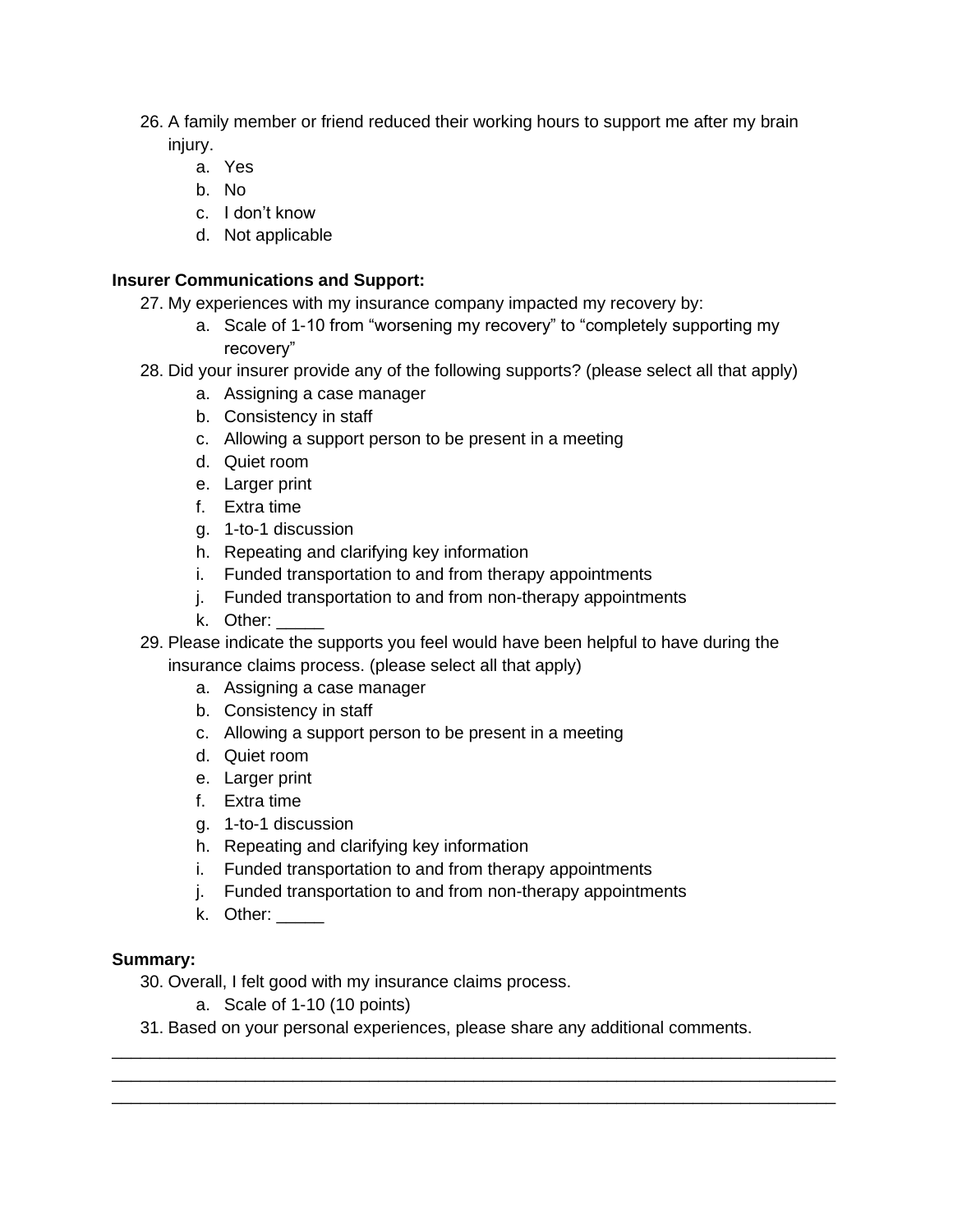If you would like to receive a summary of the results of this survey, please provide us with your email.

\_\_\_\_\_\_\_\_\_\_\_\_\_\_\_\_\_\_\_\_\_\_\_\_\_\_\_\_\_\_\_\_\_\_\_\_\_\_\_\_\_\_\_\_\_\_\_\_\_\_\_\_\_\_\_\_\_\_\_\_\_\_\_\_\_\_\_\_\_\_\_\_\_\_\_\_ \_\_\_\_\_\_\_\_\_\_\_\_\_\_\_\_\_\_\_\_\_\_\_\_\_\_\_\_\_\_\_\_\_\_\_\_\_\_\_\_\_\_\_\_\_\_\_\_\_\_\_\_\_\_\_\_\_\_\_\_\_\_\_\_\_\_\_\_\_\_\_\_\_\_\_\_ \_\_\_\_\_\_\_\_\_\_\_\_\_\_\_\_\_\_\_\_\_\_\_\_\_\_\_\_\_\_\_\_\_\_\_\_\_\_\_\_\_\_\_\_\_\_\_\_\_\_\_\_\_\_\_\_\_\_\_\_\_\_\_\_\_\_\_\_\_\_\_\_\_\_\_\_ \_\_\_\_\_\_\_\_\_\_\_\_\_\_\_\_\_\_\_\_\_\_\_\_\_\_\_\_\_\_\_\_\_\_\_\_\_\_\_\_\_\_\_\_\_\_\_\_\_\_\_\_\_\_\_\_\_\_\_\_\_\_\_\_\_\_\_\_\_\_\_\_\_\_\_\_

Email: \_\_\_\_\_\_\_\_\_\_\_\_\_\_\_\_\_

You can expect to receive a summary in July 2020.

Thank you for completing this survey. Please remember to click the 'submit' button.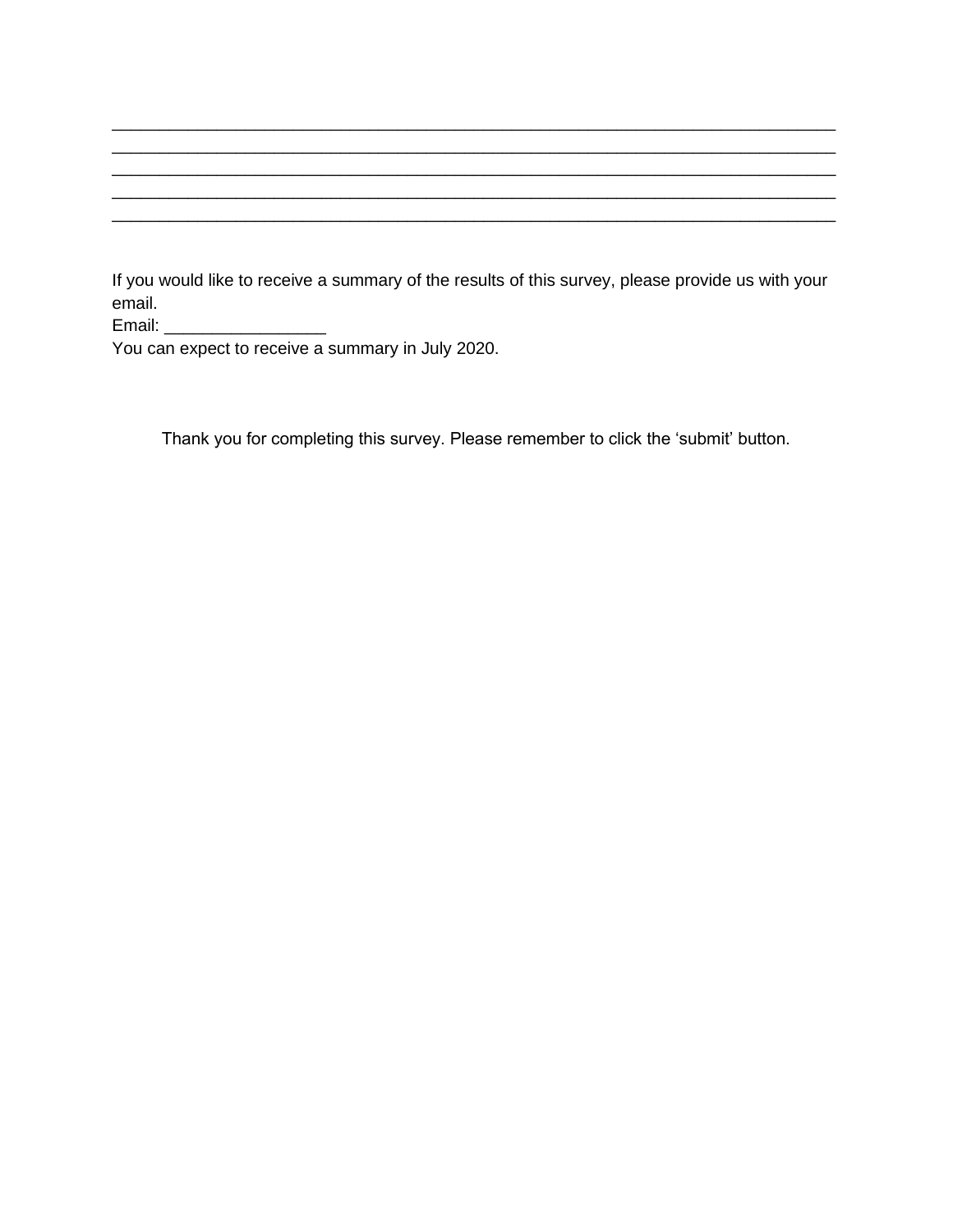# Appendix B

# **Organizations**

# **Brain Injury Support Groups**

| Southwestern Ontario    | New Beginnings ABI & Stroke Recovery Association<br>Brain Injury Association of London and Region<br>Brain Injury Association of Waterloo - Wellington<br>Brain Injury Association of Windsor & Essex<br>Brain Injury Association of Sarnia-Lambton                                                                                        |
|-------------------------|--------------------------------------------------------------------------------------------------------------------------------------------------------------------------------------------------------------------------------------------------------------------------------------------------------------------------------------------|
| Southcentral Ontario    | Brain Injury Association of Niagara<br>Brain Injury Association of York Region<br>Hamilton Brain Injury Association<br>Brain Injury Association of Peel & Halton<br>Brain Injury Society of Toronto<br>Brain Injury Association of Durham Region<br>Brain Injury Association of Fort Erie<br>Headwaters Acquired Brain Injury Group (HABI) |
| <b>Northern Ontario</b> | Brain Injury Association of North Bay & Area<br>Brain Injury Association of Sudbury & District<br>Seizure and Brain Injury Association (Timmins)<br>Brain Injury Association of Thunder Bay & Area<br>Brain Injury Association of Sault Ste. Marie & District                                                                              |
| Eastern Ontario         | Brain Injury Association of Peterborough Region<br>Brain Injury Association of Ottawa Valley<br>Brain Injury Association of Quinte District                                                                                                                                                                                                |

# **Groups of Regulated Health Professionals**

- Ontario Rehabilitation Alliance (ORA)
- Acquired Brain Injury Professionals Network of Waterloo Wellington (ABPIN)
- Ontario Association of Speech-Language Pathologists

# **Other Community Groups**

● Ontario Trial Lawyers Association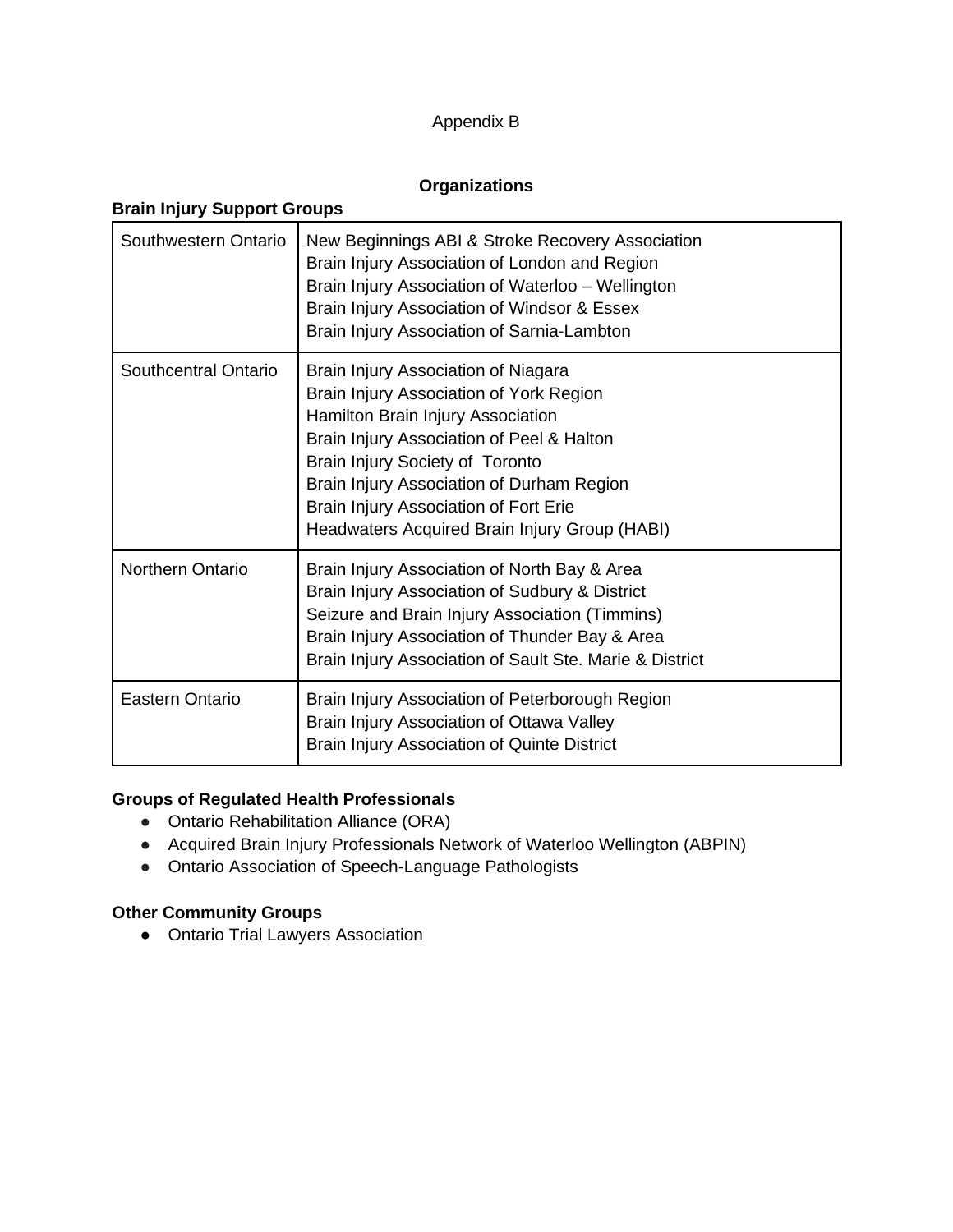# Appendix C

# **Complete List of Organizations/Associations Contacted Through Email for Survey Distribution**

| <b>Organization / Association</b>             | <b>Received Confirmation of</b><br><b>Survey Distribution</b> |
|-----------------------------------------------|---------------------------------------------------------------|
| <b>ABISS</b>                                  | Yes                                                           |
| <b>Abilities Rehab</b>                        | <b>No</b>                                                     |
| Acquired Brain Injury Professionals Network   | Yes                                                           |
| Brain Injury Association of Durham Region     | <b>No</b>                                                     |
| Brain Injury Association of Fort Erie         | <b>No</b>                                                     |
| Brain Injury Association of London and Region | <b>No</b>                                                     |
| Brain Injury Association of Niagara           | <b>No</b>                                                     |
| Brain Injury Association of North Bay & Area  | <b>No</b>                                                     |
| Brain Injury Association of Ottawa Valley     | No                                                            |
| Brain Injury Association of Peel & Halton     | No                                                            |
| Brain Injury Association of Sarnia-Lambston   | No                                                            |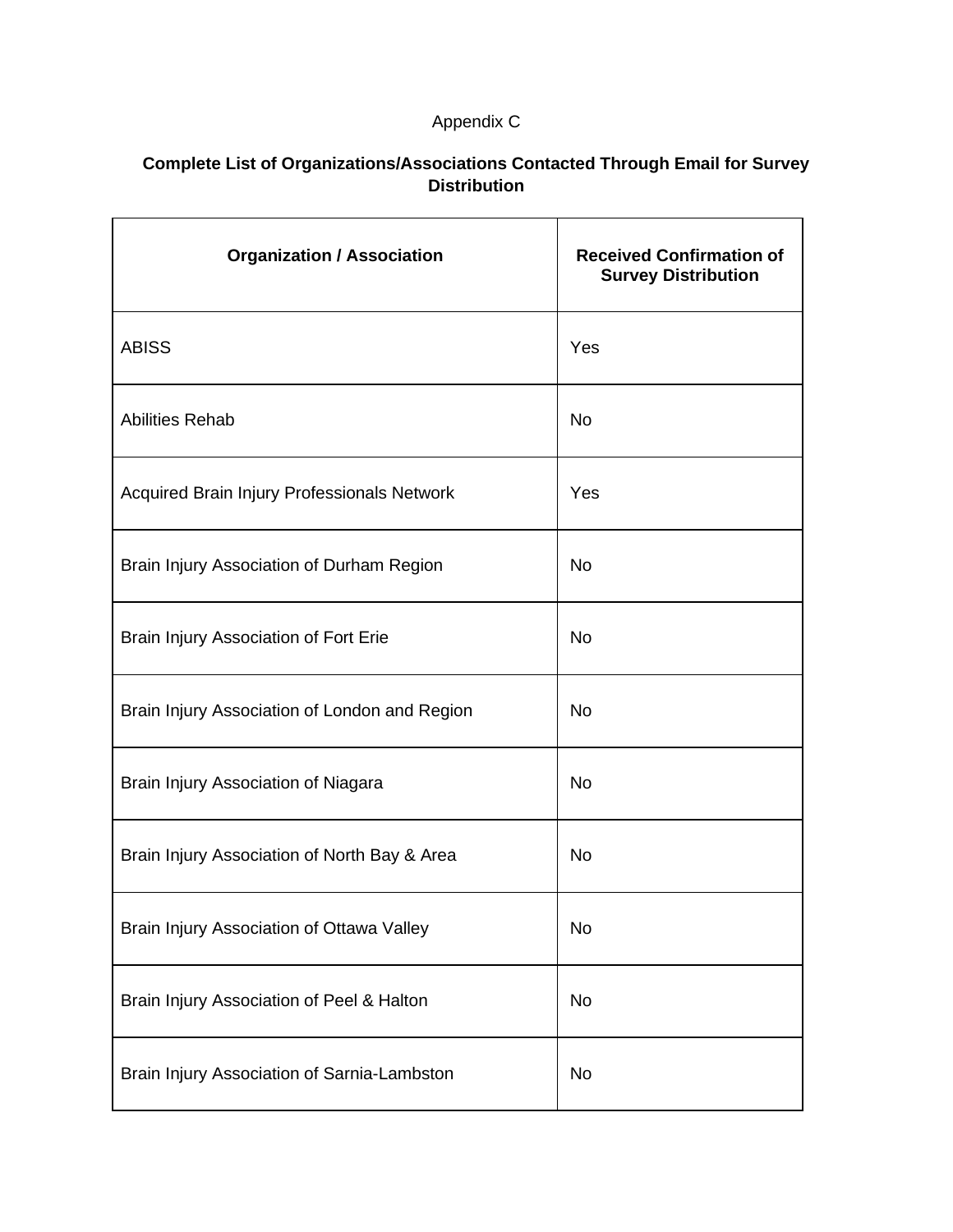| Brain Injury Association of Sault St. Marie & District | <b>No</b>          |
|--------------------------------------------------------|--------------------|
| Brain Injury Association of Sudbury & District         | No                 |
| Brain Injury Association of Thunder Bay & Area         | No                 |
| Brain Injury Association of Toronto                    | Yes                |
| Brain Injury Association of Waterloo Wellington        | Yes                |
| Brain Injury Association of Windsor and Essex          | <b>No</b>          |
| Brain Injury Association of York Region                | <b>No</b>          |
| Brain Injury Association Peterborough Region           | No                 |
| Brain Injury Services of Northern Ontario              | No (email bounced) |
| <b>Brian Injury Association of Quinte District</b>     | No                 |
| Complex Injury Rehab                                   | <b>No</b>          |
| <b>Cronk and Associates</b>                            | <b>No</b>          |
| Dale Brain Injury Services                             | <b>No</b>          |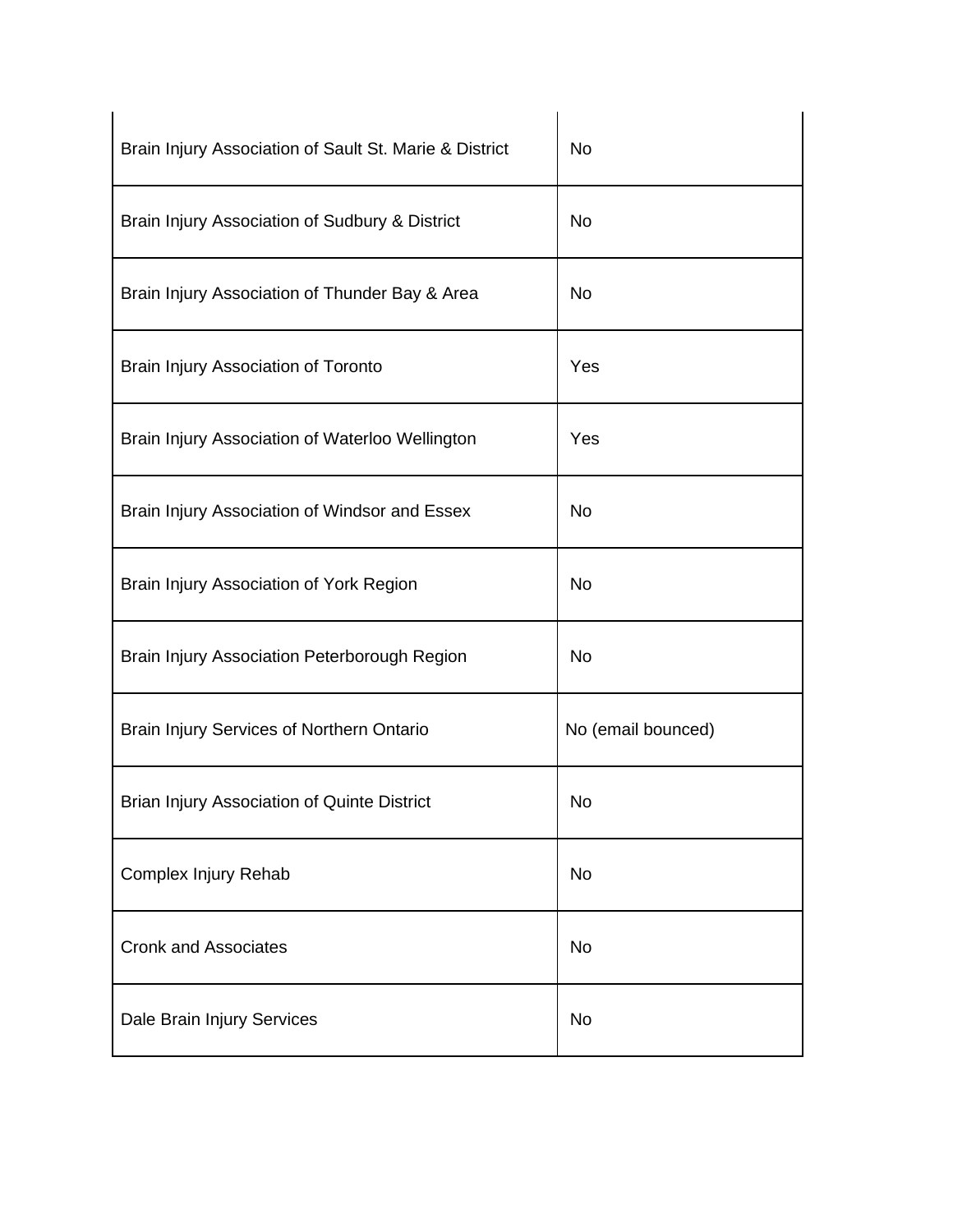| <b>DMARehability</b>                           | <b>No</b> |
|------------------------------------------------|-----------|
| For Accident Insurance Reform (FAIR)           | Yes       |
| Funtionability                                 | <b>No</b> |
| <b>GLA Rehab</b>                               | <b>No</b> |
| Hamilton Brain Injury Association              | <b>No</b> |
| Headwaters Acquired Brain Injury Group         | <b>No</b> |
| Independent Case Management                    | <b>No</b> |
| Innovative Case Management Inc.                | <b>No</b> |
| Jusdanis Neuro Rehabilitation Consultants Inc. | <b>No</b> |
| Key Rehab                                      | <b>No</b> |
| Knorr & Associates Inc.                        | <b>No</b> |
| MacGregor & MacGregor Rehabilitation Services  | <b>No</b> |
| March of Dimes                                 | <b>No</b> |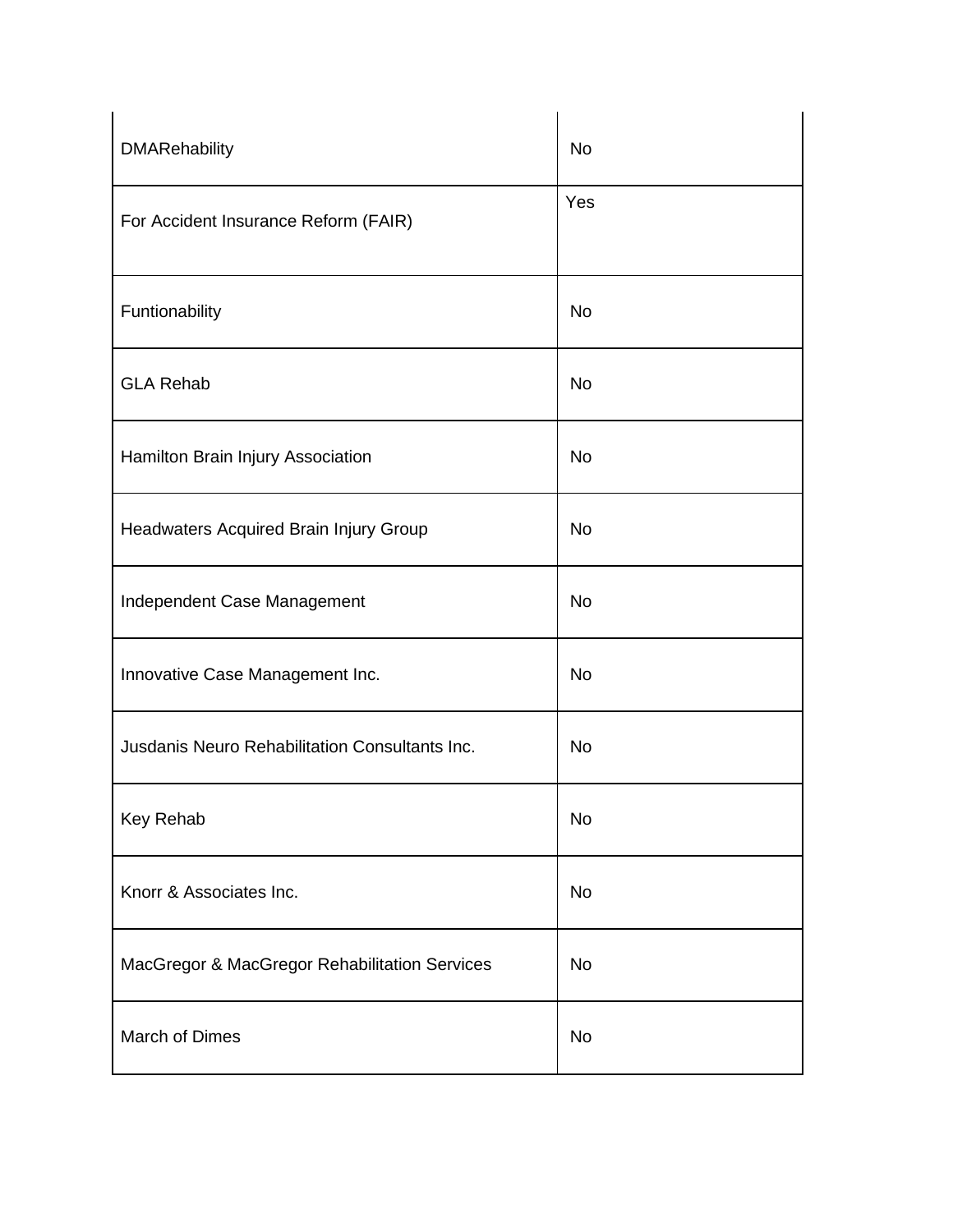| ModernOT                                              | <b>No</b>           |
|-------------------------------------------------------|---------------------|
| Neurological Rehabilitation Institute of Ontario      | <b>No</b>           |
| Neuro-Rehab Services Inc.                             | <b>No</b>           |
| New Beginnings ABI & Stroke Recovery Association      | <b>No</b>           |
| North Bay Regional Health Centre                      | <b>No</b>           |
| North Eastern Ontario ABI                             | <b>No</b>           |
| Ontario Association of Speech-Language Pathologists   | <b>No</b>           |
| <b>Ontario Brain Injury Association</b>               | Yes                 |
| Ontario Brain Injury Services (North Eastern Ontario) | <b>No</b>           |
| <b>Ontario Physiotherapy Association</b>              | Refused due to cost |
| <b>Ontario Psychological Association</b>              | <b>No</b>           |
| <b>Ontario Rehabilitation Alliance</b>                | Yes                 |
| <b>Ontario Society of Occupational Therapists</b>     | Refused             |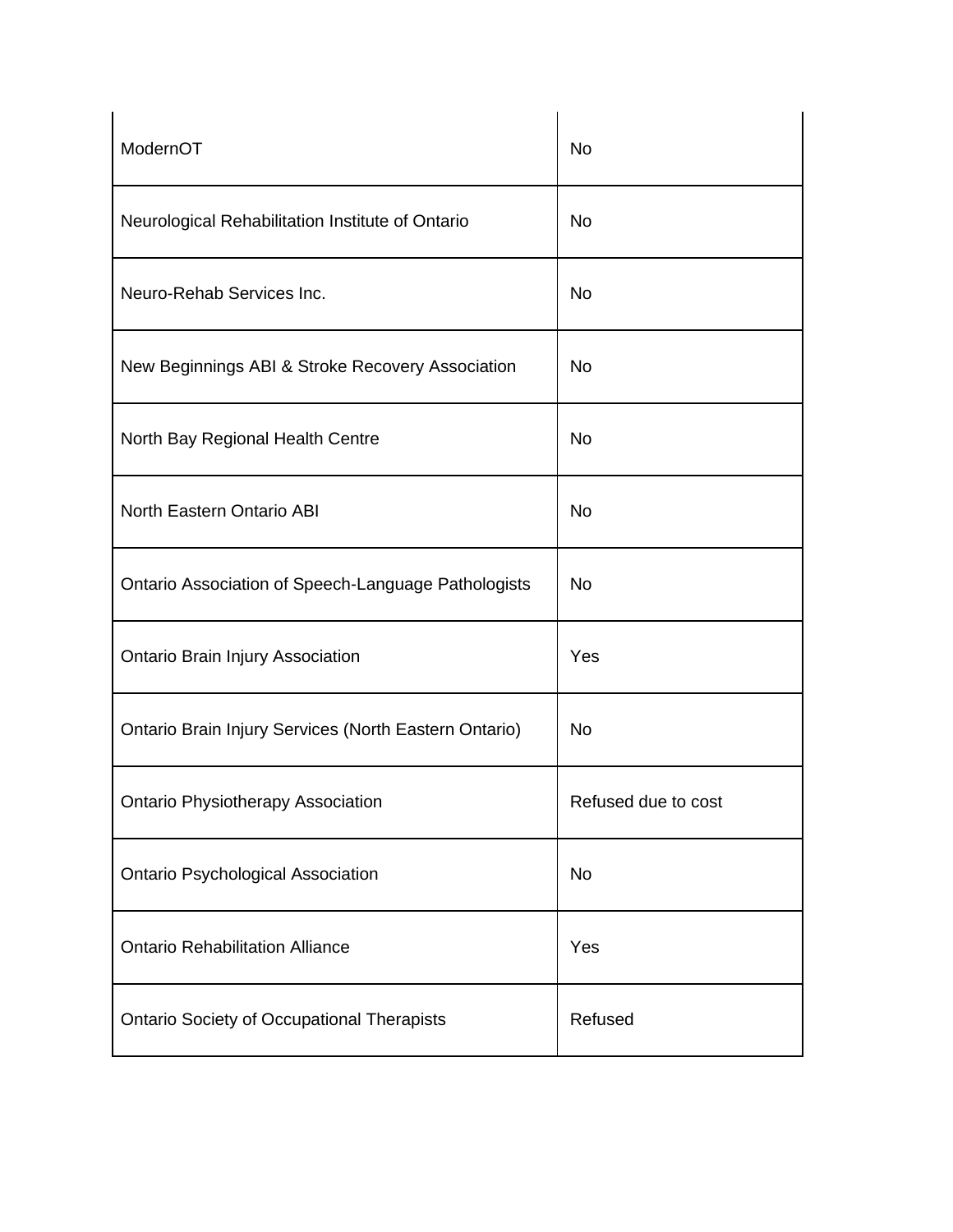| <b>Ontario Trial Lawyers Association</b> | <b>No</b> |
|------------------------------------------|-----------|
| <b>OSLA ABI Interest Group</b>           | <b>No</b> |
| Provincial Brain Injury Association      | Yes       |
| Provincial Neuro-Physiotherapy Group     | Yes       |
| <b>Pursuit Health Management</b>         | <b>No</b> |
| <b>Rehab First</b>                       | <b>No</b> |
| Rehab Staff of Regional ABI programs     | <b>No</b> |
| Rehabilitation Management Inc.           | <b>No</b> |
| REHABilitation Planning Corp.            | <b>No</b> |
| <b>Renew Rehab</b>                       | <b>No</b> |
| Seizure & Brain Injury Association       | <b>No</b> |
| <b>Swanson &amp; Associates</b>          | <b>No</b> |
| <b>Toronto ABI Network</b>               | Yes       |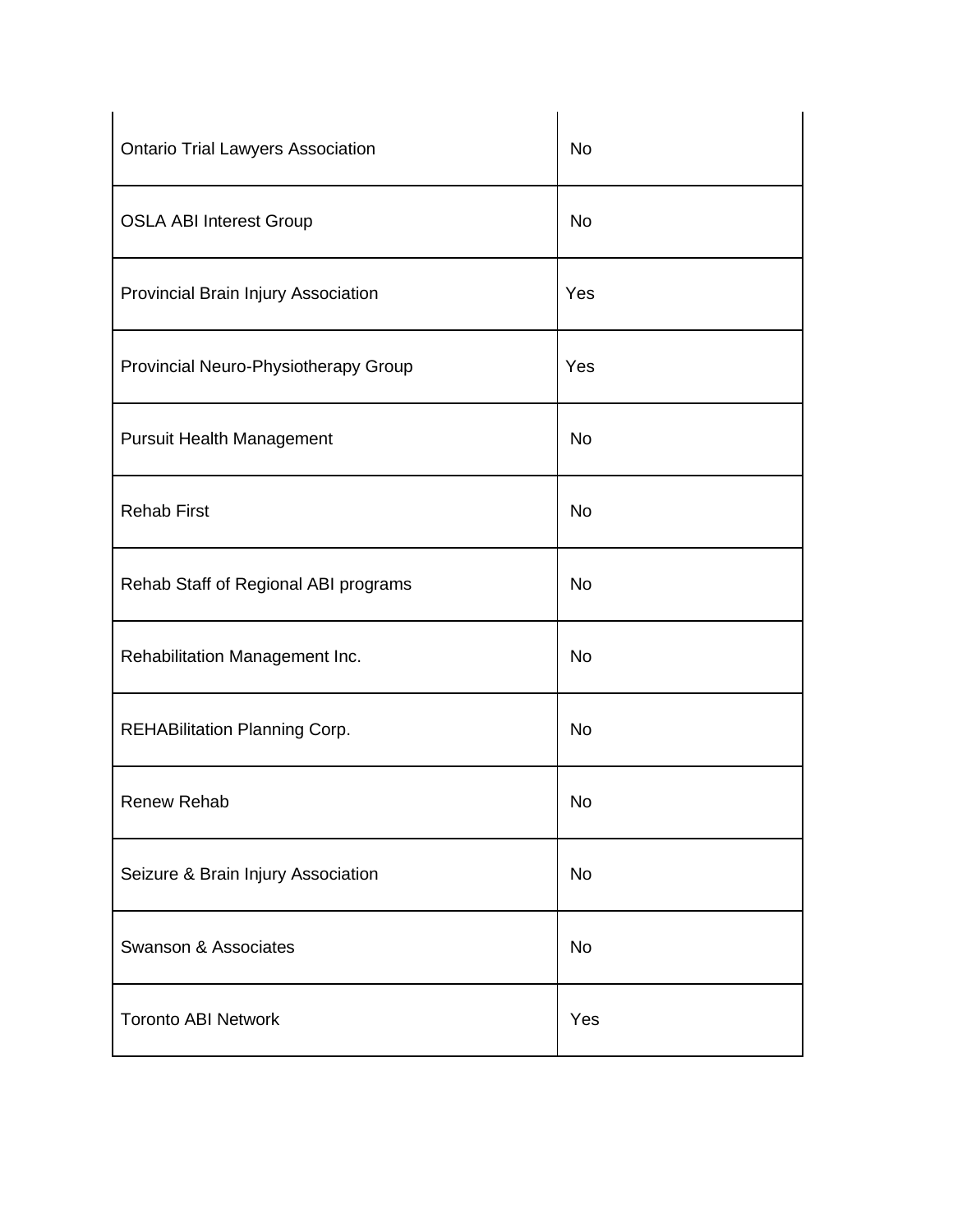| <b>TRAC Group</b> | No |
|-------------------|----|
|                   |    |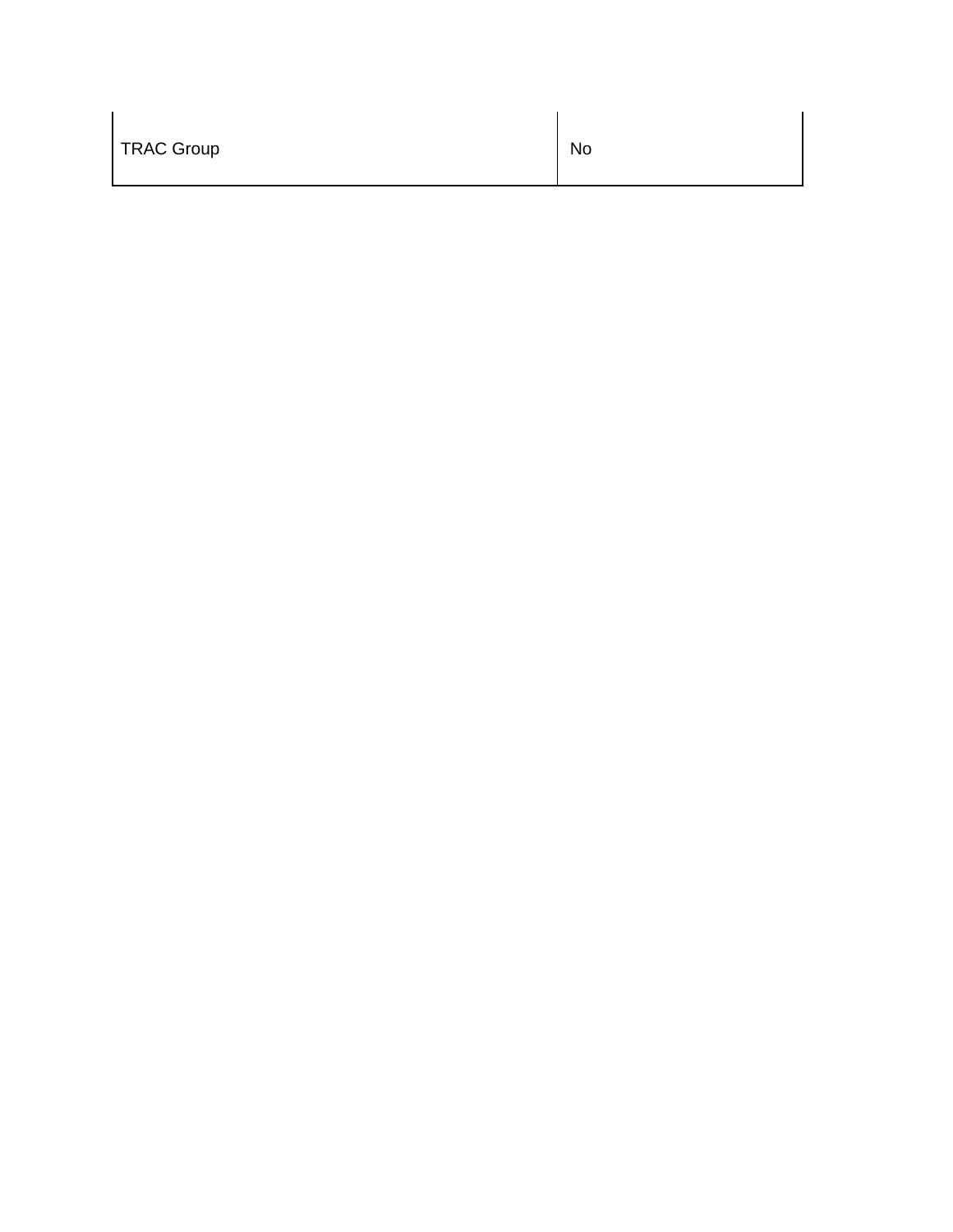# Appendix D

# Table D1

*Overview of Services Needed by Survey Respondents*

| I needed services from (please click all that apply): | <b>Count</b>   | Percentage |
|-------------------------------------------------------|----------------|------------|
| Speech-Language Pathologist/Speech-Language Therapist | 87             | 58.78      |
| Physiotherapist                                       | 119            | 80.41      |
| <b>Occupational Therapist</b>                         | 113            | 76.35      |
| Psychologist                                          | 93             | 62.84      |
| Neuropsychologist                                     | 87             | 58.78      |
| Physicians                                            | 117            | 79.05      |
| Other                                                 |                |            |
| o Massage Therapist                                   | 23             | 15.54      |
| o Osteopath                                           | 14             | 9.46       |
| o Chiropractor                                        | 13             | 8.78       |
| o Vision Therapy                                      | 11             | 7.43       |
| ○ Social Worker                                       | 10             | 6.76       |
| o Acupuncturist                                       | $\overline{7}$ | 4.73       |
| o Neurologist                                         | 6              | 4.05       |
| $\circ$ Optometrist                                   | 6              | 4.05       |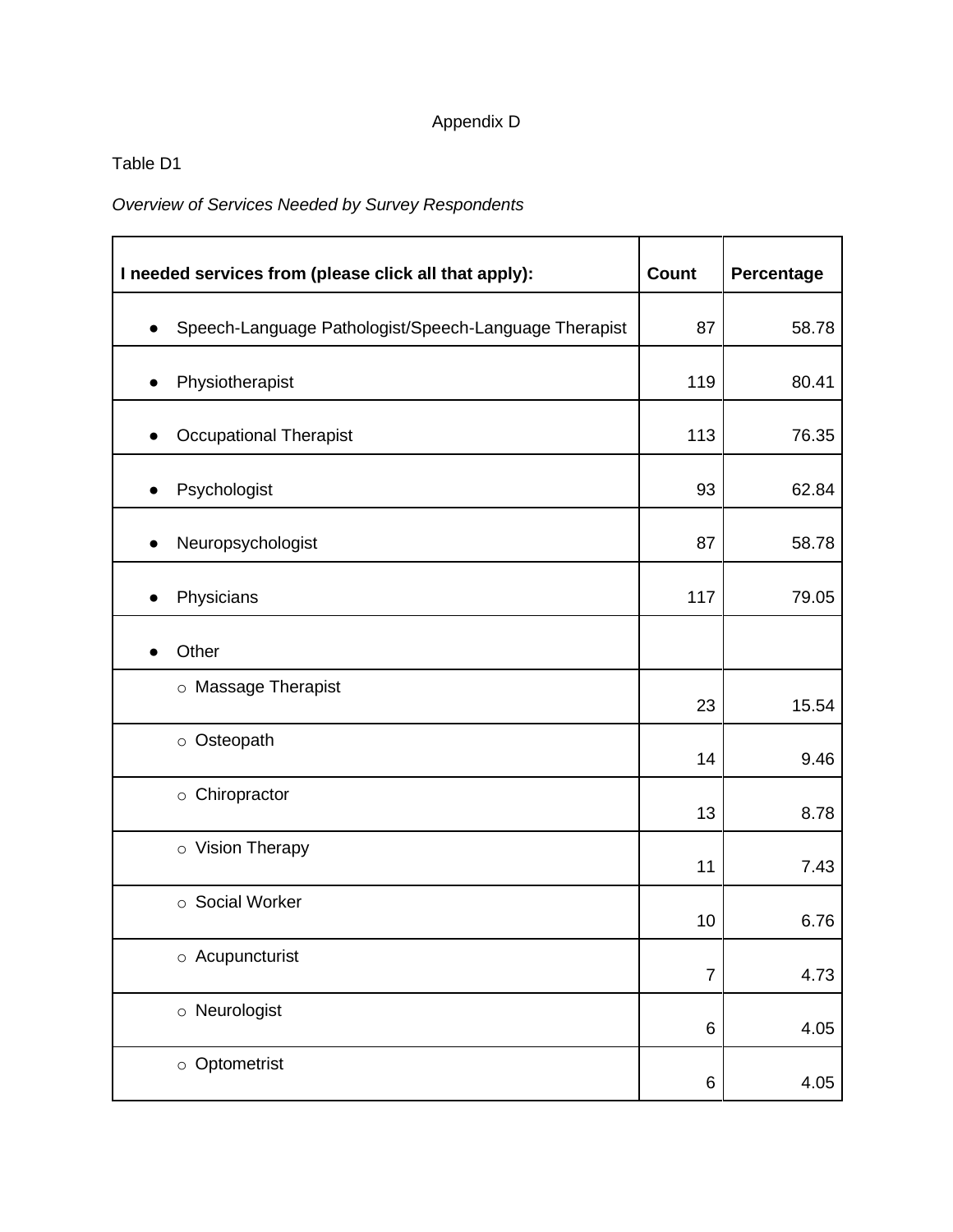| $\circ$ Audiologist                                                                                                                                                                                                                                                                                                                | 5              | 3.38 |
|------------------------------------------------------------------------------------------------------------------------------------------------------------------------------------------------------------------------------------------------------------------------------------------------------------------------------------|----------------|------|
| o Ophthalmologist                                                                                                                                                                                                                                                                                                                  | 5              | 3.38 |
| ○ Rehab Support Worker                                                                                                                                                                                                                                                                                                             | 4              | 2.70 |
| $\circ$ Dentist                                                                                                                                                                                                                                                                                                                    | 3              | 2.03 |
| o Pain Clinic                                                                                                                                                                                                                                                                                                                      | 3              | 2.03 |
| o Psychiatrist                                                                                                                                                                                                                                                                                                                     | 3              | 2.03 |
| o Nutritionist                                                                                                                                                                                                                                                                                                                     | $\overline{2}$ | 1.35 |
| o Physiatrist                                                                                                                                                                                                                                                                                                                      | $\overline{2}$ | 1.35 |
| ○ Rehab Assistant                                                                                                                                                                                                                                                                                                                  | $\overline{2}$ | 1.35 |
| o Rehab Therapist                                                                                                                                                                                                                                                                                                                  | $\overline{2}$ | 1.35 |
| $\circ$ Surgeon                                                                                                                                                                                                                                                                                                                    | $\overline{2}$ | 1.35 |
| ○ Accessibility Office, Attendant Care, Case Manager,<br>Cognitive Therapist, Colour Therapy, Counselor, Cranial<br>and Sacral Therapist, Dietician, ENT, Float Therapy,<br>Iridologist, Kinesiologist, Music Therapy, Oxygen<br>Therapy, Podiatrist, Psychotherapist, Reflexologist,<br>Skills Builder, Vestibular Rehabilitation | 1              | 0.68 |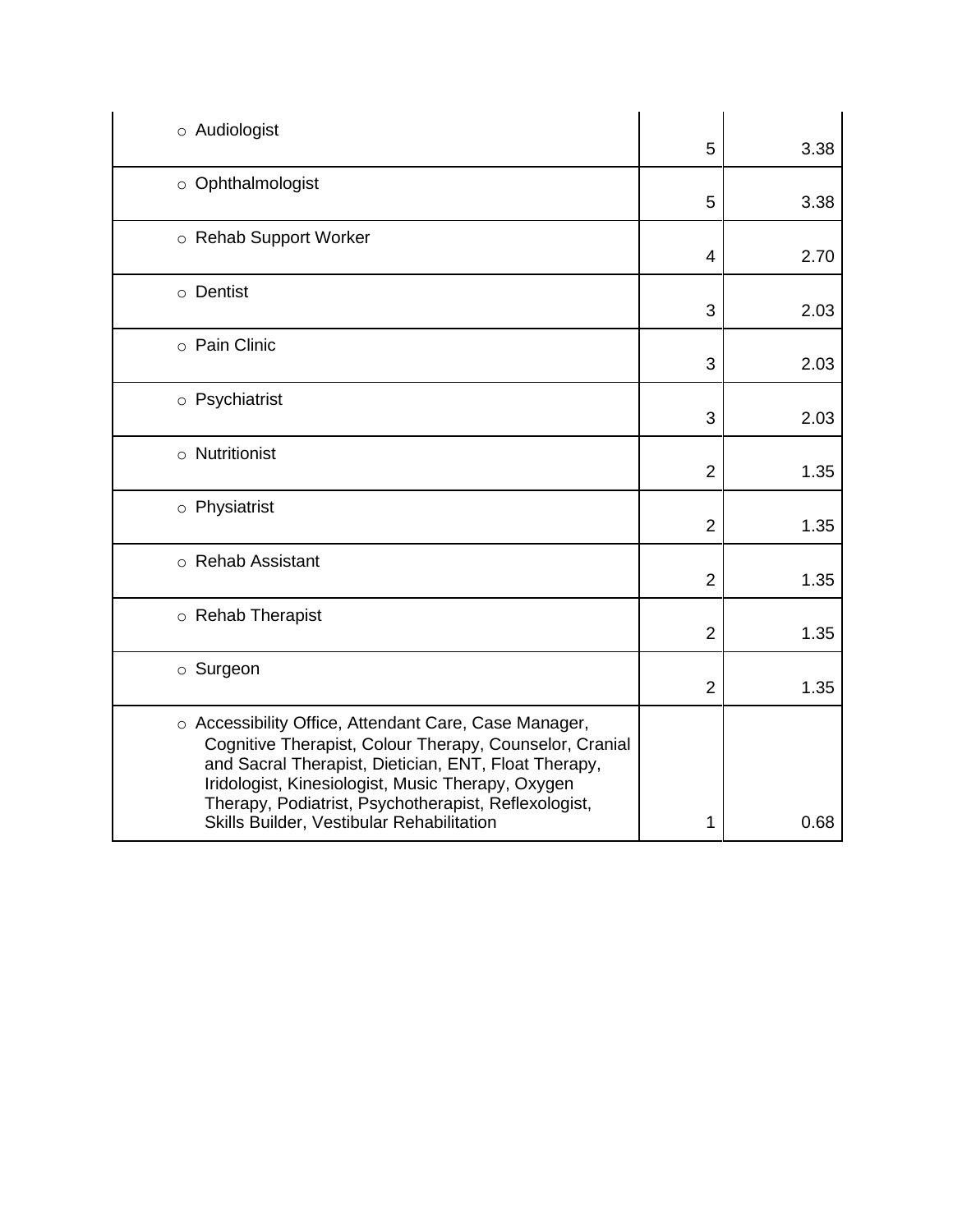# Table D2

# *Overview of Insurance Companies used by Survey Respondents*

| Who was your insurer?                            | Count          | Percentage |
|--------------------------------------------------|----------------|------------|
| AIG Insurance Company of Canada                  | 1              | 0.68       |
| Allstate Insurance Company of Canada             | 2              | 1.35       |
| Aviva General Insurance Company                  | 4              | 2.70       |
| Aviva Insurance Company of Canada                | 12             | 8.11       |
| Belair Insurance Company Inc                     | 4              | 2.70       |
| <b>Certas Direct Insurance Company</b>           | 2              | 1.35       |
| Certas Home and Auto Insurance Company           | 11             | 7.43       |
| Chubb Insurance Company of Canada                | $\overline{2}$ | 1.35       |
| Co-operators General Insurance Company           | 10             | 6.76       |
| <b>COSECO Insurance Company</b>                  | 1              | 0.68       |
| The Dominion of Canada General Insurance Company | $\overline{2}$ | 1.35       |
| Echelon Insurance                                | 1              | 0.68       |
| <b>Economical Mutual Insurance Company</b>       | 11             | 7.43       |
| Edge Mutual Insurance Company                    | $\overline{2}$ | 1.35       |
| Gore Mutual Insurance Company                    | $\overline{2}$ | 1.35       |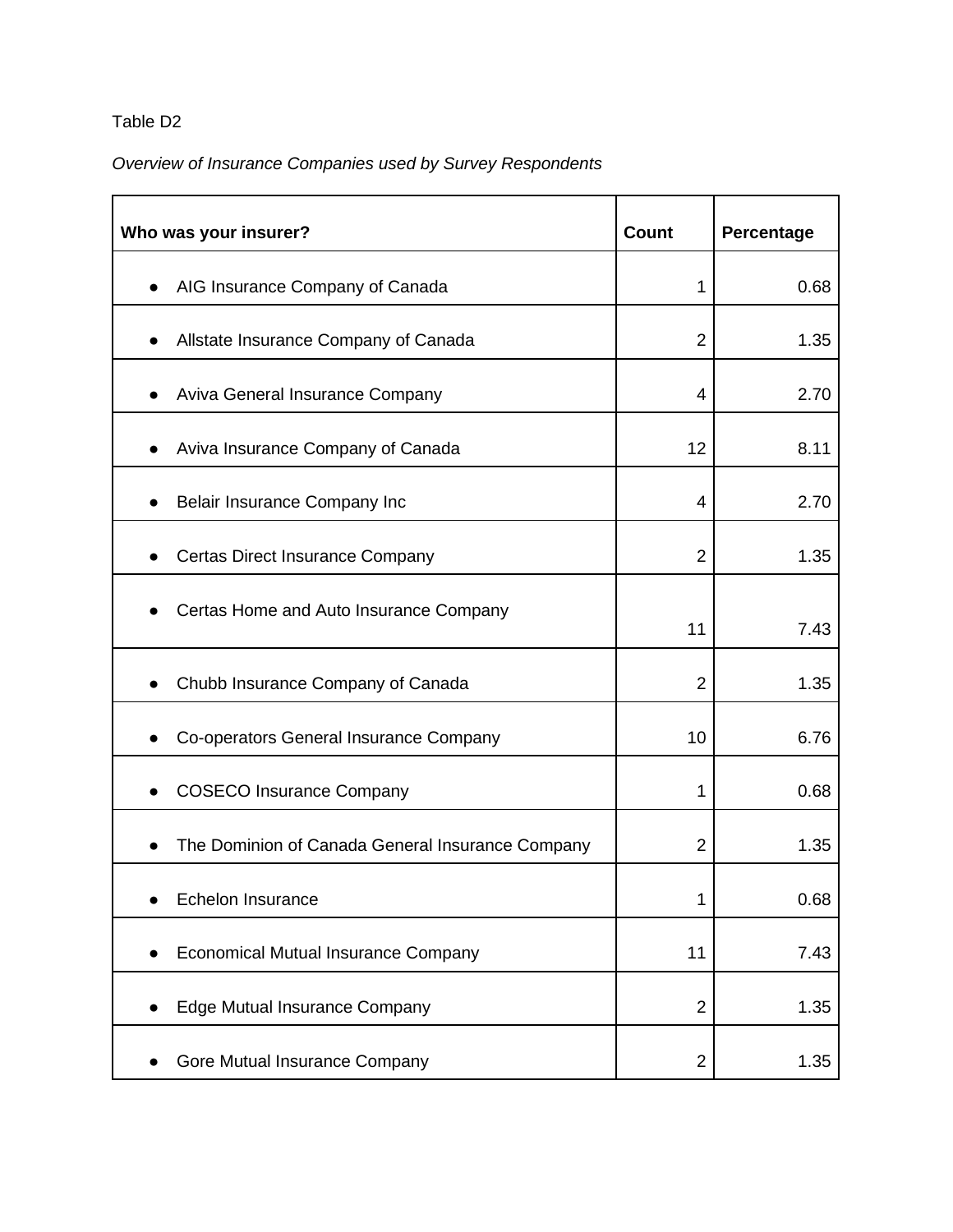| Heartland Farm Mutual Inc.                                    | 1              | 0.68 |
|---------------------------------------------------------------|----------------|------|
| Intact Insurance Company                                      | 9              | 6.08 |
| Jevco Insurance Company<br>$\bullet$                          | 1              | 0.68 |
| Liberty Mutual Insurance Company<br>$\bullet$                 | 1              | 0.68 |
| Pafco Insurance Company                                       | 1              | 0.68 |
| Pembridge Insurance Company<br>$\bullet$                      | $\overline{2}$ | 1.35 |
| Royal & Sun Alliance Insurance Company of Canada<br>$\bullet$ | 1              | 0.68 |
| <b>Security National Insurance Company</b>                    | $\overline{2}$ | 1.35 |
| TD Direct Insurance Inc                                       | 1              | 0.68 |
| TD General Insurance Company                                  | $\overline{2}$ | 1.35 |
| TD Home and Auto Insurance Company<br>$\bullet$               | 5              | 3.38 |
| The Personal Insurance Company                                | 4              | 2.70 |
| <b>Tradition Mutual Insurance Company</b><br>$\bullet$        | 1              | 0.68 |
| Travelers Insurance Company of Canada<br>$\bullet$            | 5              | 3.38 |
| Unica Insurance Inc.<br>$\bullet$                             | 3              | 2.03 |
| Unifund Assurance Company<br>$\bullet$                        | 3              | 2.03 |
| The Wawanesa Mutual Insurance Company                         | $\overline{2}$ | 1.35 |